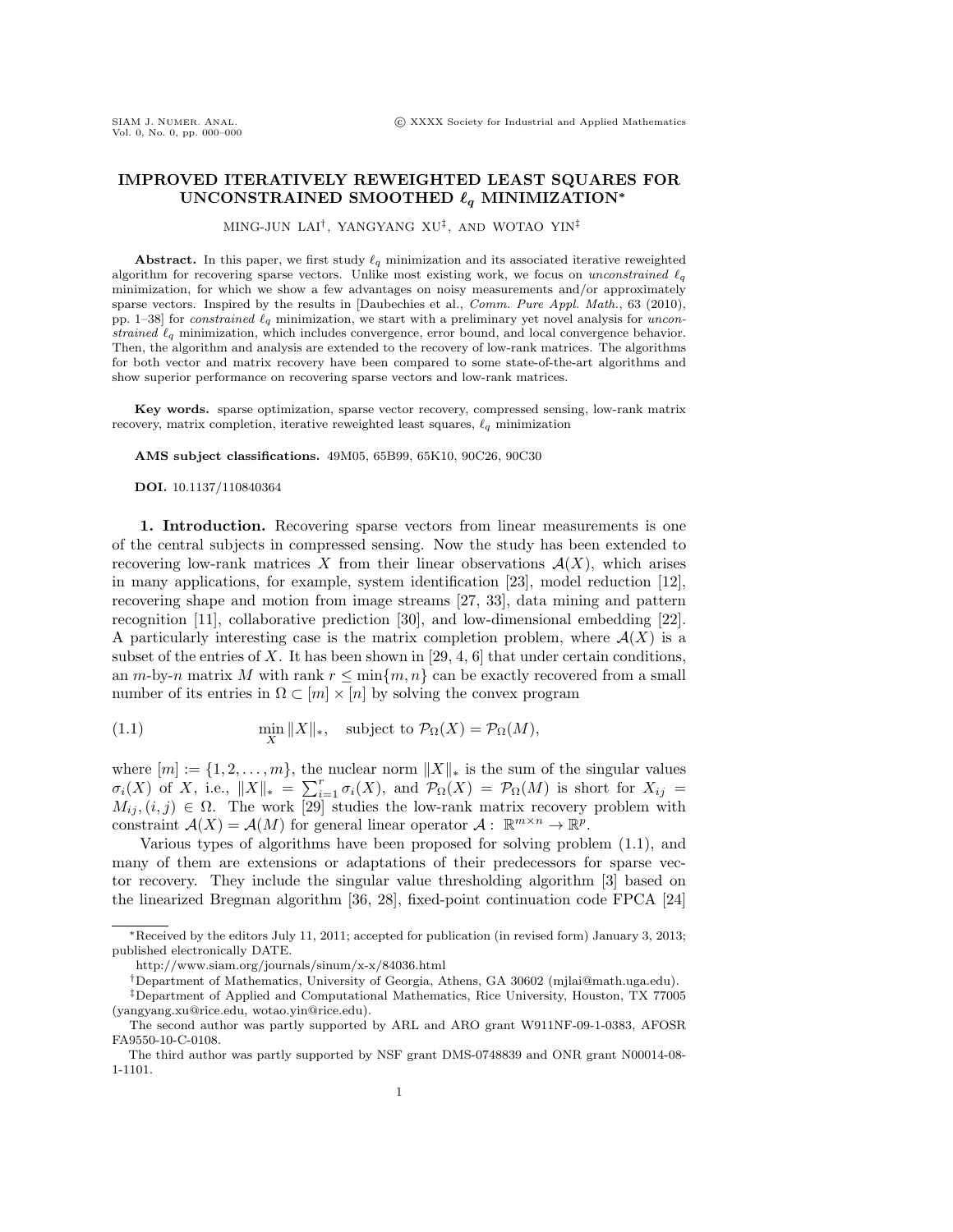extending FPC [18], the code APGL [32] extending [2], and the code [35] based on the alternating direction method [16]. Algorithms with no vector recovery predecessors include OptSpace [20] and LMaFit [34], which are based on explicit factorizations  $M = USV^*$  and  $M = XY$  and nonlinear least-squares formulations  $\min_{U, S, V} \|\mathcal{P}_{\Omega}(USV^* - M)\|_F$  and  $\min_{X, Y} \|\mathcal{P}_{\Omega}(XY - M)\|_F$ , respectively.

Besides the above, the nonconvex  $\ell_q$  quasi-norm  $\|\mathbf{x}\|_q^q = \sum_i |x_i|^q$ ,  $0 < q < 1$ , and its variants have been used to develop algorithms for recovering sparse vectors in [7, 9, 10] and low-rank matrices in [26, 13]. First, compared to  $\ell_1$  norm  $\|\mathbf{x}\|_1$ ,  $\|\mathbf{x}\|_q^q$ for  $0 < q < 1$  makes a closer approximation to the "counting norm"  $\|\mathbf{x}\|_0$ , which is the number of nonzero entries of **x**. It is shown in [8] that assuming certain restricted isometry properties (RIPs) of the sensing matrix A, a sparse vector **x**<sup> $o \in \mathbb{R}^{N}$  is the</sup>  $\ell_q$  minimizer of  $A$ **x** = **b**, where **b** :=  $A$ **x**<sup>o</sup> can have fewer observations than needed by convex  $\ell_1$  minimization. Works [15, 31] derive sufficient conditions in terms of RIP of A for  $\ell_q$  minimization to recover sparse vectors that are weaker than those known for  $\ell_1$  minimization.

However, the  $\ell_q$  quasi-norm is nonconvex for  $q < 1$ , and  $\ell_q$  minimization is generally NP-hard [17]. Instead of directly minimizing the  $\ell_q$  quasi-norm, which most likely ends up with one of its many local minimizers, algorithms [7, 9, 10] solve a sequence of smoothed subproblems. Specifically, [7] solves reweighted  $\ell_1$  subproblems: given an existing iterate  $\mathbf{x}^{(k)}$ , the algorithm generates a new iterate  $\mathbf{x}^{(k+1)}$ by minimizing  $\sum_i w_i |x_i|$  with weights  $w_i := (\epsilon + |x_i^{(k)}|)^{q-1}$ . To see how it relates to  $\ell_q$  quasi-norm, one can let  $\mathbf{x}^{(k)} = \mathbf{x}$ ,  $\epsilon = 0$ , and 0/0 be 0 and then get  $\sum_i w_i |x_i| = \sum_i |x_i|^q = ||\mathbf{x}||_q^q$ . On the other hand, [9, 10] solves reweighted  $\ell_2$  (more precisely, least-squares) subproblems: at each iteration, they approximate  $\|\mathbf{x}\|_q^q$  by  $\sum_i w_i |x_i|^2$  with weights  $w_i := (\epsilon^2 + |x_i^{(k)}|^2)^{q/2-1}.$ 

In the reweighted  $\ell_1/\ell_2$  iterations, a fixed  $\epsilon > 0$  not only avoids division by zero, but it also often causes the limit  $\mathbf{x}^{\epsilon} = \lim_{k \to \infty} \mathbf{x}^{(k)}$  to contain very few entries larger than  $O(|\epsilon|)$  in magnitude. In this sense,  $\mathbf{x}^{\epsilon}$  is often a good approximation of  $\mathbf{x}^{\circ}$  up to  $O(|\epsilon|)$ . To recover a sparse vector **x** from  $\mathbf{b} = A\mathbf{x}$ , these algorithms need to vary  $\epsilon$ , starting at a large value and gradually reducing it. In particular, [10] sets  $\epsilon$  in terms of the  $(s + 1)$ th largest entry of the latest iterate, where s is the sparsity guesstimate. Empirical results show that to recover vectors with entries in decaying magnitudes, the reweighted  $\ell_1/\ell_2$  algorithms require significantly fewer measurements than convex  $\ell_1$  minimization, and in compressed sensing this measurement reduction translates to savings in sensing time and cost.

Like other types of algorithms, the above  $\ell_q$  inspired algorithms have been extended to recovering low-rank matrices. In particular, algorithms [26, 13] extend [9, 10] and apply reweighted  $\ell_2$  to approximate  $||X||_*$ . Its subproblem will become clear after some notation is introduced.

This paper introduces algorithms for sparse vector and low-rank matrix recoveries based on unconstrained smoothed  $\ell_q$  minimization and reweighted  $\ell_2$  iterations, as well as their convergence results. One of the advantages of an unconstrained model over its constrained counterpart (e.g., [26]) is its suitability for noisy measurements and approximately sparse vector or low-rank matrix recovery. More precisely, we study the following unconstrained smoothed  $\ell_q$  minimization with  $0 < q \leq 1$ :

(1.2) 
$$
\min_{\mathbf{x}\in\mathbb{R}^N} \|\mathbf{x}\|_{q,\epsilon}^q + \frac{1}{2\lambda} \|A\mathbf{x} - \mathbf{b}\|_2^2,
$$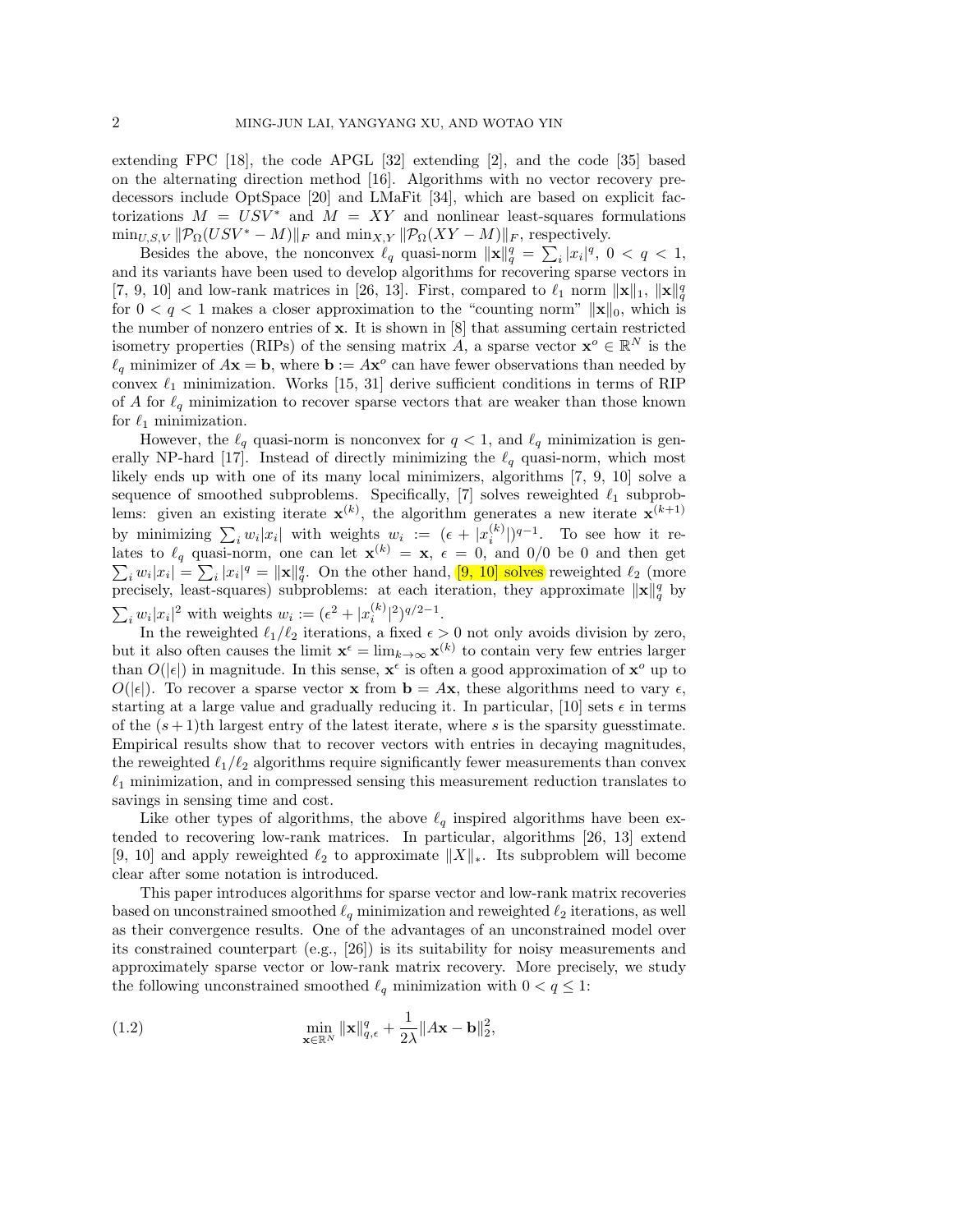where

$$
\|\mathbf{x}\|_{q,\epsilon}^q = \sum_{j=1}^N (x_j^2 + \epsilon^2)^{q/2}.
$$

This minimization is for sparse vector recovery. For low-rank matrix recovery, we assume the singular values of X are ordered as  $\sigma_1(X) \geq \sigma_2(X) \geq \cdots \geq \sigma_r(X)$  $\sigma_{r+1}(X) = \cdots = \sigma_n(X) = 0$  unless with more specification, where  $r = \text{rank}(X)$ . By writing  $X = U\Sigma V^{\top}$  in its standard singular value decomposition (SVD), we can extend  $X^{\top} X = V \Sigma^{\top} \Sigma V^{\top}$  to the definition  $(X^{\top} X)^{\alpha} := V (\Sigma^{\top} \Sigma)^{\alpha} V^{\top}$ , where  $\alpha$ is a real scalar and  $(\Sigma^{\top} \Sigma)^{\alpha}$  is a diagonal matrix with diagonal entries  $(\sigma_i(X))^{2\alpha}$ ,  $i = 1, \ldots, n$ . Then, one gets

$$
\operatorname{tr}\left((X^{\top}X)^{q/2}\right) = \operatorname{tr}\left(V(\Sigma^{\top}\Sigma)^{q/2}V^{\top}\right) = \operatorname{tr}\left((\Sigma^{\top}\Sigma)^{q/2}\right) = \sum_{i=1}^{n} \left(\sigma_i(X)\right)^q,
$$

which is known as the Schatten-q quasi-norm of matrix X. For  $q = 1, 2$ , this identity reduces to

$$
||X||_* = \text{tr}((X^\top X)^{1/2}) = \sum_{i=1}^n \sigma_i(X)
$$
 and  $||X||_F^2 = \text{tr}(X^\top X) = \sum_{i=1}^n (\sigma_i(X))^2$ ,

respectively, which are the matrix analogues of the vector  $\ell_1$ -norm and squared  $\ell_2$ norm. We consider minimizing  $\text{tr}\left( (X^{\top} X)^{q/2} \right)$  for  $0 < q \leq 1$ .

Our exposition on low-rank matrix recovery is based on unconstrained smoothed  $\ell_q$  minimization

(1.3) 
$$
\min_{X} \text{tr}\left( (X^{\top} X + \epsilon^2 I)^{q/2} \right) + \frac{1}{2\lambda} ||\mathcal{A}(X) - \mathbf{b}||_2^2,
$$

where I is the  $n \times n$  identity matrix,  $\epsilon > 0$  is a smoothing parameter, and **b** is an observation vector with or without noise. By the definition, we have  $(X^{\top} X + \epsilon^2 I)^{q/2} =$  $V(\Sigma^{\top} \Sigma + \epsilon^2 I)^{q/2} V^{\top}$  and

$$
\operatorname{tr}\left( (X^\top X + \epsilon^2 I)^{q/2} \right) = \sum_{i=1}^n \left( \sigma_i(X)^2 + \epsilon^2 \right)^{q/2}.
$$

Roughly speaking, smoothed  $\ell_q$  minimization is applied to the singular values of X. Given  $X^{(k)}$  at iteration k, our algorithm generates  $X^{(k+1)}$  as the unique solution of

(1.4) 
$$
\min_{X} \frac{q}{2} \text{tr}\left(W^{(k)} X^{\top} X\right) + \frac{1}{2\lambda} \left\|\mathcal{A}(X) - \mathbf{b}\right\|_{2}^{2},
$$

where

$$
W^{(k)} := ((X^{(k)})^\top X^{(k)} + \epsilon^2 I)^{q/2 - 1}.
$$

The objective function of (1.4) is quadratic in the entries of X. At  $X^{(k)}$ , the gradient of the objective function in (1.4) is the same as that of the objective function in (1.3).

Our algorithm is different from the ones studied in [26, 13]. The algorithm in [26] is based on the constrained counterpart of (1.3) which minimizes  $tr((X^{\top} X + \epsilon^2 I)^{q/2})$ for  $0 \leq q \leq 1$  subject to  $\mathcal{A}(X) = \mathbf{b}$ , and it solves the constrained counterpart of (1.4) at each iteration. In addition, the algorithm is analyzed only for  $q = 0, 1$ . In [13], the constrained minimization is restricted to  $q = 1$ , and a different updating rule of  $W^{(k)}$ is used. Under the *strong rank null space property* assumption, their algorithm can be proved to give the unique minimizer.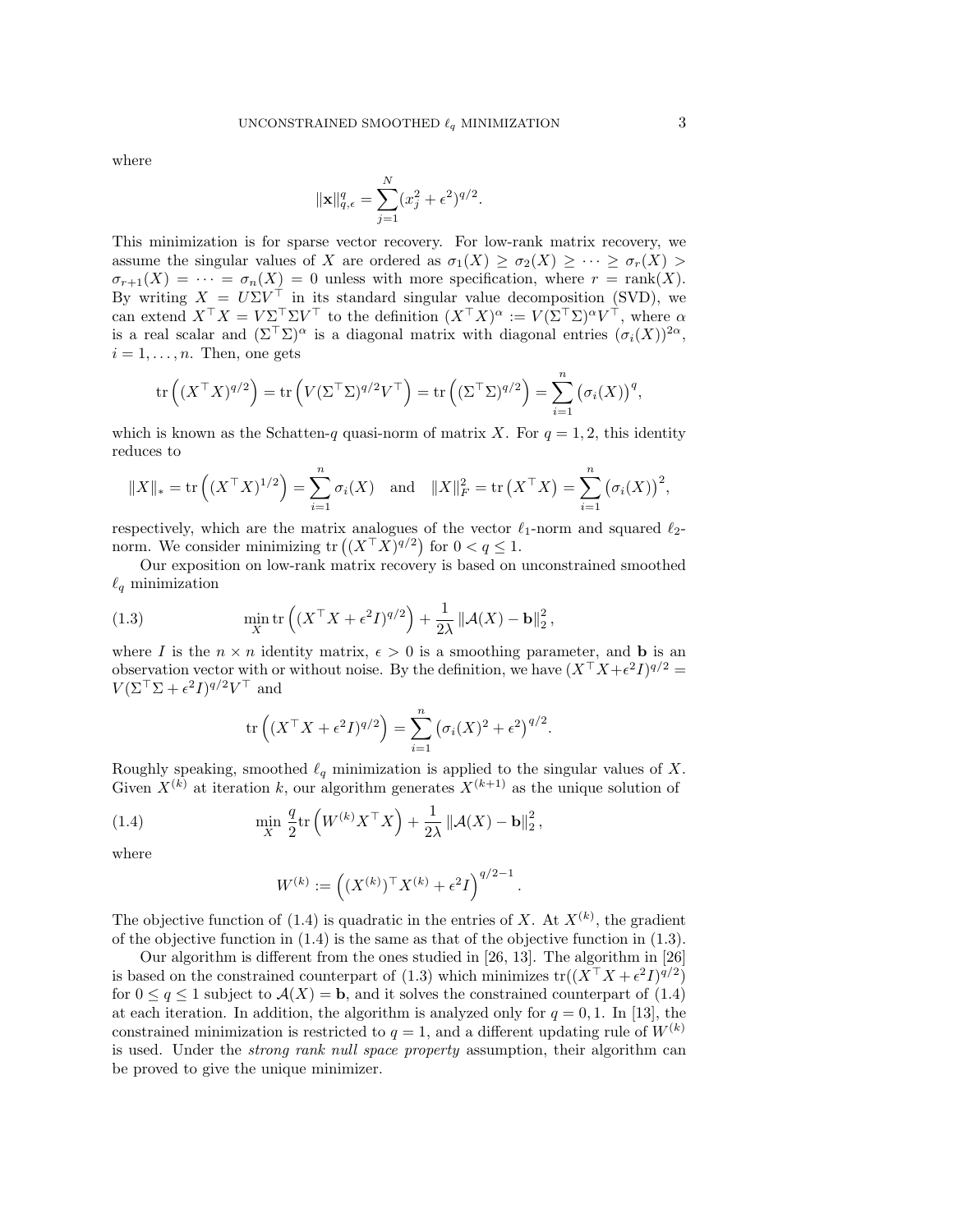**1.1. Contributions.** The contributions of this paper include novel algorithms and convergence results for unconstrained  $\ell_q$  minimization in both the vector and matrix settings, relative to the existing papers [21], [10], and [13]. One of the proposed algorithms improves the vector algorithm in [21] by introducing iterative updates of  $\epsilon_k$ ; see Algorithm 2.1. This paper also improves an elementary inequality in [21] and thus gives better estimation of the difference between two consecutive iterates; see the inequalities in Lemma 2.3 and (2.11). In addition, these inequalities are extended from the vector setting to the matrix setting. The iterative update of  $\epsilon_k$  in the proposed algorithms is the same as the one in [10]. The convergence study of the iteratively weighted least-squares algorithms for constrained  $\ell_q$  minimization in [10] guides our study of unconstrained  $\ell_q$  minimization. However, while the null space property plays a central role in [10], it is no longer useful for analyzing unconstrained  $\ell_q$  minimization as  $\mathbf{x}^{(k)} - \mathbf{x}^{(0)}$  does not lie in the null space of A any more. We find a property (cf. Lemma 2.7) to overcome this difficulty for establishing convergence and deriving a local error bound. This study is extended to the setting of low-rank matrix recovery in section 3.

Furthermore, our algorithm for matrix recovery is carefully implemented to exploit problem structures. Starting with an initial rank overestimate  $K$ , our algorithm can automatically decrease it to the true rank by a rank-decreasing strategy. Using the best rank-K approximation of  $(X^{(k)})^{\top} X^{(k)}$  to update  $W^{(k)}$ , we can efficiently solve (1.4) for matrix completion problems by the *Woodbury matrix identity*. Our algorithm is compared numerically with some state-of-the-art algorithms such as LMaFit [34] and AGPL [32] on matrix completion problems and shows better performance on matrix recovery from noiseless and noisy measurements.

**1.2. Notation.** We let lowercase letters  $p, q, \ldots$  denote scalars and bold lowercase letters  $\mathbf{x}, \mathbf{z}, \ldots$  denote vectors.  $x_i$  denotes the *i*th component of vector **x**. Capital letters  $X, Y, \ldots$  are used for matrices and caligraphic letters  $\mathcal{L}, \mathcal{P}, \ldots$  for operators or functionals. Greek letters with subscripts such as  $\delta_t$  are reserved for RIP constants. Capital letters such as  $C, C_1, C_2$  are reserved for constants and I for the identity matrix. Any vector **x** with no more than s nonzeros is called an s-sparse vector, and any matrix  $X$  of rank not greater than  $r$  is called an  $r$ -rank matrix. The trace of a square matrix X is denoted by  $tr(X)$  and the inner product  $\langle X, Y \rangle := tr(XY^{\top}) = tr(X^{\top}Y)$ for any  $X, Y \in \mathbb{R}^{m \times n}$ . Other notation is given as it appears.

**1.3. Organization.** The rest of this paper is presented as follows. Section 2 discusses problem (1.2) with  $0 < q \leq 1$ . An iterative reweighted  $\ell_2$  algorithm inspired by [9, 10] is presented for this unconstrained problem with convergence analysis. The algorithm and analysis are extended in section 3 to the low-rank matrix recovery problem (1.3). In section 4, we compare the proposed algorithms for both sparse vector and low-rank matrix recovery to some state-of-the-art algorithms.

**2.** Unconstrained  $\ell_q$  minimization with  $0 \leq q \leq 1$ . Our algorithm is derived by solving a sequence of subproblems in the form of (1.2), which has the objective

$$
L_q(\mathbf{x}, \epsilon, \lambda) = \sum_{j=1}^N (x_j^2 + \epsilon^2)^{q/2} + \frac{1}{2\lambda} ||A\mathbf{x} - \mathbf{b}||_2^2.
$$

For any  $\epsilon > 0$  and  $\lambda > 0$ , the minimization problem (1.2) must have a solution because  $L_q(\mathbf{x}, \epsilon, \lambda)$  is continuous with respect to **x**. Thus it can achieve the minimum over a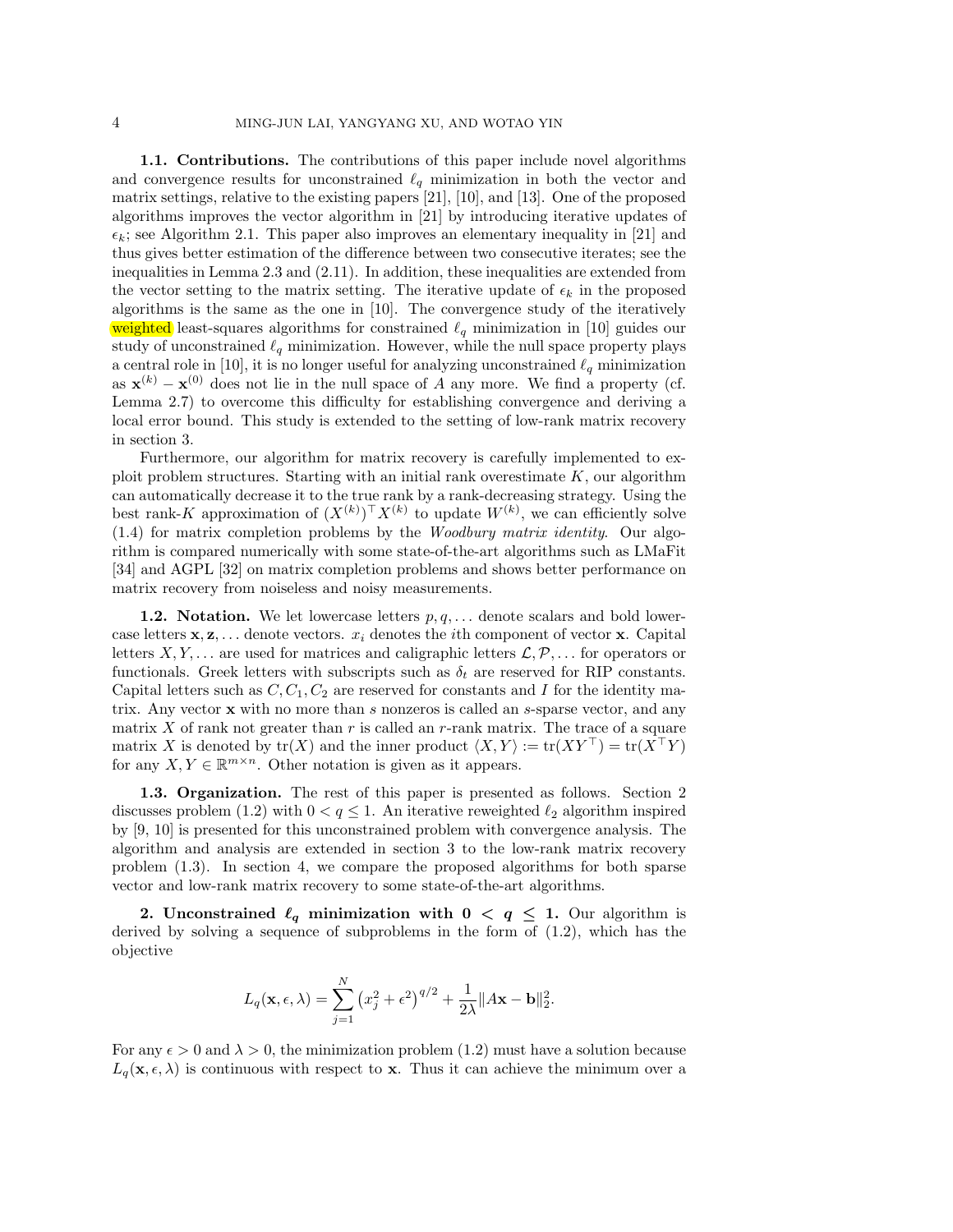bounded set  $\{\mathbf{x}: ||\mathbf{x}||_2 \leq \Delta\}$ , where  $\Delta$  is a positive constant. In addition,  $L_q(\mathbf{x}, \epsilon, \lambda)$ blows up as  $\|\mathbf{x}\|_2 \to \infty$ . For convenience, we let  $\mathbf{x}^{\epsilon,\lambda,q}$  denote a critical point of (1.2) and it satisfies the first-order optimality condition

(2.1) 
$$
\left[\frac{qx_j^{\epsilon,\lambda,q}}{(\epsilon^2 + (x_j^{\epsilon,\lambda,q})^2)^{1-q/2}}\right]_{1 \leq j \leq N} + \frac{1}{\lambda}A^{\top}(A\mathbf{x}^{\epsilon,\lambda,q} - \mathbf{b}) = 0.
$$

Due to the nonlinearity, there is no straightforward method to solve the above system of equations unless for specific instances, such as  $A^{\dagger}A$  is a diagonal matrix and  $q = 1$ . We approximately solve the system with a sequence of  $\epsilon$ 's and the method is summarized as Algorithm 2.1.

ALGORITHM 2.1 (iterative reweighted unconstrained  $\ell_q$  for sparse vector recovery  $(IRucLq-v)$ ).

**Input:** *vector* **b***, matrix* A *and estimated sparsity level* s*;* **Output:**  $vector \mathbf{x} \in \mathbb{R}^N$ . Choose *appropriate parameters*  $\lambda > 0, q \in (0, 1]$ *.* Initialize  $\mathbf{x}^{(0)}$  *such that*  $A\mathbf{x}^{(0)} = \mathbf{b}$  *and*  $\epsilon_0 = 1$ *.* **For**  $k = 0, 1, 2, ...$ Solve the following linear system for  $\mathbf{x}^{(k+1)}$ :

(2.2) 
$$
\left[ \frac{qx_j^{(k+1)}}{(\epsilon_k^2 + (x_j^{(k)})^2)^{1-q/2}} \right]_{1 \le j \le N} + \frac{1}{\lambda} A^{\top} (A \mathbf{x}^{(k+1)} - \mathbf{b}) = 0
$$

*or equivalently*

(2.3) 
$$
\left(A^{\top} A + \text{Diag}\left[\frac{q\lambda}{\left(\epsilon_k^2 + (x_j^{(k)})^2\right)^{1-q/2}}, j = 1, \dots, N\right]\right) \mathbf{x}^{(k+1)} = A^{\top} \mathbf{b}
$$

Update  $\epsilon_{k+1} = \min{\{\epsilon_k, \alpha \cdot r(\mathbf{x}^{(k+1)})_{s+1}\}}$  *where*  $\alpha \in (0, 1)$  *is a constant.* **End For**

In Algorithm 2.1,  $r(\mathbf{z})$  is the rearrangement of the absolute values of  $\mathbf{z} \in \mathbb{R}^N$ in decreasing order. If  $\epsilon_{k+1} = 0$ , we choose  $\mathbf{x}^{(k+1)}$  to be an approximation of the sparse solution and stop the iteration. Otherwise, we stop the computation within a reasonable time and return the last  $\mathbf{x}^{(k+1)}$ . A similar algorithm is proposed in [21], but it does not have this  $\epsilon$ -update. A large  $\epsilon$  will smooth out small local minimizers, as been explained in [9], so adaptively updating  $\epsilon$  allows one to get close to the global minimizer without getting trapped at a local minimizer.

It is easy to see that the linear system  $(2.3)$  is invertible for any  $\mathbf{x}^{(k+1)}$  as long as  $\epsilon_k > 0$ . Once  $\epsilon_{k+1} = 0$ , the iteration is stopped. Thus, Algorithm 2.1 is well defined. It is clear from Algorithm 2.1 that  $\{\epsilon_k\}$  is a nonincreasing sequence which is convergent to some nonnegative number  $\epsilon_*$ . Below we show that the sequence  $\{x^{(k)}\}$ is bounded and thus has at least a convergent subsequence. We also show that the limit **x**<sup>∗</sup> of any convergent subsequence is a critical point of (1.2) when  $\epsilon_* > 0$ . When  $\epsilon_* = 0$ , the limit is a sparse vector with sparsity  $\|\mathbf{x}^*\|_0 \leq s$ , where  $\|\mathbf{x}\|_0$  stands for the number of nonzero entries of vector **x**.

DEFINITION 2.1 (RIP). For integer  $t = 1, 2, \ldots$ , the restricted isometry constant δ<sup>t</sup> *of matrix* A *is the smallest number such that*

(2.4) 
$$
(1 - \delta_t) \|\mathbf{x}\|_2^2 \le \|A\mathbf{x}\|_2^2 \le (1 + \delta_t) \|\mathbf{x}\|_2^2
$$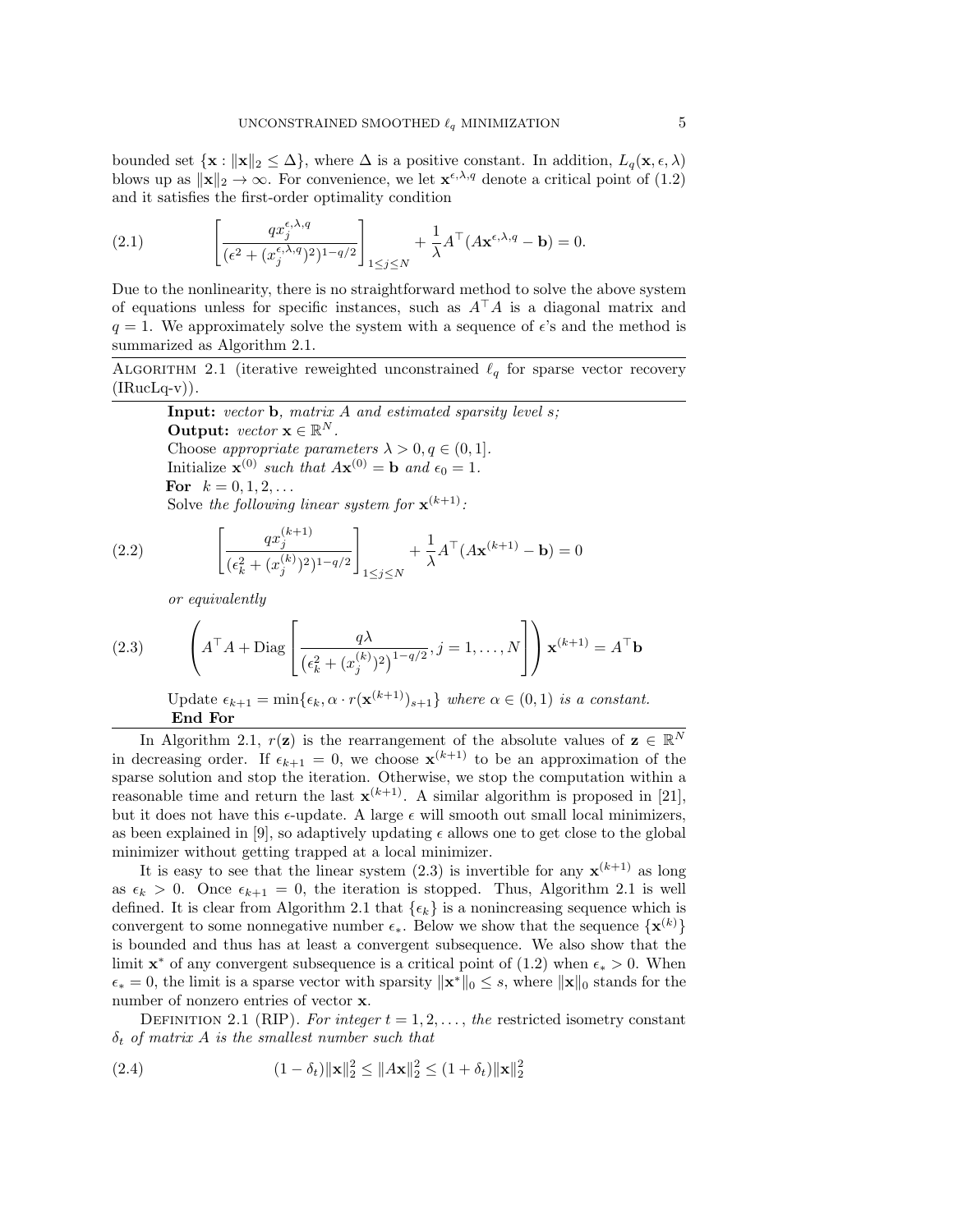*holds for any* t*-sparse vector* **x***. For simplicity, we say matrix* A *satisfies the* RIP *of order*  $t$  *with constant*  $\delta_t$ *.* 

According to the analysis in [14], the RIP constant satisfies

(2.5) 
$$
\delta_t = \max_{\#(S) \le t} \|A_S^{\top} A_S - I\|_2,
$$

where  $S \subset [n], \#(S)$  denotes the cardinality of S,  $A_S$  is a submatrix of A obtained by taking all the columns indicated by S, and  $||X||_2$  is the matrix 2-norm which equals the largest singular value  $\sigma_1(X)$ .

Under the RIP assumption, we can ensure that the limit **x**<sup>∗</sup> is a reasonable approximation of the sparse solution if **x**<sup>∗</sup> has a very small tail in the sense

$$
\sigma_s(\mathbf{x}^*)_p = \inf_{\|\mathbf{y}\|_0 \le s} \|\mathbf{x}^* - \mathbf{y}\|_p
$$

for  $p \geq 1$ , which is the error term of the best s-term approximation of  $x^*$  in the  $\ell_p$ -norm.

**2.1. Convergence of Algorithm 2.1.** In the first part of this subsection, we analyze the convergence of Algorithm 2.1 and give an error bound for its limit point  $\mathbf{x}^{\epsilon_{*},\lambda}$ . It is always assumed that the true signal  $\mathbf{x}^{\circ}$  satisfies  $A\mathbf{x}^{\circ} = \mathbf{b}$ . Namely, our results are established on the noiseless scenario. However, all these results can be easily extended to noisy ones. The following theorem summarizes our main result for  $0 < q \leq 1$ . The second part of this subsection shows a stronger convergence result for  $q = 1$ , in which case the problem  $(1.2)$  becomes a convex program.

THEOREM 2.2. Suppose that  $\mathbf{x}^o$  is an s-sparse vector satisfying  $A\mathbf{x}^o = \mathbf{b}$ . Assume *that* A *satisfies the RIP* of order 2s *with*  $\delta_{2s}$  < 1 *and the smoothing parameter*  $\epsilon_k \to \epsilon_*$ *as*  $k \to ∞$ . Then the sequence { $\mathbf{x}^{(k)}$ } generated by Algorithm 2.1 with 0 < q ≤ 1 has at least one convergent subsequence. When  $\epsilon_* > 0$ , the limit  $\mathbf{x}^{\epsilon_*,\lambda}$  of any convergent *subsequence is a critical point of problem* (1.2) *with*  $\epsilon = \epsilon_*,$  *and it satisfies* 

(2.6) 
$$
\|\mathbf{x}^{\epsilon_{*},\lambda}-\mathbf{x}^{o}\|_{2} \leq C_{1}\sqrt{\lambda}+C_{2}\sigma_{s}(\mathbf{x}^{\epsilon_{*},\lambda})_{2}.
$$

*When*  $\epsilon_* = 0$ , there must exist a subsequence from  $\{x^{(k)}\}$  converging to an s-sparse *point* **x**<sup>0</sup>,λ *which satisfies*

(2.7) 
$$
\left\|\mathbf{x}^{0,\lambda}-\mathbf{x}^o\right\|_2 \leq C\sqrt{\lambda}.
$$

*Here,*  $C_1$ ,  $C_2$ , and  $C$  are positive constants dependent only on  $\delta_{2s}$ ,  $\|\mathbf{x}^o\|_q$ , and initial *point*  $\mathbf{x}^{(0)}$ *.* 

*Remark* 2.1. From the results in Theorem 2.2 we can see that when  $\epsilon_* = 0$ , the *Remark 2.1.* From the results in Theorem 2.2 we can see that when  $\epsilon_* = 0$ , the limit  $\mathbf{x}^{0,\lambda}$  is away from the exact sparse solution by a factor of  $\sqrt{\lambda}$ . If  $\epsilon_* > 0$ , we have to check how small the error  $\sigma_s(\mathbf{x}^{\epsilon_*,\lambda})_2$  is. If the error is very small and  $\lambda$  is very small, then  $\mathbf{x}^{\epsilon_{*},\lambda}$  is close to the exact sparse solution. This result provides a reasonable stopping criterion for Algorithm 2.1 when  $\lambda$  is small. Specifically, if the tail of the current iterate  $\mathbf{x}^{(k)}$  is small after the sth largest term in magnitude, we can terminate the algorithm. Equivalently, if  $\epsilon_k$  is small, we can stop the iteration according to the updating rule of  $\epsilon$ .

*Remark* 2.2. Under the assumption that  $L_q(\mathbf{x}, \epsilon^*, \lambda)$  has finitely many critical points, we can show that the sequence  $\{x^{(k)}\}$  is convergent when  $\epsilon_* > 0$ . Indeed, let **y**<sup>*i*</sup>, *i* = 1,...,  $\ell$  be these critical points and  $c = \min_{i \neq j} ||\mathbf{y}^i - \mathbf{y}^j||_2$  be the smallest distance among them. For any  $0 < d < c/3$ , there exists an integer  $K_1 > 0$  such that for any  $k \geq K_1$ ,  $\mathbf{x}^{(k)}$  is inside the ball  $B_d(\mathbf{y}^i)$  centered at some  $\mathbf{y}^i$  with radius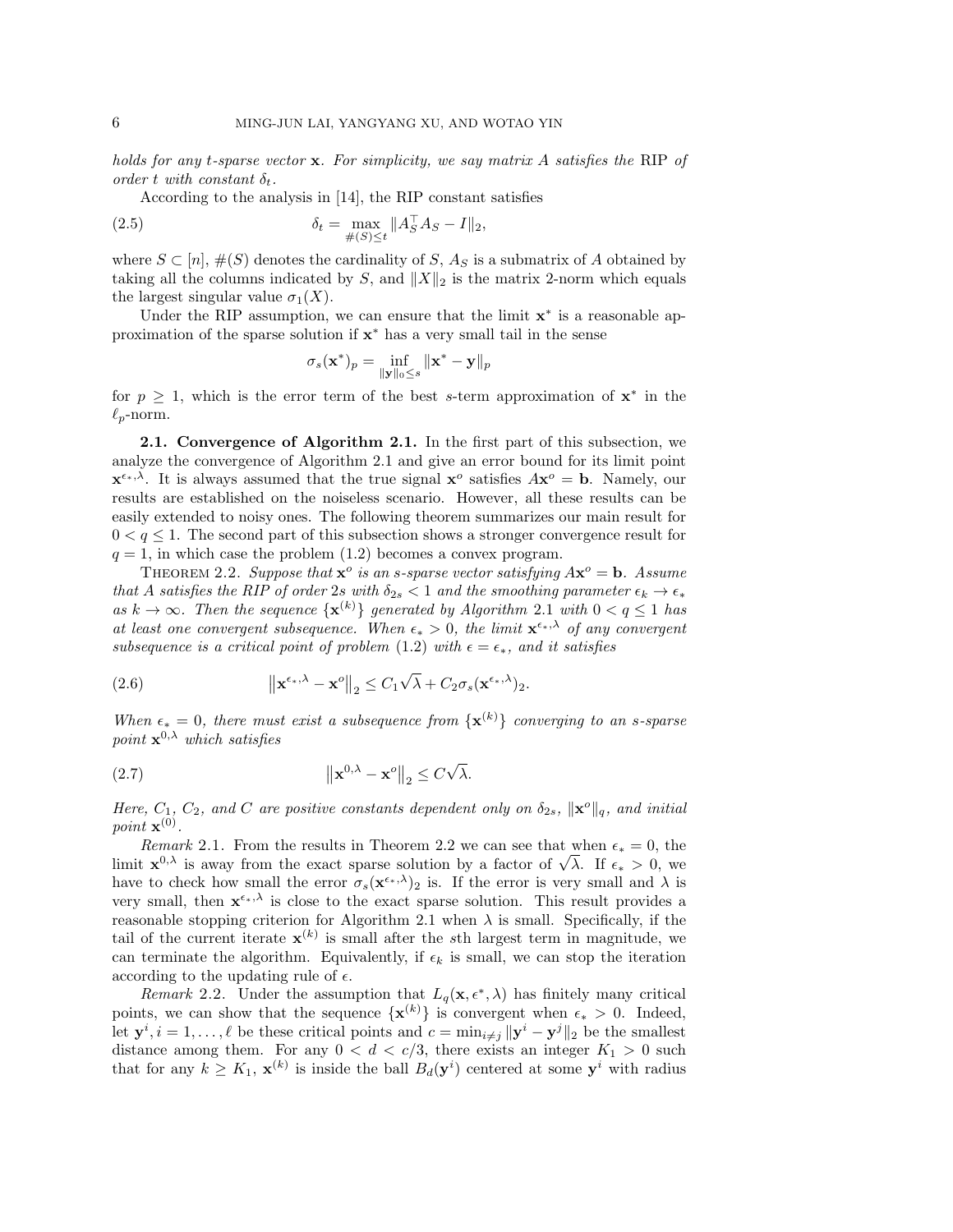d. Otherwise, there would be another new critical point. In addition, (2.11) indicates that there exists another integer  $K_2 > 0$  such that  $\|\mathbf{x}^{(k+1)} - \mathbf{x}^{(k)}\|_2 < d$  for any  $k \geq K_2$ . With these two observations, we claim that if  $\mathbf{x}^{(K)} \in B_d(\mathbf{y}^{i_0})$ , then all  $\mathbf{x}^{(k)}$ for  $k \geq K = \max\{K_1, K_2\}$  are inside the same ball, and thus the sequence  $\{\mathbf{x}^{(k)}\}$ converges to  $y^{i_0}$ .

To prove Theorem 2.2, we begin with the following inequality.

LEMMA 2.3. *Given*  $0 < q \leq 1$ , if  $\epsilon_k \geq \epsilon_{k+1} \geq 0$ , then the inequality

$$
(2.8) \qquad (\epsilon_k + x^2)^{q/2} - (\epsilon_{k+1} + y^2)^{q/2} - \frac{q(x - y)y}{(\epsilon_k + x^2)^{1 - q/2}} \ge \frac{q(x - y)^2}{2(\epsilon_k + x^2)^{1 - q/2}}
$$

*holds for any*  $x, y \in \mathbb{R}$ .

*Proof*. We first use the well-known arithmetic-geometric mean inequality (cf. [19, p. 16, (2.5.2)]) to have

(2.9) 
$$
(\epsilon_k + x^2)^{1-q/2} (\epsilon_{k+1} + y^2)^{q/2} \leq \left(1 - \frac{q}{2}\right) (\epsilon_k + x^2) + \frac{q}{2} (\epsilon_{k+1} + y^2).
$$

Then we compute the difference

$$
(\epsilon_k + x^2)^{q/2} - (\epsilon_{k+1} + y^2)^{q/2} - \frac{q(x - y)y}{(\epsilon_k + x^2)^{1 - q/2}}
$$
  
= 
$$
\frac{(\epsilon_k + x^2) - (\epsilon_k + x^2)^{1 - q/2} (\epsilon_{k+1} + y^2)^{q/2} - q(x - y)y}{(\epsilon_k + x^2)^{1 - q/2}}
$$
  

$$
\geq \frac{(\epsilon_k + x^2) - (1 - \frac{q}{2}) (\epsilon_k + x^2) - \frac{q}{2} (\epsilon_{k+1} + y^2) - q(x - y)y}{(\epsilon_k + x^2)^{1 - q/2}}
$$
  
= 
$$
\frac{q}{2} \frac{\epsilon_k - \epsilon_{k+1} + (x - y)^2}{(\epsilon_k + x^2)^{1 - q/2}} \geq \frac{q(x - y)^2}{2(\epsilon_k + x^2)^{1 - q/2}},
$$

which is the desired inequality.

Our next result shows the monotonicity of  $L_q(\mathbf{x}^{(k)}, \epsilon_k, \lambda)$  along the sequence. Inequality (2.10) is similar to that derived in [21], while inequality (2.11) is new.

**LEMMA** 2.4. Let  $\mathbf{x}^{(k+1)}$  be the solution of (2.3) for  $k = 0, 1, 2, \ldots$  Then

 $\Box$ 

$$
(2.10) \t\t ||A\mathbf{x}^{(k)} - A\mathbf{x}^{(k+1)}||_2^2 \leq 2\lambda \left( L_q(\mathbf{x}^{(k)}, \epsilon_k, \lambda) - L_q(\mathbf{x}^{(k+1)}, \epsilon_{k+1}, \lambda) \right).
$$

*Furthermore,*

(2.11) 
$$
\|\mathbf{x}^{(k+1)} - \mathbf{x}^{(k)}\|_2^2 \le C \left( L_q(\mathbf{x}^{(k)}, \epsilon_k, \lambda) - L_q(\mathbf{x}^{(k+1)}, \epsilon_{k+1}, \lambda) \right)
$$

*for a positive constant* C *which is dependent on*  $\epsilon_0$  *and a bound for*  $\mathbf{x}^{(k)}$ ,  $k \geq 0$ . *Proof*. We first compute

$$
L_q(\mathbf{x}^{(k)}, \epsilon_k, \lambda) - L_q(\mathbf{x}^{(k+1)}, \epsilon_{k+1}, \lambda)
$$
  
\n
$$
= \sum_{j=1}^N (\epsilon_k^2 + |x_j^{(k)}|^2)^{q/2} - \sum_{j=1}^N (\epsilon_{k+1}^2 + |x_j^{(k+1)}|^2)^{q/2}
$$
  
\n
$$
+ \frac{1}{2\lambda} (||A\mathbf{x}^{(k)} - \mathbf{b}||_2^2 - ||A\mathbf{x}^{(k+1)} - \mathbf{b}||_2^2)
$$
  
\n
$$
= \sum_{j=1}^N (\epsilon_k^2 + |x_j^{(k)}|^2)^{q/2} - (\epsilon_{k+1}^2 + |x_j^{(k+1)}|^2)^{q/2} + \frac{1}{2\lambda} ||A\mathbf{x}^{(k)} - A\mathbf{x}^{(k+1)}||_2^2
$$
  
\n(2.12) 
$$
+ \frac{1}{\lambda} (A\mathbf{x}^{(k+1)} - \mathbf{b})^T (A\mathbf{x}^{(k)} - A\mathbf{x}^{(k+1)}).
$$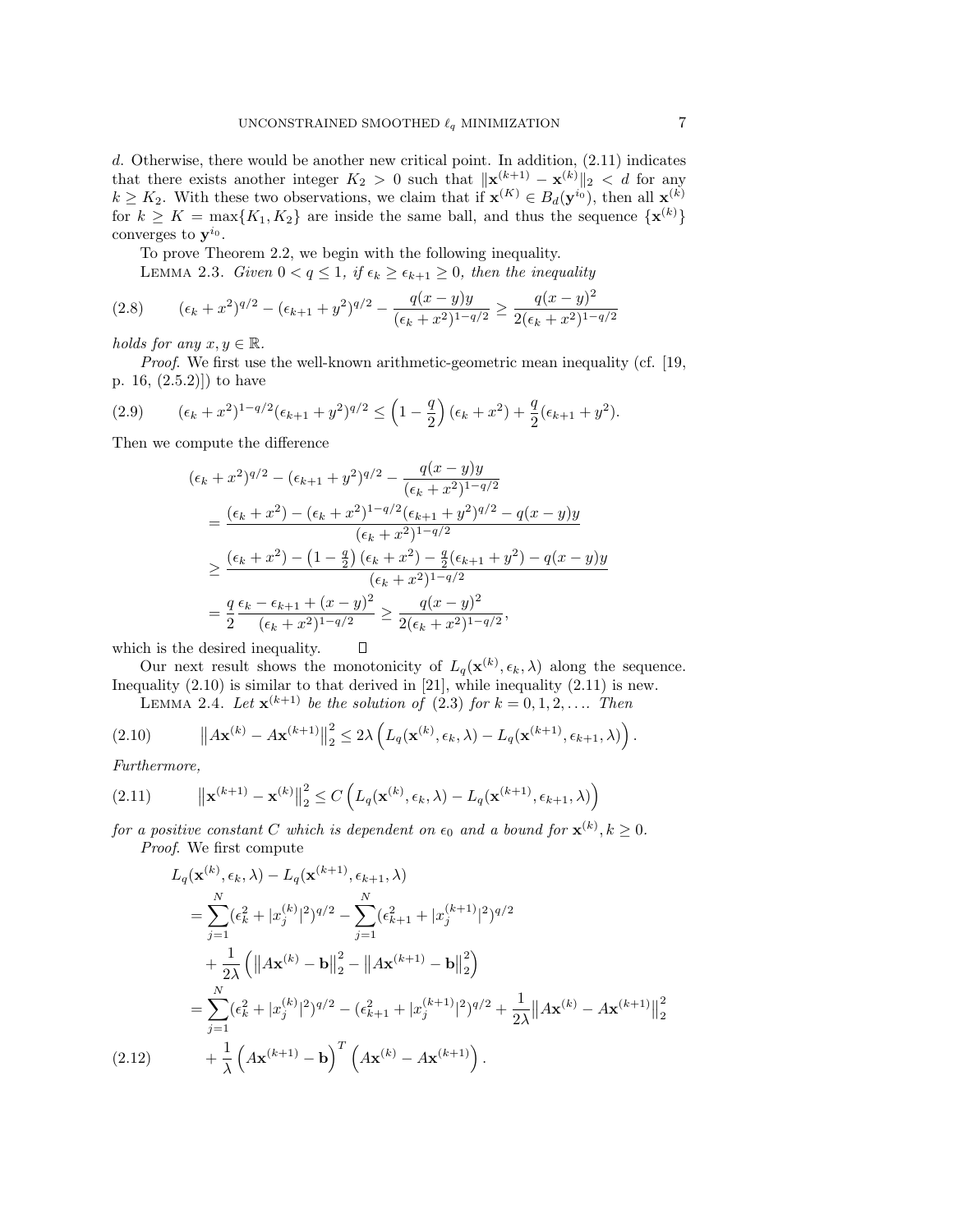Using  $(2.2)$ , we have

$$
(2.13) \qquad \frac{1}{\lambda} \left( A \mathbf{x}^{(k+1)} - \mathbf{b} \right)^T \left( A \mathbf{x}^{(k)} - A \mathbf{x}^{(k+1)} \right) = - \sum_{j=1}^N \frac{q x_j^{(k+1)} (x_j^{(k)} - x_j^{(k+1)})}{(\epsilon_k^2 + |x_j^{(k)}|^2)^{1-q/2}}.
$$

Substituting  $(2.13)$  into  $(2.12)$  and using  $(2.8)$  yields

$$
L_q(\mathbf{x}^{(k)}, \epsilon_k, \lambda) - L_q(\mathbf{x}^{(k+1)}, \epsilon_{k+1}, \lambda)
$$
  
\n
$$
= \sum_{j=1}^N \left( (\epsilon_k^2 + |x_j^{(k)}|^2)^{q/2} - (\epsilon_{k+1}^2 + |x_j^{(k+1)}|^2)^{q/2} - \frac{qx_j^{(k+1)}(x_j^{(k)} - x_j^{(k+1)})}{(\epsilon_k^2 + |x_j^{(k)}|^2)^{1-q/2}} \right)
$$
  
\n
$$
+ \frac{1}{2\lambda} ||A\mathbf{x}^{(k)} - A\mathbf{x}^{(k+1)}||_2^2
$$
  
\n
$$
(2.14) \ge \frac{1}{2\lambda} ||A\mathbf{x}^{(k)} - A\mathbf{x}^{(k+1)}||_2^2 + \sum_{j=1}^N (x_j^{(k)} - x_j^{(k+1)})^2 \frac{q}{2(\epsilon_k^2 + |x_j^{(k)}|^2)^{1-q/2}}
$$

from which result (2.10) follows immediately.

For inequality (2.11), we see from (2.10) that  $L_q(\mathbf{x}^{(k)}, \epsilon_k, \lambda)$  is monotonically decreasing. It thus follows that

$$
\left\|\mathbf{x}^{(k)}\right\|_{q}^{q} \leq \left\|\mathbf{x}^{(k)}\right\|_{q,\epsilon_k}^{q} \leq L_q(\mathbf{x}^{(k)},\epsilon_k,\lambda) \leq L_q(\mathbf{x}^{(0)},\epsilon_0,\lambda) = \left\|\mathbf{x}^{(0)}\right\|_{q,\epsilon_0}^{q}
$$

for all  $k \ge 1$ . That is, there exists a positive number  $\Delta$  such that  $\|\mathbf{x}^{(k)}\|_{\infty} \le \Delta$  for all  $k \geq 1$ . Note  $\epsilon_k \leq \epsilon_0$ . Hence,

$$
\frac{q}{2(\epsilon_k^2 + |x_j^{(k)}|^2)^{1-q/2}} \ge \frac{q}{2(\epsilon_0^2 + \Delta^2)^{1-q/2}}.
$$

Letting  $\frac{1}{C} = \frac{q}{2(\epsilon_0^2 + \Delta^2)^{1-q/2}}$ , we have (2.11) from (2.14).  $\Box$ 

With the above preparations, we are now ready to prove Theorem 2.2.

*Proof of Theorem* 2.2. If  $\epsilon_* > 0$ , the boundedness of  $\{x^{(k)}\}$  implies that there exists a subsequence  $\{\mathbf{x}^{(k_j)}\}$  converging to some point  $\mathbf{x}^{\epsilon_{\ast},\lambda}$ . Note that (2.11) indicates  $\|\mathbf{x}^{(k+1)} - \mathbf{x}^{(k)}\|_2 \to 0$ . Thus the subsequence  $\{\mathbf{x}^{(k_j+1)}\}$  also converges to  $\mathbf{x}^{\epsilon_{*},\lambda}$ . Now, replacing  $\mathbf{x}^{(k)}$ ,  $\mathbf{x}^{(k+1)}$ ,  $\epsilon_k$  with  $\mathbf{x}^{(k_j)}$ ,  $\mathbf{x}^{(k_j+1)}$ ,  $\epsilon_{k_j}$  in (2.2), respectively, and letting  $j \to \infty$  yields

$$
\left[\frac{qx_j^{\epsilon_*,\lambda}}{(\epsilon_*^2 + (x_j^{\epsilon_*,\lambda})^2)^{1-q/2}}\right]_{1\leq j\leq N} + \frac{1}{\lambda}A^\top (A\mathbf{x}^{\epsilon_*,\lambda} - \mathbf{b}) = 0.
$$

Namely,  $\mathbf{x}^{\epsilon_*,\lambda}$  is a critical point of (1.2) with  $\epsilon = \epsilon_* > 0$ .

We use Lemma 2.4 to get

$$
L_q(\mathbf{x}^{\epsilon_*,\lambda}, \epsilon_*, \lambda) \le L_q(\mathbf{x}^{(k_j)}, \epsilon_{k_j}, \lambda) \le L_q(\mathbf{x}^{(0)}, \epsilon_0, \lambda) \le ||\mathbf{x}^{(0)}||_q^q + N(\epsilon_0)^q = ||\mathbf{x}^{(0)}||_q^q + N,
$$
  
which implies  $||A\mathbf{x}^{\epsilon_*,\lambda} - \mathbf{b}||_2 \le \sqrt{2\lambda L_q(\mathbf{x}^{\epsilon_*,\lambda}, \epsilon_*, \lambda)} \le \sqrt{2\lambda(||\mathbf{x}^{(0)}||_q^q + N)}.$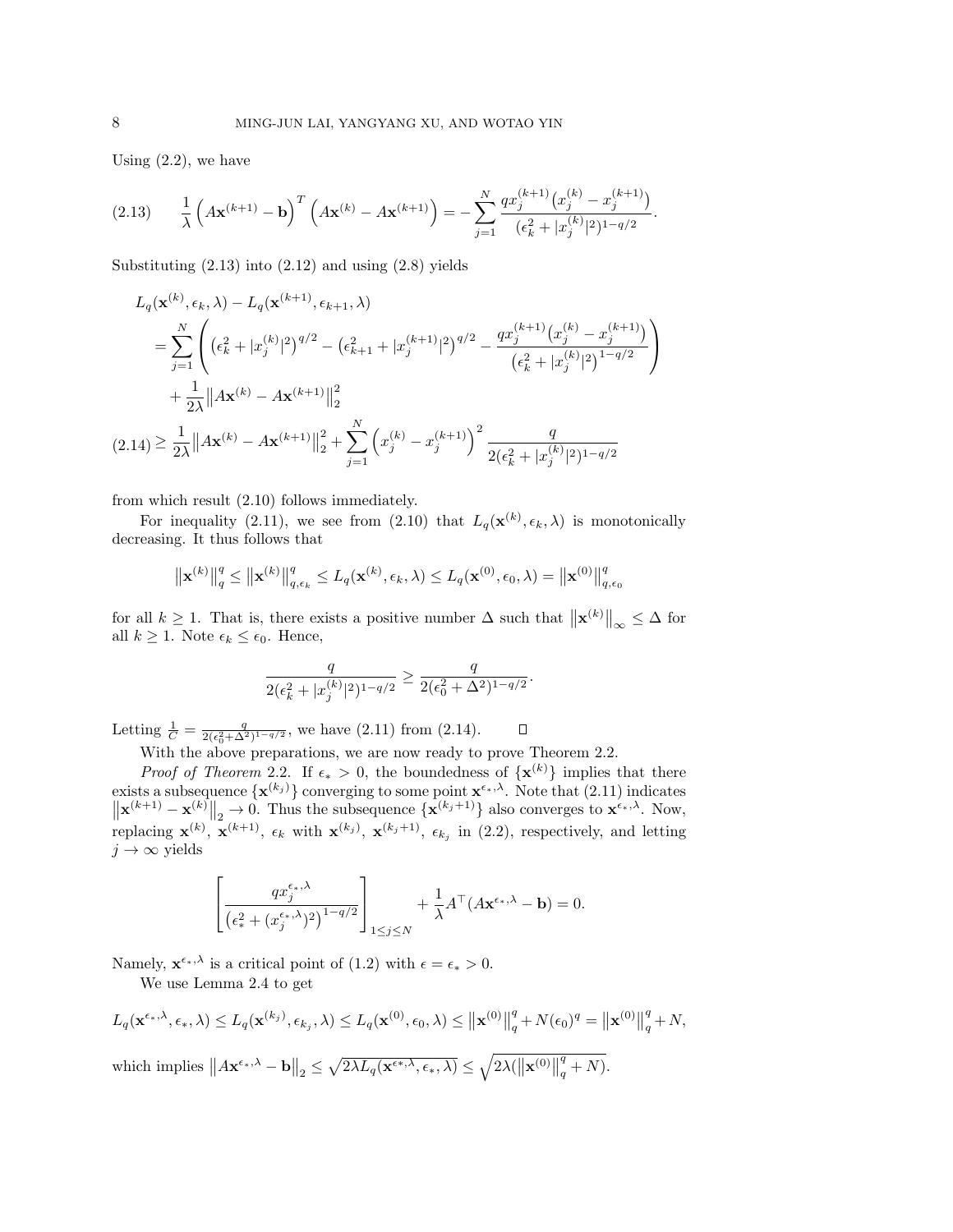Let S be the index set of nonzero entries of  $x^o$  and let  $S^*$  be the index set of s largest entries in absolute value of  $\mathbf{x}^{\epsilon_*,\lambda}$ . Since  $\|\mathbf{x}^o\|_0 \leq s$ , we have

$$
\begin{aligned}\n\left\|\mathbf{x}^{\epsilon_{*},\lambda}-\mathbf{x}^o\right\|_2 &\leq \left\|(\mathbf{x}^{\epsilon_{*},\lambda}-\mathbf{x}^o)_{S\cup S^*}\right\|_2+\left\|(\mathbf{x}^{\epsilon_{*},\lambda})_{(S\cup S^*)^c}\right\|_2 \\
&\leq \frac{1}{\sqrt{1-\delta_{2s}}}\left\|A(\mathbf{x}^{\epsilon_{*},\lambda}-\mathbf{x}^o)_{S\cup S^*}\right\|_2+\left\|(\mathbf{x}^{\epsilon_{*},\lambda})_{(S\cup S^*)^c}\right\|_2 \\
&\leq \frac{1}{\sqrt{1-\delta_{2s}}}\left\|A\mathbf{x}^{\epsilon_{*},\lambda}-\mathbf{b}\right\|_2+\left(\frac{1}{\sqrt{1-\delta_{2s}}}\left\|A\right\|_2+1\right)\left\|(\mathbf{x}^{\epsilon_{*},\lambda})_{(S\cup S^*)^c}\right\|_2 \\
&\leq \frac{1}{\sqrt{1-\delta_{2s}}}\sqrt{2\lambda(\left\|\mathbf{x}^{(0)}\right\|_q^q+N)}+\left(\frac{1}{\sqrt{1-\delta_{2s}}}\left\|A\right\|_2+1\right)\sigma_s(\mathbf{x}^{\epsilon_{*},\lambda})_2.\n\end{aligned}
$$

This completes the proof of (2.6).

If  $\epsilon_* = 0$ , then  $\epsilon_k = 0$  for some k or  $\epsilon_k = \alpha \cdot r(\mathbf{x}^{(m_k)})_{\substack{s=1\\j\neq j}}$  holds for sufficiently large k and some integer  $m_k \leq k$ . In the former case,  $\mathbf{x}^{(k)}$  is an s-sparse vector, and we can let  $\mathbf{x}^{0,\lambda} = \mathbf{x}^{(k)}$ . In the latter case, let  $\mathbf{x}^{0,\lambda}$  be a limit point of  $\{\mathbf{x}^{(m_k)}\}$ since  $\{\mathbf{x}^{(m_k)}\}$  is bounded. Without loss of generality, we assume  $\mathbf{x}^{0,\lambda} = \lim_{k \to \infty} \mathbf{x}^{(m_k)}$ . Then  $r(\mathbf{x}^{0,\lambda})_{s+1} = \lim_{k \to \infty} r(\mathbf{x}^{(m_k)})_{s+1} = \lim_{k \to \infty} \frac{\epsilon_k}{\alpha} = 0$ . That is,  $\mathbf{x}^{0,\lambda}$  is an s-sparse vector. Therefore, in both cases, we have an *s*-sparse limit point  $\mathbf{x}^{0,\lambda}$ . Without loss of generality, we assume  $\mathbf{x}^{(k)} \to \mathbf{x}^{0,\lambda}$ . Using the RIP of A, we have

$$
\|\mathbf{x}^{0,\lambda} - \mathbf{x}^o\|_2 \le \frac{1}{\sqrt{1 - \delta_{2s}}} \|A(\mathbf{x}^{0,\lambda} - \mathbf{x}^o)\|_2 = \frac{1}{\sqrt{1 - \delta_{2s}}} \lim_{k \to \infty} \|A\mathbf{x}^{(k)} - \mathbf{b}\|_2
$$
  

$$
\le \frac{1}{\sqrt{1 - \delta_{2s}}} \lim_{k \to \infty} (2\lambda L_q(\mathbf{x}^{(k)}, \epsilon_k, \lambda))^{1/2}
$$
  

$$
\le \frac{1}{\sqrt{1 - \delta_{2s}}} (2\lambda L_q(\mathbf{x}^{(0)}, \epsilon_0, \lambda))^{1/2}
$$
  

$$
\le \frac{1}{\sqrt{1 - \delta_{2s}}} \sqrt{2\lambda \|\mathbf{x}^{(0)}\|_{q, \epsilon_0}^q},
$$

where we have used Lemma 2.4 in the third inequality. This completes the proof. О

**Case of**  $q = 1$ **.** When  $q = 1$ , we can prove a stronger result in the case of  $\epsilon_* > 0$ and estimate the error in the  $\ell_1$  norm. The boundedness of  $\{\mathbf{x}^{(k)}\}$  from Algorithm 2.1 implies that  $\{x^{(k)}\}$  has a convergent subsequence. Suppose  $\mathbf{x}^{(k_j)} \to \tilde{\mathbf{x}}$ . We know that  $\tilde{\mathbf{x}}$  extisting the first order optimality condition of min  $L(\mathbf{x} \in \mathbb{R})$  when  $\epsilon > 0$ . Since  $\tilde{\mathbf{x}}$  satisfies the first-order optimality condition of min<sub>x</sub>  $L_1(\mathbf{x}, \epsilon_*, \lambda)$  when  $\epsilon_* > 0$ . Since  $L_1(\mathbf{x}, \epsilon_*, \lambda)$  is strictly convex when  $\epsilon_* > 0$ ,  $\tilde{\mathbf{x}}$  is the unique minimizer. It follows that  $\{\mathbf x^{(k)}\}$  converges and the limit is the unique minimizer. As before let it be denoted by  $\mathbf{x}^{\epsilon_*,\lambda}$ .

THEOREM 2.5. *Suppose*  $\mathbf{x}^{\circ}$  *is an s-sparse vector satisfying*  $A\mathbf{x}^{\circ} = \mathbf{b}$ *, and suppose that the RIP constants*  $\delta_{2s}$  *and*  $\delta_{3s}$  *of* A *satisfy*  $\gamma = \delta_{3s}/(1-\delta_{2s}) < 1$ *. If the limit of*  ${e_k}$  *is*  $\epsilon_* > 0$ , then the sequence  ${\bf x}^{(k)}$  generated by Algorithm 2.1 with  $q = 1$  and  $\alpha \leq \frac{1}{N}$  *converges to the unique minimizer*  $\mathbf{x}^{\epsilon_{*},\lambda}$  *of*  $L_1(\mathbf{x}, \epsilon_{*}, \lambda)$ *, which satisfies* 

$$
\left\|\mathbf{x}^o - \mathbf{x}^{\epsilon_*,\lambda}\right\|_1 \le C_1 \sigma_t(\mathbf{x}^o)_1 + C_2 \lambda
$$

*for an integer*  $t < s$  *small enough such that*  $\frac{1+\gamma}{(1-\gamma)(s+1-t)} < 1$ *, where*  $C_1$  *and*  $C_2$  *are two positive constants.*

*Remark* 2.3. That is, when  $\epsilon_* > 0$ , if the solution  $\mathbf{x}^o$  has sparsity  $\|\mathbf{x}^o\|_0 \leq t$ , then  $\sigma_t(\mathbf{x}^o)_1 = 0$  and hence Algorithm 2.1 can recover the sparse solution  $\mathbf{x}^o$  within an error proportional to  $\lambda$ .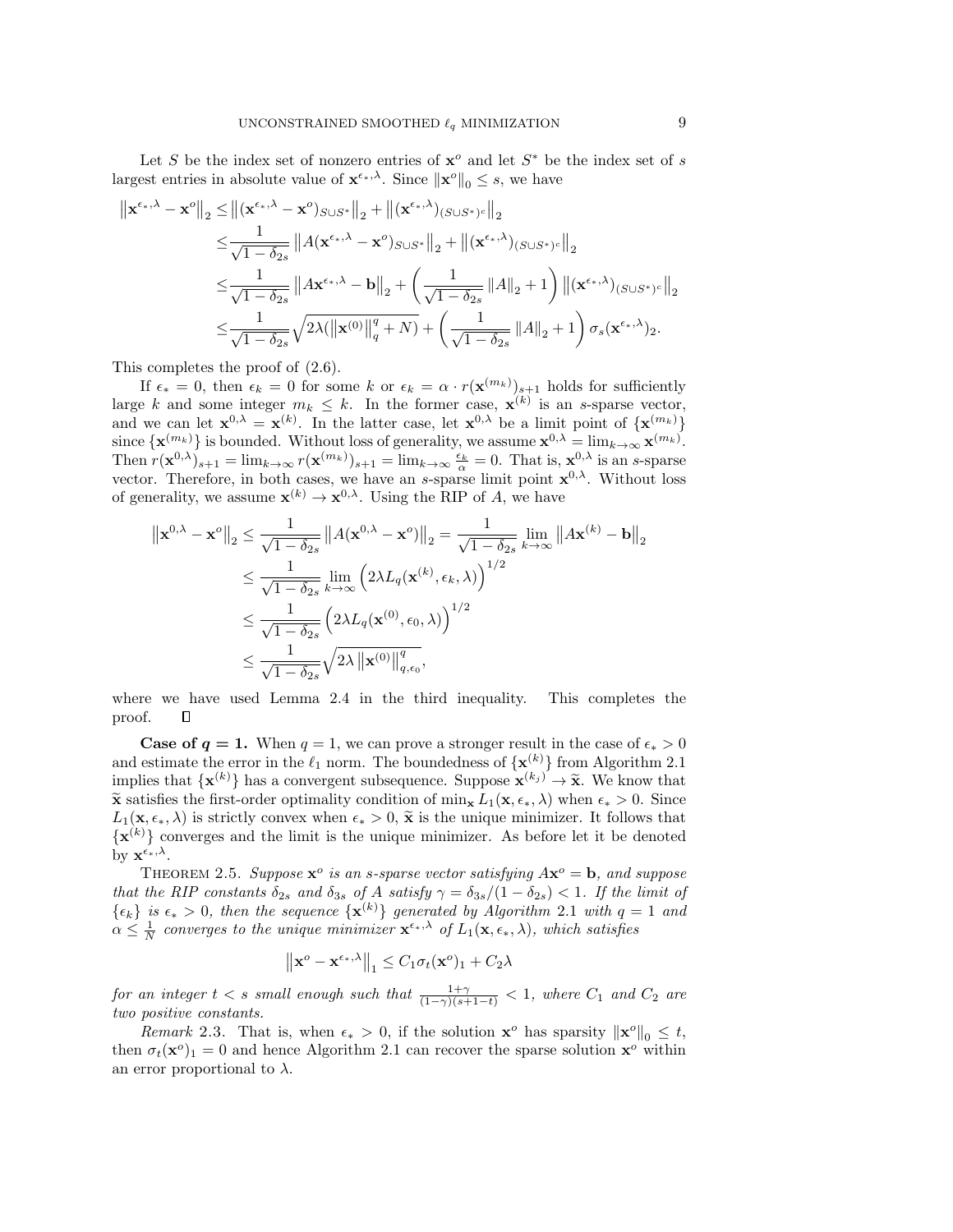To establish this result, we need a series of lemmas. Let

$$
\eta = \mathbf{x}^{\epsilon_{*},\lambda} - \mathbf{x}^{o},
$$

and let  $S_0$  contain the index set of the first s largest entries of  $\mathbf{x}^o$  in absolute value. In addition, we let  $S_1, S_2, \ldots$  be the subsets of the complement  $S_0^c$  of S in  $\{1, 2, \ldots, n\}$ , where  $S_1$  is the set of indices of the first s largest entries of  $\eta_{S_0^c}$  in absolute value and  $S_2$  is the set of indices of next s largest entries in absolute value and so on.

LEMMA 2.6. *Suppose that* A *satisfies the RIP of order* 2s *with*  $\delta_{2s} < 1$ *. Then* 

(2.15) 
$$
\|\eta_{S_0 \cup S_1}\|_2 \leq \frac{\delta_{3s}}{1 - \delta_{2s}} \sum_{j \geq 2} \|\eta_{S_j}\|_2 + \frac{\sqrt{2s}}{1 - \delta_{2s}} \lambda.
$$

*Proof.* Letting  $S = S_0 \cup S_1$ , by (2.1) we have

$$
\|\eta_S\|_2^2 = \left\| (\mathbf{x}^{\epsilon_*, \lambda} - \mathbf{x}^o)_S \right\|_2^2 = \left\langle (\mathbf{x}^{\epsilon_*, \lambda} - \mathbf{x}^o)_S, \mathbf{x}^{\epsilon_*, \lambda} - \mathbf{x}^o \right\rangle
$$
  
\n
$$
= \left\langle (\mathbf{x}^{\epsilon_*, \lambda} - \mathbf{x}^o)_S, (I - A^T A)(\mathbf{x}^{\epsilon_*, \lambda} - \mathbf{x}^o) \right\rangle
$$
  
\n
$$
+ \lambda \left\langle (\mathbf{x}^{\epsilon_*, \lambda} - \mathbf{x}^o)_S, \left[ \frac{x_j^{\epsilon_*, \lambda}}{(\epsilon_*^2 + (x_j^{\epsilon_*, \lambda})^2)^{1/2}}, j \in S \right] \right\rangle
$$

since  $\mathbf{x}^{\epsilon_{*},\lambda}$  satisfies the first-order optimality condition. The first term of (2.16) is

$$
\langle (I - A^T A)^T (\mathbf{x}^{\epsilon_{*}, \lambda} - \mathbf{x}^o)_S, (\mathbf{x}^{\epsilon_{*}, \lambda} - \mathbf{x}^o) \rangle
$$
  
\n
$$
\leq \langle (I - A^T A)^T (\mathbf{x}^{\epsilon_{*}, \lambda} - \mathbf{x}^o)_S, (\mathbf{x}^{\epsilon_{*}, \lambda} - \mathbf{x}^o)_S \rangle
$$
  
\n
$$
+ \sum_{j \geq 2} \langle (I - A^T A)^T (\mathbf{x}^{\epsilon_{*}, \lambda} - \mathbf{x}^o)_S, (\mathbf{x}^{\epsilon_{*}, \lambda} - \mathbf{x}^o)_{S_j} \rangle
$$
  
\n(2.17) 
$$
\leq \delta_{2s} ||(\mathbf{x}^{\epsilon_{*}, \lambda} - \mathbf{x}^o)_S||_2^2 + \delta_{3s} ||(\mathbf{x}^{\epsilon_{*}, \lambda} - \mathbf{x}^o)_S||_2 \left( \sum_{j \geq 2} ||(\mathbf{x}^{\epsilon_{*}, \lambda} - \mathbf{x}^o)_{S_j}||_2 \right),
$$

where we have used the property  $(2.5)$  of RIP constant to get  $(2.17)$ . The second term of  $(2.16)$  is

$$
\lambda \left\langle (\mathbf{x}^{\epsilon_{*},\lambda} - \mathbf{x}^o)_{S}, \left[ \frac{x_j^{\epsilon_{*},\lambda}}{(\epsilon_{*}^2 + (x_j^{\epsilon_{*},\lambda})^2)^{1/2}}, j \in S \right] \right\rangle
$$
  
\n
$$
\leq \lambda \left\| (\mathbf{x}^{\epsilon_{*},\lambda} - \mathbf{x}^o)_{S} \right\|_2 \left\| \left[ \frac{x_j^{\epsilon_{*},\lambda}}{(\epsilon_{*}^2 + (x_j^{\epsilon_{*},\lambda})^2)^{1/2}}, j \in S \right] \right\|_2
$$
  
\n(2.18) 
$$
\leq \lambda \left\| (\mathbf{x}^{\epsilon_{*},\lambda} - \mathbf{x}^o)_{S} \right\|_2 \sqrt{2s}.
$$

We summarize the above to have

$$
(2.19)\quad \left\| (\mathbf{x}^{\epsilon_{*},\lambda} - \mathbf{x}^{\circ})_{S} \right\|_{2} \leq \delta_{2s} \left\| (\mathbf{x}^{\epsilon_{*},\lambda} - \mathbf{x}^{\circ})_{S} \right\|_{2} + \delta_{3s} \sum_{j \geq 2} \left\| (\mathbf{x}^{\epsilon_{*},\lambda} - \mathbf{x}^{\circ})_{S_{j}} \right\|_{2} + \lambda \sqrt{2s}
$$

or equivalently

$$
(2.20) \t ||(\mathbf{x}^{\epsilon_{*},\lambda}-\mathbf{x}^{\circ})_{S}\|_{2} \leq \frac{\delta_{3s}}{1-\delta_{2s}}\sum_{j\geq 2} \|(\mathbf{x}^{\epsilon_{*},\lambda}-\mathbf{x}^{\circ})_{S_{j}}\|_{2} + \frac{\sqrt{2s}}{1-\delta_{2s}}\lambda. \square
$$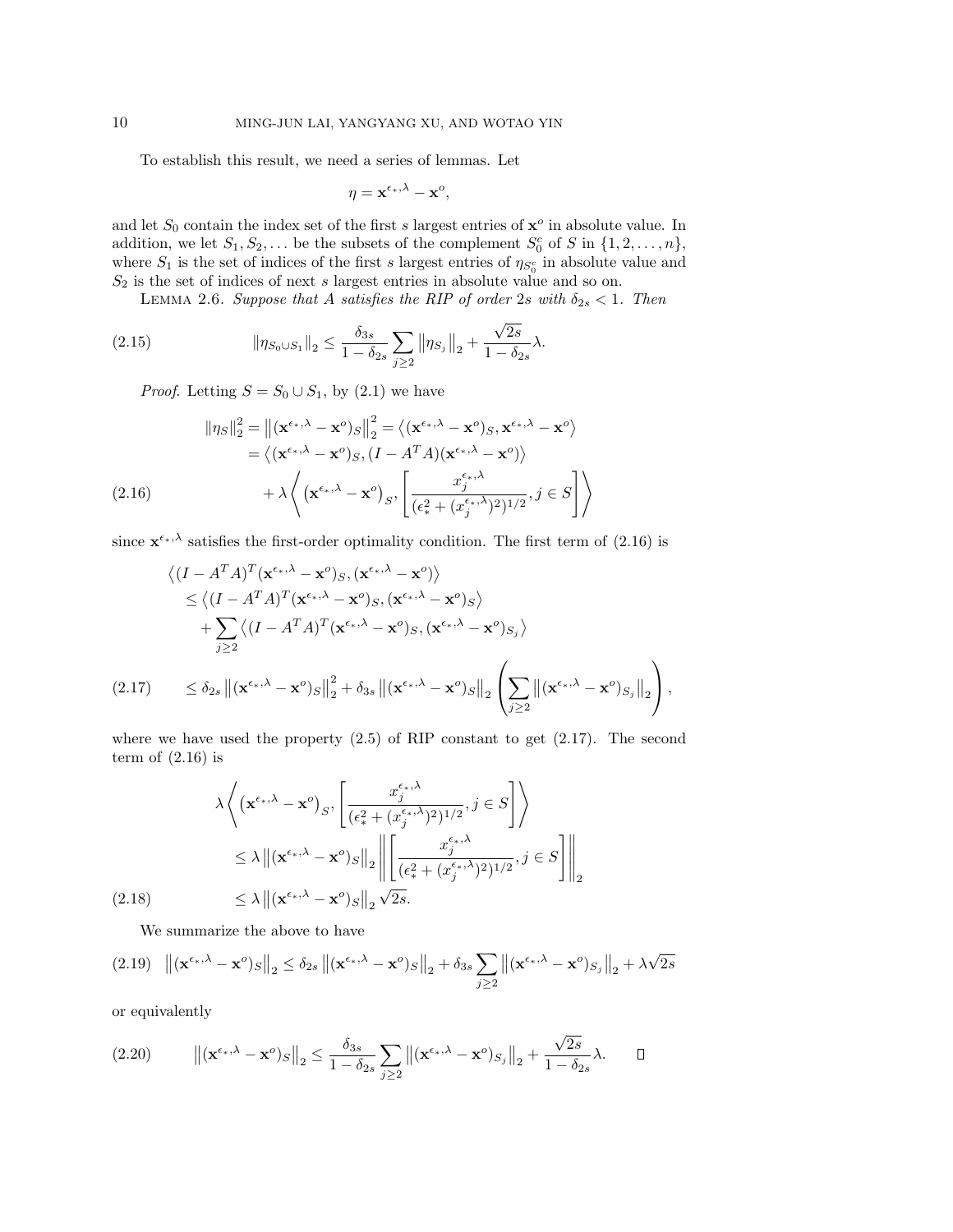Furthermore, with the above inequality, we can show the following. LEMMA 2.7. *Suppose that* A *satisfies the RIP of order* 2s *with*  $\delta_{2s} < 1$ . Then

(2.21) 
$$
\|\eta_{S_0}\|_1 \leq \frac{\delta_{3s}}{1-\delta_{2s}} \|\eta_{S_0^c}\|_1 + \frac{s\sqrt{2}}{1-\delta_{2s}} \lambda.
$$

*Proof.* We note that  $\|\eta_{S_j}\|_2 \le \|\eta_{S_{j-1}}\|_1 / \sqrt{s}$  for all  $j \ge 2$  and

(2.22) 
$$
\sum_{j\geq 2} \|\eta_{S_j}\|_2 \leq \frac{1}{\sqrt{s}} \sum_{j\geq 1} \|\eta_{S_j}\|_1 = \frac{1}{\sqrt{s}} \|\eta_{S_0^c}\|_1.
$$

Thus, we can use Lemma 2.6 and (2.22) to get

$$
\begin{aligned} \left\|\eta_{S_0}\right\|_1 &\leq \sqrt{s}\left\|\eta_{S_0}\right\|_2 \leq \sqrt{s}\left\|\eta_S\right\|_2\\ &\leq \frac{\delta_{3s}\sqrt{s}}{1-\delta_{2s}}\sum_{j\geq 2}\left\|\eta_{S_j}\right\|_2 + \frac{s\sqrt{2}}{1-\delta_{2s}}\lambda \leq \frac{\delta_{3s}\sqrt{s}}{1-\delta_{2s}}\frac{1}{\sqrt{s}}\left\|\eta_{S_0^c}\right\|_1 + \frac{s\sqrt{2}}{1-\delta_{2s}}\lambda\\ &= \frac{\delta_{3s}}{1-\delta_{2s}}\left\|\eta_{S_0^c}\right\|_1 + \frac{s\sqrt{2}}{1-\delta_{2s}}\lambda. \end{aligned}
$$

Then the desired inequality (2.21) follows.  $\Box$ 

In addition, we need the following lemma, which is a variant of Lemma 4.2 of [10]. Although the idea for the proof is very similar, we include it for convenience.

LEMMA 2.8. *Suppose that the RIP constants*  $\delta_{2s}$  *and*  $\delta_{3s}$  *of* A *satisfy*  $\gamma$  =  $\delta_{3s}/(1-\delta_{2s}) < 1$ *. Let*  $\beta = \sqrt{2}/(1-\delta_{2s})$ *. Then* 

$$
\|\eta\|_1 \leq \frac{1+\gamma}{1-\gamma}\left(\left\|{\mathbf x}^{\epsilon_*,\lambda}\right\|_1-\left\|{\mathbf x}^o\right\|_1+2\sigma_s({\mathbf x}^o)_1\right)+\frac{2s\beta}{1-\gamma}\lambda.
$$

*Proof*. We use Lemma 2.7 to have

(2.23) 
$$
\|\eta\|_1 = \|\eta_{S_0}\|_1 + \|\eta_{S_0^c}\|_1 \le (1+\gamma) \|\eta_{S_0^c}\|_1 + s\beta\lambda.
$$

Then

$$
\begin{aligned}\n\|\eta_{S_0^c}\|_1 &\leq \left\|(\mathbf{x}^{\epsilon_*,\lambda})_{S_0^c}\right\|_1 + \left\|(\mathbf{x}^o)_{S_0^c}\right\|_1 \\
&= \left\|\mathbf{x}^{\epsilon_*,\lambda}\right\|_1 - \left\|(\mathbf{x}^{\epsilon_*,\lambda})_{S_0}\right\|_1 + 2\left\|(\mathbf{x}^o)_{S_0^c}\right\|_1 - \left\|(\mathbf{x}^o)_{S_0^c}\right\|_1 \\
&\leq \left\|\mathbf{x}^{\epsilon_*,\lambda}\right\|_1 - \left\|\mathbf{x}^o\right\|_1 + \left\|(\mathbf{x}^o)_{S_0}\right\|_1 - \left\|(\mathbf{x}^{\epsilon_*,\lambda})_{S_0}\right\|_1 + 2\left\|(\mathbf{x}^o)_{S_0^c}\right\|_1 \\
&\leq \left\|\mathbf{x}^{\epsilon_*,\lambda}\right\|_1 - \left\|\mathbf{x}^o\right\|_1 + \left\|(\mathbf{x}^o - \mathbf{x}^{\epsilon_*,\lambda})_{S_0}\right\|_1 + 2\left\|(\mathbf{x}^o)_{S_0^c}\right\|_1 \\
&\leq \left\|\mathbf{x}^{\epsilon_*,\lambda}\right\|_1 - \left\|\mathbf{x}^o\right\|_1 + \gamma\left\|\eta_{S_0^c}\right\|_1 + s\beta\lambda + 2\left\|(\mathbf{x}^o)_{S_0^c}\right\|_1,\n\end{aligned}
$$

where we have used Lemma 2.7 again in the last inequality. After rearranging the terms, we get

(2.24) 
$$
\|\eta_{S_0^c}\|_1 \leq \frac{1}{1-\gamma} \left( \left\| \mathbf{x}^{\epsilon_*,\lambda} \right\|_1 - \left\| \mathbf{x}^o \right\|_1 + s\beta\lambda + 2 \left\| (\mathbf{x}^o)_{S_0^c} \right\|_1 \right).
$$

Combining the inequalities in  $(2.23)$  and  $(2.24)$ , we conclude the result in this lemma.  $\Box$ 

With the above three lemmas, we are ready to prove Theorem 2.5.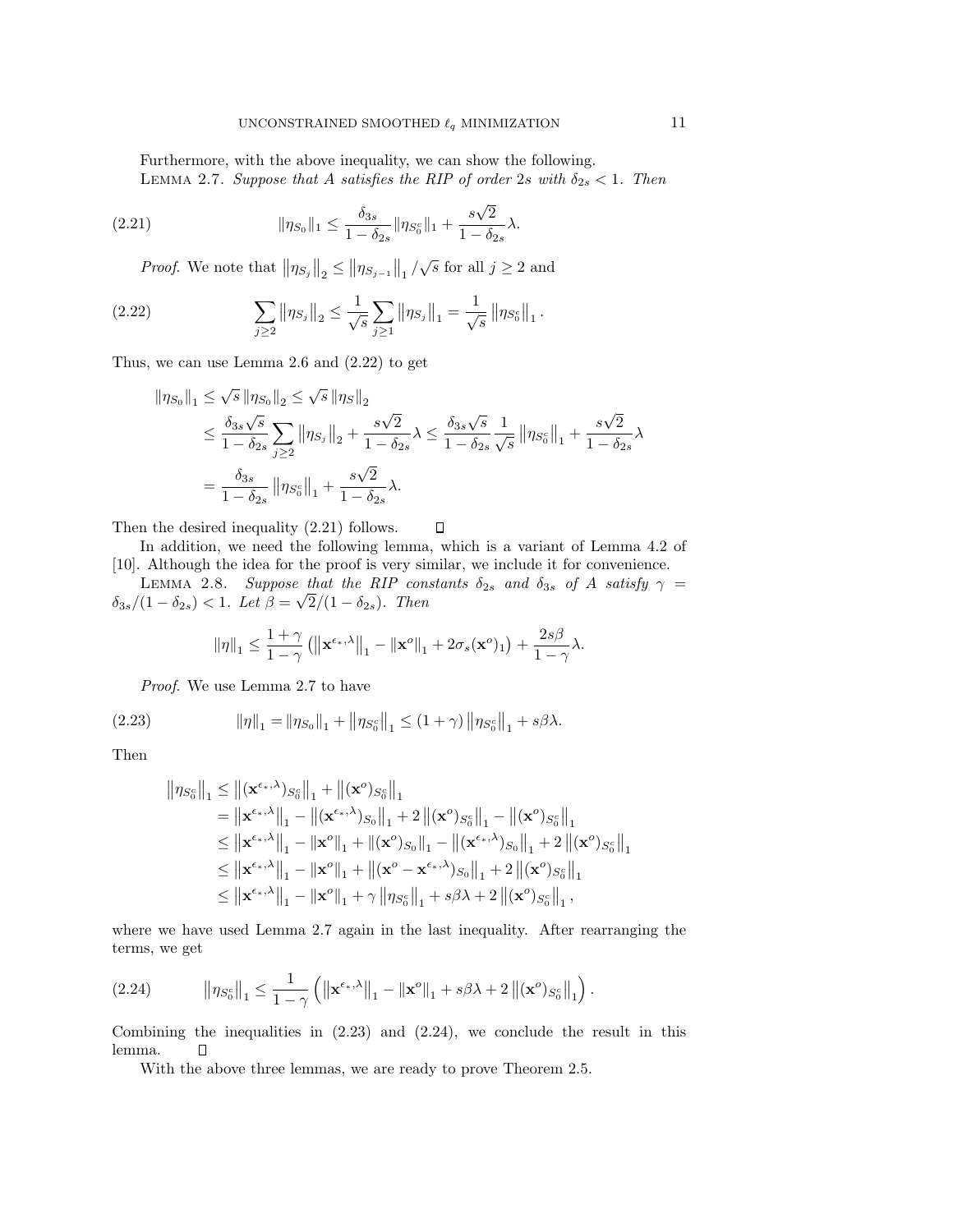*Proof of Theorem* 2.5. The convergence of  $\{x^{(k)}\}$  to the unique minimizer  $x^{\epsilon_{*},\lambda}$ has been shown by the discussion before Theorem 2.5 or is implied by Remark 2.2 since  $L_1(\mathbf{x}, \epsilon_*, \lambda)$  is strictly convex with respect to **x** when  $\epsilon_* > 0$ .

From  $A\mathbf{x}^o = \mathbf{b}$  and  $\epsilon_* \leq \frac{r(\mathbf{x}^{(k)})_{s+1}}{N}$  for all  $k \geq 0$ , it follows that

$$
\left\| \mathbf{x}^{\epsilon_{*},\lambda} \right\|_{1} \leq L_1(\mathbf{x}^{\epsilon_{*},\lambda},\epsilon_{*},\lambda) \leq L_1(\mathbf{x}^o,\epsilon_{*},\lambda) \leq \left\| \mathbf{x}^o \right\|_{1} + N\epsilon_{*} \leq \left\| \mathbf{x}^o \right\|_{1} + r(\mathbf{x}^{\epsilon_{*},\lambda})_{s+1}.
$$

Using Lemma 2.8 and noting that  $x^o$  is s-sparse, we have

$$
\|\mathbf{x}^o - \mathbf{x}^{\epsilon_*,\lambda}\|_1 \le \frac{1+\gamma}{1-\gamma} \left( \|\mathbf{x}^{\epsilon_*,\lambda}\|_1 - \|\mathbf{x}^o\|_1 + 2\sigma_s(\mathbf{x}^o)_1 \right) + \frac{2s\beta}{1-\gamma}\lambda
$$
  
(2.25) 
$$
\le \frac{1+\gamma}{1-\gamma}r(\mathbf{x}^{\epsilon_*,\lambda})_{s+1} + C\lambda
$$

for  $C = \frac{2s\beta}{1-\gamma}$  and  $\gamma = \frac{\delta_{3s}}{1-\delta_{2s}} < 1$ . Furthermore, based on the rearrangement  $r(\mathbf{x}^{\epsilon_{*},\lambda})$ in decreasing order, we can choose  $t < s$  such that

$$
(2.26)
$$

$$
(s+1-t)\cdot r(\mathbf{x}^{\epsilon_{*},\lambda})_{s+1}\leq \sum_{j=t+1}^{s+1} r(\mathbf{x}^{\epsilon_{*},\lambda})_{j}\leq \sigma_{t}(\mathbf{x}^{\epsilon_{*},\lambda})_{1}\leq \left\|\mathbf{x}^{o}-\mathbf{x}^{\epsilon_{*},\lambda}\right\|_{1}+\sigma_{t}(\mathbf{x}^{o})_{1}.
$$

Then, it follows from (2.25) and (2.26) that

$$
\|\mathbf{x}^o - \mathbf{x}^{\epsilon_*,\lambda}\|_1 \le \frac{1+\gamma}{1-\gamma} r(\mathbf{x}^{\epsilon_*,\lambda})_{s+1} + C\lambda
$$
  

$$
\le \frac{1+\gamma}{(1-\gamma)(s+1-t)} \left( \|\mathbf{x}^o - \mathbf{x}^{\epsilon_*,\lambda}\|_1 + \sigma_t(\mathbf{x}^o)_1 \right) + C\lambda.
$$

Therefore, if  $\nu = \frac{1+\gamma}{(1-\gamma)(s+1-t)} < 1$ , then

$$
\left\|\mathbf{x}^o-\mathbf{x}^{\epsilon_*,\lambda}\right\|_1 \leq \frac{\nu}{1-\nu}\sigma_t(\mathbf{x}^o)_1+\frac{C}{1-\nu}\lambda,
$$

and letting  $C_1 = \frac{\nu}{1-\nu}$  and  $C_2 = \frac{C}{1-\nu}$  completes the proof.  $\Box$ 

**2.2. Local convergence behavior of Algorithm 2.1.** As discussed above, when  $\epsilon_k \to 0$ , the limit point of the sequence  $\{ {\bf x}^{(k)} \}$  from Algorithm 2.1 with  $0 < q \leq 1$ when  $\epsilon_k \to 0$ , the limit point of the sequence  $\{x^{(k)}\}$  from Algorithm 2.1 with  $0 < q \le 1$ <br>is close to the sparse solution within an error proportional to  $\sqrt{\lambda}$ . When  $\epsilon_k \to \epsilon_* > 0$ and  $q = 1, \{x^{(k)}\}$  converges to the unique minimizer of problem (1.2) with  $\epsilon = \epsilon_*$ . The minimizer is close to a sparse solution within an error proportional to  $\lambda$ . Only the case corresponding to  $q < 1$  and  $\epsilon_* > 0$  needs to be studied further. This subsection gives an analysis of the local convergence behavior of Algorithm 2.1 in this case. The main result is the following theorem.

THEOREM 2.9. Suppose that  $\mathbf{x}^{\circ}$  is an s-sparse vector satisfying  $A\mathbf{x}^{\circ} = \mathbf{b}$ . Let S<sup>0</sup> *be the index set of the nonzeros of* **x**<sup>o</sup>*. Assume that* A *satisfies the RIP of order*  $2s$  with  $\delta_{2s} < 1/2$  and  $\gamma = \frac{\delta_{3s}}{(1-\delta_{2s})} < 1$ . Let  $\{\mathbf{x}^{(k)}\}\$ be the sequence generated by *Algorithm* 2.1 *with*  $0 < q \leq 1$  *and*  $\alpha \leq \frac{1}{N^{1/q}}$  *and assume the smoothing parameter*  $\epsilon_k \to \epsilon_* > 0$ . Let  $\eta^{(k)} = \mathbf{x}^{(k)} - \mathbf{x}^o$ . If for some k,  $E_k := ||\eta^{(k)}||_q \leq \rho \min_{i \in S_0} |x_i^o|$  with  $\rho < 1$ , then there **exists** positive constants  $\mu$  and C such that

(2.27) 
$$
E_{k+1}^q \le \mu(E_k)^{q(2-q)} + C\sqrt{\lambda^q}.
$$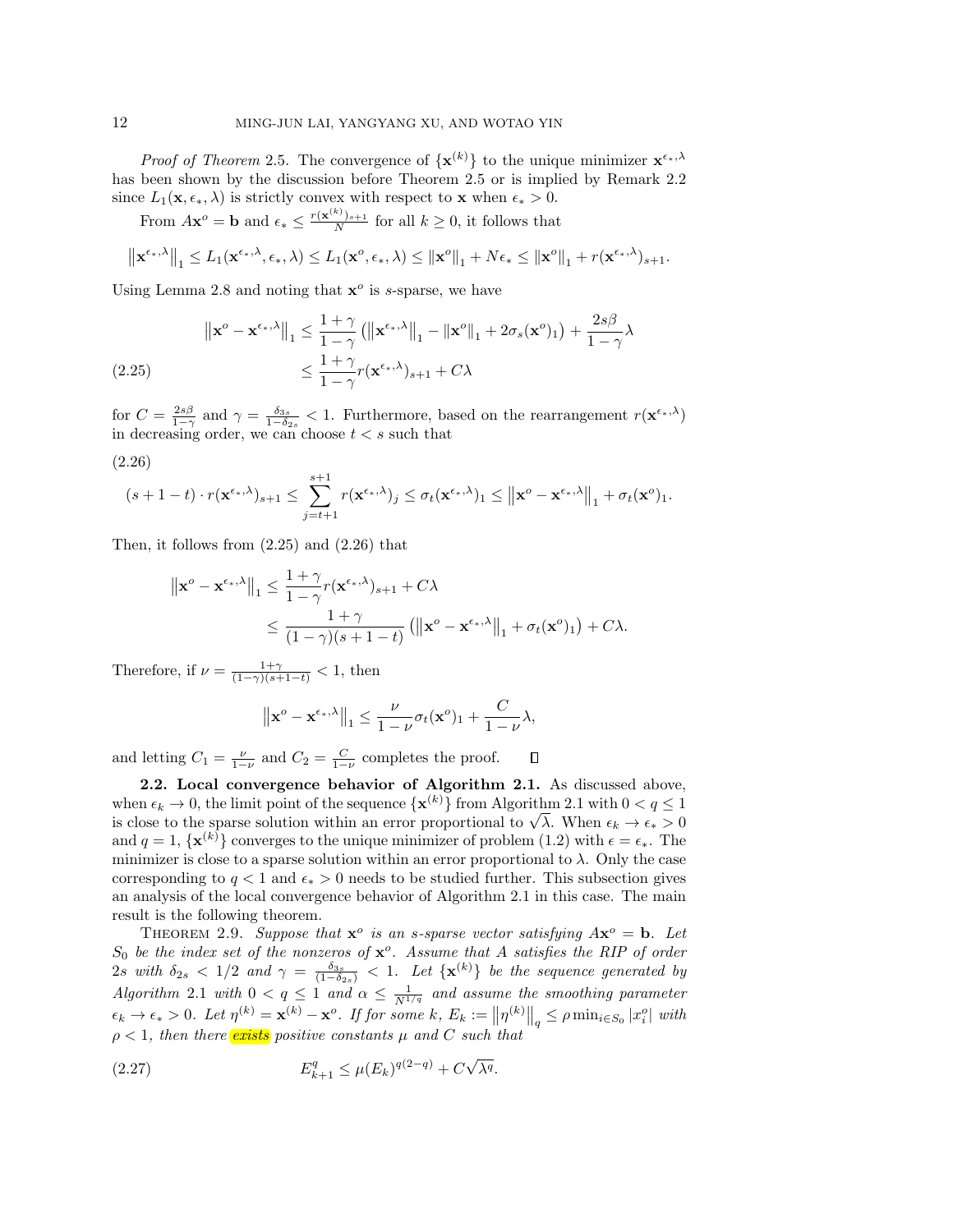*When*  $E_k \to 0$ , (2.27) *holds for all*  $k \geq k_0$  *for some integer*  $k_0 \geq 1$  *if*  $\lambda = 0$ *. If*  $\lambda > 0$ *is sufficiently small,* (2.27) *holds for*  $k_0 \le k \le k_0 + m$  *for some integers*  $k_0 \ge 1$  *and*  $m \geq 0$  *(to be explained in Remark 2.4).* 

The proof of Theorem 2.9 will be given after we establish two lemmas. Let us first give some explanation of the results in this theorem.

*Remark* 2.4. For  $q < 1$  and  $\lambda = 0$ ,  $E_k^q$  exhibits a superlinear convergence under the assumption that  $E_k^q$  for some k is sufficiently small such that  $(E_k^q)^r \mu \leq \delta < 1$  for some  $r \in (0, 1-q)$ . In case  $\mu < 1$ , we also assume  $E_k \leq 1$ . Then it follows from (2.27) that  $E_{k+1}^q \nleq \mu(E_k^q)^r (E_k^q)^{2-q-r} \nleq E_k^q$  and hence  $E_{k+1} \nleq E_k$ . Thus, we have  $\mu(E_{k+1}^q)^r \leq \mu(E_k^q)^r \leq \delta < 1$  and  $E_{k+1} \leq E_k \leq \rho \min_{i \in S_0} |\hat{x}_i^o| < 1$ . Hence we can apply  $(2.27)$  again. By induction, we see  $\mu(E_{k+m}^q)^r \leq \delta < 1$  and  $E_{k+m} \leq \rho \min_{i \in S_0} |x_i^o|$  for all  $m \geq 1$ . Therefore, by (2.27), we have

$$
E_{k+m}^q \le \delta (E_{k+m-1}^q)^{2-q-r} \le \delta^{3-q-r} (E_{k+m-2}^q)^{(2-q-r)^2} \cdots \le \delta^{\ell} (E_k^q)^{(2-q-r)^m},
$$

where  $\ell = \sum_{j=0}^{m-1} (2 - q - r)^j$ . That is,  $E_k^q$  converges superlinearly. Intuitively, when  $\lambda > 0$  is sufficiently small, the errors  $E_k^{\dagger}$  behave similarly. Indeed, under the same assumption on  $E_k$  above, if  $\lambda$  is small such that  $C\sqrt{\lambda^q} \le \min\{(1-\delta)E_{k+j}^q, j=1\}$  $1,\ldots,m$  for another integer m, then the errors  $E_{k+j}$  for  $0 \leq j \leq m$  also behave in a superlinear fashion.

*Remark* 2.5. Due to the error behavior in Theorem 2.9, if  $E_k^q$  for  $k \ge 1$  are in superlinear fashion, then

$$
\left\| \mathbf{x}^{(k+1)} - \mathbf{x}^{(k)} \right\|_{q}^{q} \le E_{k+1}^{q} + E_{k}^{q},
$$

i.e., the difference between two consecutive iterates behaves like that of  $E_k^q$ . If the difference above is in a superlinear fashion, the limit  $\mathbf{x}^{\epsilon_{*},\lambda}$  would be close to a sparse solution very likely. This can be a stopping criterion for Algorithm 2.1.

As explained in Theorems 2.2 and 2.5, the limit  $\mathbf{x}^{\epsilon_{*},\lambda}$  of any convergent subsequence of  $\{x^{(k)}\}$  is away from  $x^o$  by an amount dependent on  $\lambda$  and the residual  $\sigma_s(\mathbf{x}^{\epsilon_{*},\lambda})_1$ . Thus, without loss of generality, we next assume that  $\{\mathbf{x}^{(k)}\}$  converges and let  $\eta^{(k)} = \mathbf{x}^{(k)} - \mathbf{x}^{\circ}$  for  $k \ge 1$ . Recall that  $S_0$  contains the index set of nonzeros of **x**<sup>o</sup> with cardinality  $\#(S_0) = s$ . In addition, we let  $S_1, S_2, \ldots$  be the subsets of  $S_0^c$ with  $S_1$  being the set of indices of the first s largest entries of  $\eta_{S^c}^{(k+1)}$  in absolute value and  $S_2$  the set of indices of next s largest entries and so on.

LEMMA 2.10. *Suppose that*  $\epsilon_k \to \epsilon_* > 0$  *and suppose that* A *satisfies the RIP of order* 2s with  $\delta_{2s} < 1$ *. Let*  $S = S_0 \cup S_1$ *. Then* 

(2.28) 
$$
\left\| \eta_S^{(k+1)} \right\|_2 \leq \frac{\delta_{3s}}{1 - \delta_{2s}} \sum_{j \geq 2} \left\| \eta_{S_j}^{(k+1)} \right\|_2 + C\lambda
$$

*for a constant*  $C > 0$ *.* 

*Proof*. The proof directly follows that of Lemma 2.6 except for one step which needs to be justified here. The inequality (2.18) is obtained from

$$
\left\| \left[ \frac{x_j^{\epsilon_*,\lambda}}{(\epsilon^2_* + (x_j^{\epsilon_*,\lambda})^2)^{1/2}}, j \in S \right] \right\|_2 \leq \sqrt{2s}.
$$

Now the term becomes  $\parallel$  $\left[\frac{x_j^{(k+1)}}{(\epsilon_k^2 + (x_j^{(k)})^2)^{1/2}}, j \in S\right]\Big|_2$ . Since  $\epsilon_k \ge \epsilon_* > 0$  and  $\{\mathbf{x}^{(k)}\}$  is bounded, then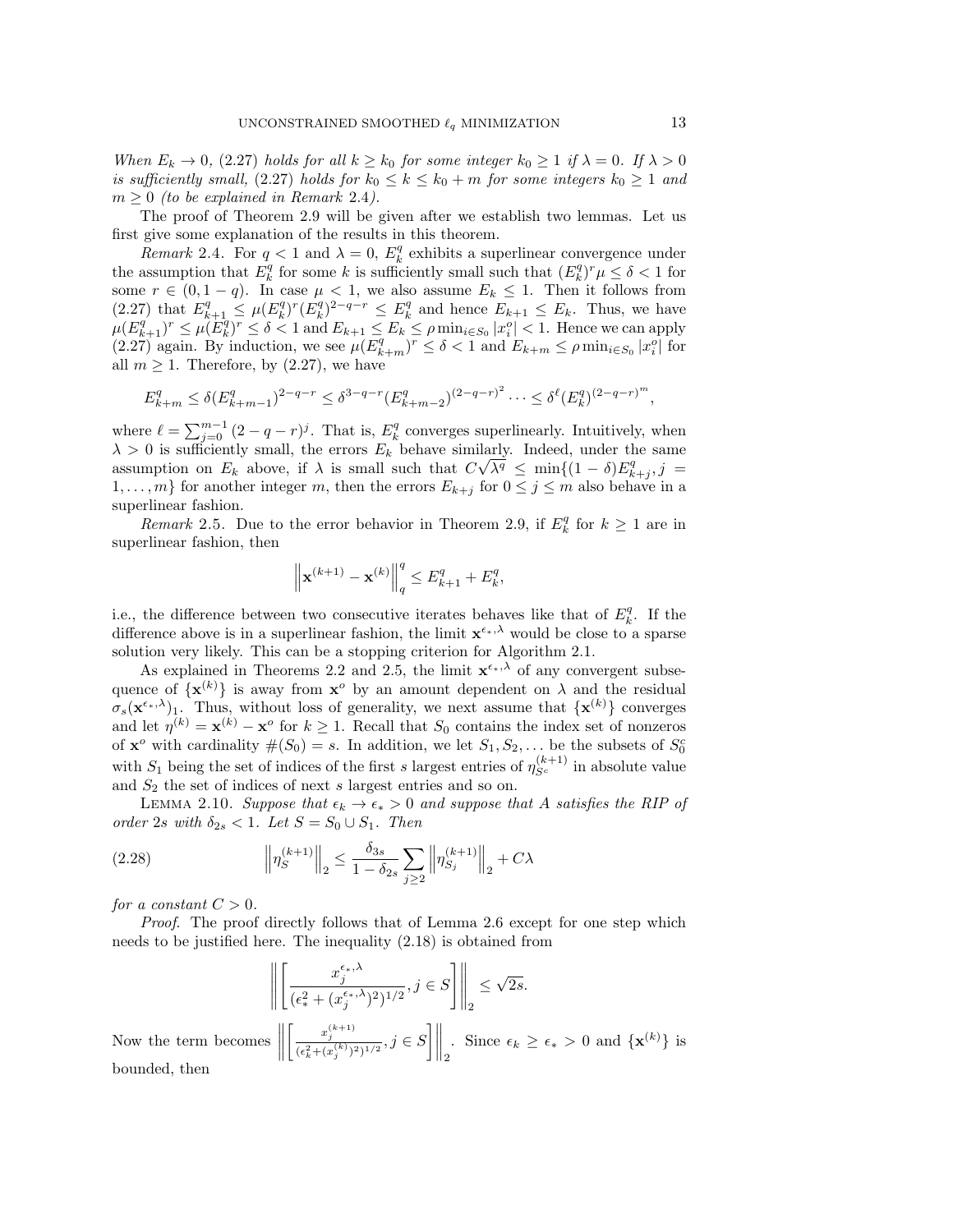$$
\Bigg\|\Bigg[\frac{x_j^{(k+1)}}{(\epsilon_k^2+(x_j^{(k)})^2)^{1-q/2}}, j\in S\Bigg]\Bigg\|_2\le \Big\|\Big [|x_j^{(k+1)}|(\epsilon_*)^{q-2}, j\in S\Big]\Big\|_2\le \Delta,
$$

where  $\Delta$  is a positive constant dependent on  $\epsilon_*$  and the bound of  $\{x^{(k)}\}$ . Following other steps in the proof of Lemma 2.6 gives the desired result (2.28) with  $C = \frac{\Delta}{1-\delta_{2s}}$ .  $\qquad \Box$ <br>Furthermore, with the above inequality, we can show the next lemma.

LEMMA 2.11. *Suppose that* A *satisfies the RIP of order* 2s with  $\delta_{2s} < 1$  and  $\gamma = \delta_{3s}/(1 - \delta_{2s}) < 1$ *. Then for any*  $q \in (0, 1]$ *,* 

(2.29) 
$$
\left\| \eta_{S_0}^{(k+1)} \right\|_q \leq \frac{\gamma}{1-\gamma} \left\| \eta_{S_0^c}^{(k+1)} \right\|_q + Cs^{1/q-1/2} \lambda
$$

*for a constant*  $C > 0$ *.* 

*Proof*. The idea of the proof is similar to that of Lemma 2.7. We omit the details.  $\Box$ 

We are now ready to prove Theorem 2.9. The proof mainly follows the ideas in [10]. We spell out details in the setting of unconstrained  $\ell_q$  minimization.

*Proof of Theorem* 2.9. By (2.2), we have

$$
\sum_{i=1}^{N} \frac{\left(x_i^o + \eta_i^{(k+1)}\right) \eta_i^{(k+1)}}{\left(\epsilon_k^2 + (x_i^{(k)})^2\right)^{1-q/2}} + \frac{1}{q\lambda} (\eta^{(k+1)})^\top A^T A \eta^{(k+1)} = 0.
$$

Rearranging the terms and noting that  $\mathbf{x}^o$  is supported on  $S_0$ , we have

$$
\sum_{i=1}^{N} \frac{(\eta_i^{(k+1)})^2}{(\epsilon_k^2 + (x_i^{(k)})^2)^{1-q/2}} + \frac{1}{q\lambda} (\eta^{(k+1)})^\top A^\top A \eta^{(k+1)} = -\sum_{i \in S_0} \frac{x_i^o \eta_i^{(k+1)}}{(\epsilon_k^2 + (x_i^{(k)})^2)^{1-q/2}}.
$$

Using the assumption that  $|\eta_i^{(k)}| \le E_k \le \rho \min_{j \in S_0} |x_j^o|$  with  $\rho < 1$ , we get

$$
\frac{|x_i^o|}{\left(\epsilon_k^2 + (x_i^{(k)})^2\right)^{1-q/2}} \le \frac{|x_i^o|}{\left((x_i^o + \eta_i^{(k)})^2\right)^{1-q/2}} \le \frac{|x_i^o|^{q-1}}{(1-\rho)^{2-q}}.
$$

Letting  $\widetilde{C} = \min\{|x_i^o|, x_i^o \neq 0\}$  and  $\overline{C} = (\widetilde{C})^{q-1}$ , we have

$$
\frac{|x_i^o|}{\left(\epsilon_k^2+(x_i^{(k)})^2\right)^{1-q/2}}\leq \frac{\bar{C}}{(1-\rho)^{2-q}}
$$

and hence,

$$
-\sum_{i\in S_0}\frac{x_i^o\eta_i^{(k+1)}}{\left(\epsilon_k^2+(x_i^{(k)})^2\right)^{1-q/2}}\leq \sum_{i\in S_0}\frac{\bar C}{(1-\rho)^{2-q}}|\eta_i^{(k+1)}|=\frac{\bar C}{(1-\rho)^{2-q}}\left\|\eta_{S_0}^{(k+1)}\right\|_1.
$$

Thus, by (2.30), we further have

$$
\sum_{i=1}^{N} \frac{\left(\eta_i^{(k+1)}\right)^2}{\left(\epsilon_k^2 + (x_i^{(k)})^2\right)^{1-q/2}} \le \sum_{i=1}^{N} \frac{\left(\eta_i^{(k+1)}\right)^2}{\left(\epsilon_k^2 + (x_i^{(k)})^2\right)^{1-q/2}} + \frac{1}{q\lambda} \eta^{(k+1)} A^{\top} A \eta^{(k+1)}
$$
\n
$$
\le \frac{\bar{C}}{(1-\rho)^{2-q}} \left\| \eta_{S_0}^{(k+1)} \right\|_1 \le \frac{\bar{C}}{(1-\rho)^{2-q}} \left\| \eta_{S_0}^{(k+1)} \right\|_q
$$
\n
$$
\le \frac{\bar{C}}{(1-\rho)^{2-q}} \left(\frac{\gamma}{1-\gamma} \left\| \eta_{S_0}^{(k+1)} \right\|_q + Cs^{1/q-1/2} \lambda\right)
$$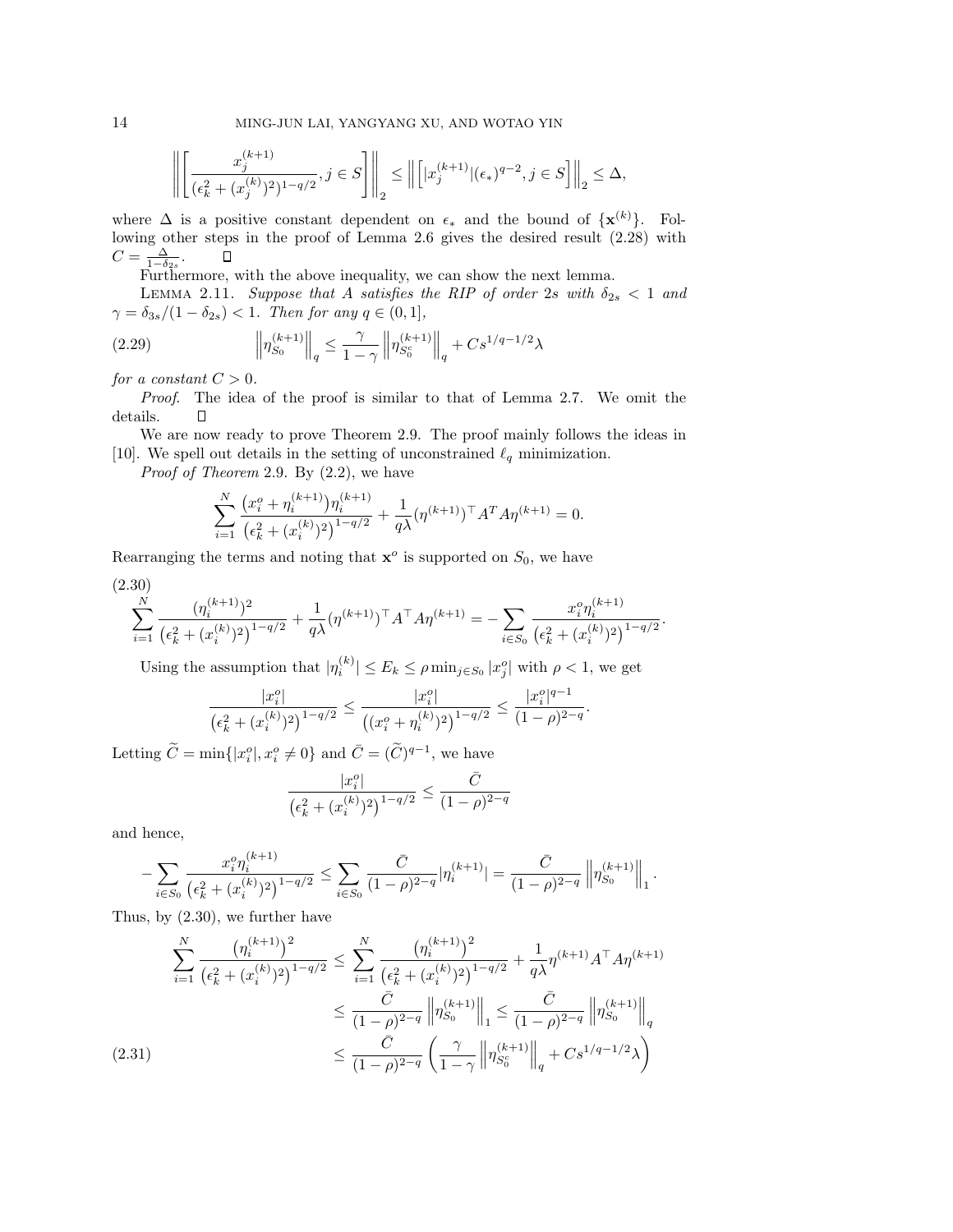for some positive constant C, where we have used Lemma 2.11, i.e., the  $\lambda$ -null space property (2.29).

On the other hand, the Cauchy–Schwarz inequality gives

$$
\left\| \eta_{S_0^c}^{(k+1)} \right\|_q^q \leq \left( \sum_{i \in S_0^c} \frac{|\eta_i^{(k+1)}|^2}{(\epsilon_k^2 + |x_i^{(k)}|^2)^{1-q/2}} \right)^{q/2} \left( \sum_{i \in S_0^c} (\epsilon_k^2 + |x_i^{(k)}|^2)^{q/2} \right)^{1-q/2}
$$
  

$$
\leq \left( \sum_{i=1}^N \frac{|\eta_i^{(k+1)}|^2}{(\epsilon_k^2 + |x_i^{(k)}|^2)^{1-q/2}} \right)^{q/2} \left( \sum_{i \in S_0^c} \epsilon_k^q + |x_i^{(k)}|^q \right)^{1-q/2}
$$
  

$$
\leq \left( \frac{\bar{C}}{(1-\rho)^{2-q}} \left( \frac{\gamma}{1-\gamma} \left\| \eta_{S_0^c}^{(k+1)} \right\|_q + C\lambda \right) \right)^{q/2} \left( \left\| \eta_{S_0^c}^{(k)} \right\|_q^q + N \epsilon_k^q \right)^{1-q/2},
$$

where we have used  $(2.31)$ . Squaring both sides of the last inequality yields

$$
\left\|\eta_{S_0^c}^{(k+1)}\right\|_q^{2q} \leq \frac{\bar{C}^q}{(1-\rho)^{q(2-q)}}\left(\frac{\gamma^q}{(1-\gamma)^q}\left\|\eta_{S_0^c}^{(k+1)}\right\|_q^q + (C\lambda)^q\right)\left(\left\|\eta_{S_0^c}^{(k)}\right\|_q^q + N\epsilon_k^q\right)^{2-q}.
$$

Finally, we have

$$
N\epsilon_k^q = (N^{1/q}\epsilon_k)^q \le (r(\mathbf{x}^{(k)})_{s+1})^q = (r(\mathbf{x}^{(k)})_{s+1})^q - (r(\mathbf{x}^{o})_{s+1})^q
$$
  
\n
$$
\le |r(\mathbf{x}^{(k)})_{s+1} - r(\mathbf{x}^{o})_{s+1}|^q \le ||r(\mathbf{x}^{(k)}) - r(\mathbf{x}^{o})||_{\infty}^q
$$
  
\n
$$
\le ||\mathbf{x}^{(k)} - \mathbf{x}^{o}||_{q}^q = ||\eta^{(k)}||_{q}^q
$$

by using Lemma 4.1 in [10]. Hence, with  $\bar{\alpha} = \frac{\bar{C}^q}{(1-\rho)^{q(2-q)}} 2^{2-q}$ ,

$$
(2.32) \qquad \left\| \eta_{S_0^c}^{(k+1)} \right\|_q^{2q} \le \bar{\alpha} \left( \frac{\gamma^q}{(1-\gamma)^q} \left\| \eta_{S_0^c}^{(k+1)} \right\|_q^q + (C\lambda)^q \right) \|\eta^{(k)}\|_q^{q(2-q)}.
$$

If  $\eta_{S_0^c}^{(k+1)} = 0$ , then we can use the  $\lambda$ -null space property (2.29) to see that  $\left\| \eta^{(k+1)} \right\|_q \leq$  $C\lambda$  and hence  $E_{k+1} \leq C\lambda \leq C\sqrt{\lambda^q}$ .  $\overline{a}$ 

Otherwise, we let  $t = \left\| \eta_{S_0^c}^{(k+1)} \right\|$  $\begin{array}{c} \hline \end{array}$  $\int_{q}^{q}$ ,  $a = \bar{\alpha} \frac{\gamma^{q}}{(1-\gamma)^{q}} \left\| \eta^{(k)} \right\|_{q}^{q(2-q)}$ , which can be bounded independently of k and  $b = \bar{\alpha}(C\lambda)^q \|\eta^{(k)}\|_q^{q(2-q)}$ . Then (2.32) becomes  $t^2 - at - b \leq 0$ . It follows that

$$
t \le \frac{1}{2} \left( a + \sqrt{a^2 + 4b} \right) \le \frac{1}{2} (2a + 2\sqrt{b}).
$$

More precisely, we have

$$
\left\|\eta_{S_0^c}^{(k+1)}\right\|_q^q \leq \bar{\alpha} \frac{\gamma^q}{(1-\gamma)^q}\left\|\eta^{(k)}\right\|^{q(2-q)} + C\sqrt{\lambda^q}
$$

for another positive constant C since  $\|\eta^{(k)}\|_q$  is bounded. By Lemma 2.11, letting  $\theta = \gamma/(1-\gamma),$ 

$$
\left\|\eta^{(k+1)}\right\|_q^q \leq (1+\theta^q)\left\|\eta_{S_0^c}^{(k+1)}\right\|_q^q + Cs^{1-q/2}\lambda^q \leq \frac{\bar{\alpha}\gamma^q(1+\theta^q)}{(1-\gamma)^q}\left\|\eta^{(k)}\right\|_q^{q(2-q)} + C\sqrt{\lambda^q}
$$

with another constant C in the last inequality which is dependent on s, where  $\lambda \in$  $(0, 1)$  and  $q \le 1$ . Letting  $\mu = \frac{\bar{\alpha} \gamma^q (1+\theta^q)}{(1-\gamma)^q}$ , we finally obtain  $(2.27)$  and thus establish the desired inequality.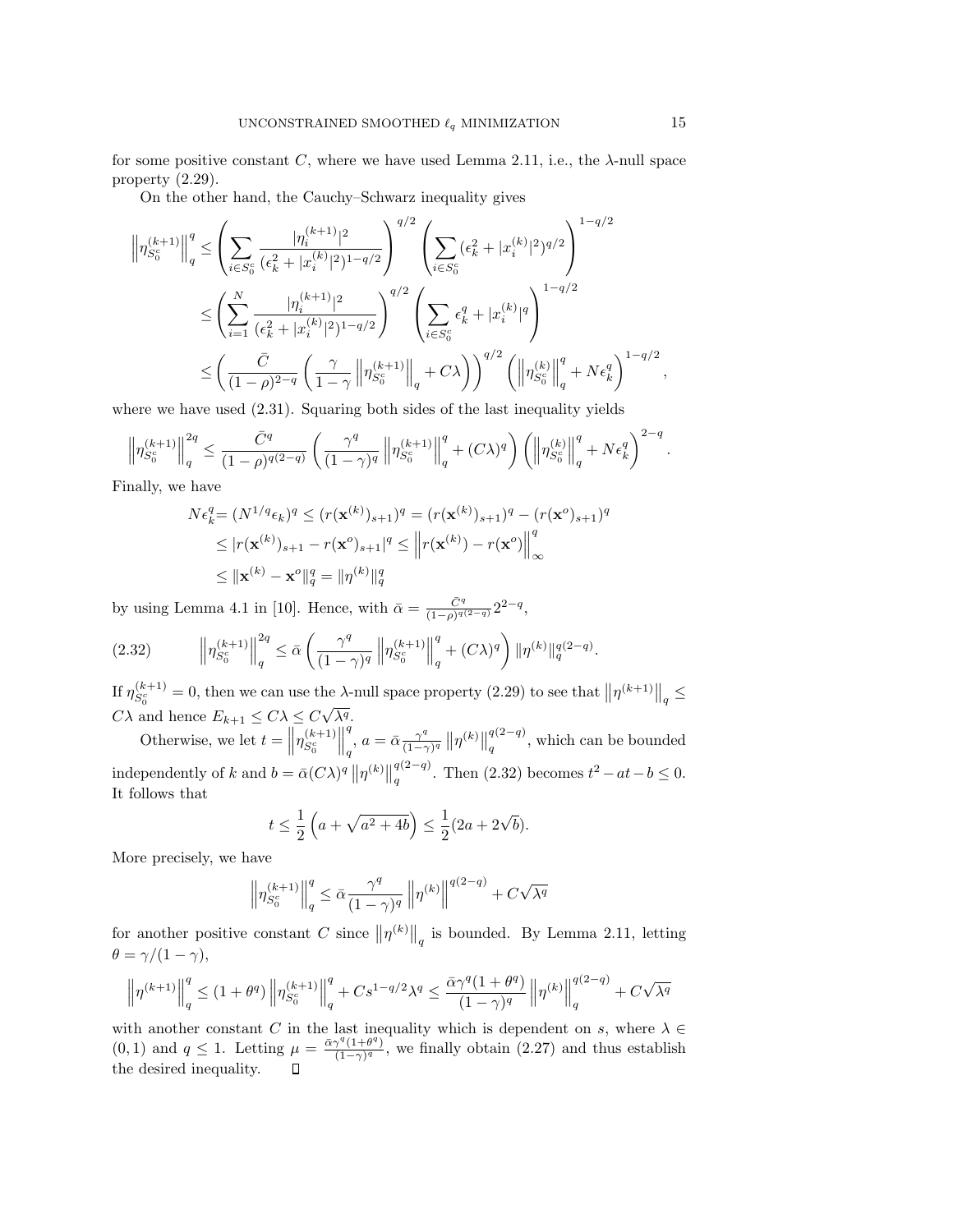**3.** Unconstrained  $\ell_q$  minimization for low-rank matrix recovery. In this section, we extend the study in the previous section to the low-rank matrix recovery problem (1.3), which has the objective

$$
\mathcal{L}_q(X, \epsilon, \lambda) = \text{tr}\left( (X^\top X + \epsilon^2 I)^{q/2} \right) + \frac{1}{2\lambda} ||\mathcal{A}(X) - \mathbf{b}||_2^2,
$$

where **b** is an observation vector with or without noise and  $A$  is a linear operator from  $\mathbb{R}^{m \times n}$  to  $\mathbb{R}^p$ . Without loss of generality, we assume  $m \geq n$  in this section. The first-order optimality condition of problem (1.3) is  $\nabla_X \mathcal{L}_q(X, \epsilon, \lambda) = 0$ , i.e.,

(3.1) 
$$
qX(X^{\top}X+\epsilon^2I)^{q/2-1}+\frac{1}{\lambda}\mathcal{A}^*(\mathcal{A}(X)-\mathbf{b})=0,
$$

where  $A^*$  is the adjoint operator of A. Similar to the vector case, we approximately solve a sequence of the nonlinear system  $(3.1)$  corresponding to a sequence of  $\epsilon$ 's and our algorithm is summarized as follows.

ALGORITHM 3.1 (iterative reweighted unconstrained  $\ell_q$  for low-rank matrix recovery  $(IRucLq-M)).$ 

**Input:** *vector* **b***, linear operator* A *and estimated rank* K*;* **Output:**  $matrix\ X \in \mathbb{R}^{m \times n}$ . Choose *appropriate parameters*  $\lambda > 0, q \in (0, 1]$ *.* Initialize  $X^{(0)}$  *such that*  $A(X^{(0)}) = \mathbf{b}$  *and*  $\epsilon = \epsilon_0 > 0$ *.* **For**  $k = 0, 1, 2, ...$ Let  $W^{(k)} = ((X^{(k)})^{\top} X^{(k)} + \epsilon_k^2 I)^{q/2-1}$ Solve the following system for  $X^{(k+1)}$ 

(3.2) 
$$
\lambda q X^{(k+1)} W^{(k)} + \mathcal{A}^* \left( \mathcal{A} (X^{(k+1)}) \right) = \mathcal{A}^* (\mathbf{b});
$$

Update  $\epsilon_{k+1}$  by  $\epsilon_{k+1} = \min\left\{\epsilon_k, \alpha \cdot \sigma_{K+1}(X^{(k+1)})\right\}$ , where  $\alpha \in (0,1)$  is a *constant.*

## **End For**

In Algorithm 3.1,  $\sigma_{K+1}(X^{(k+1)})$  is the  $(K+1)$ th largest singular value of  $X^{(k+1)}$ and  $W^{(k)}$  is obtained by decomposing  $(X^{(k)})^{\top} X^{(k)} = V^{(k)} (\Sigma^{(k)})^2 (V^{(k)})^{\top}$  in the SVD format and letting  $W^{(k)} = V^{(k)}((\Sigma^{(k)})^2 + \epsilon_k^2 I)^{q/2-1}(V^{(k)})^{\top}$ , where  $\Sigma^{(k)}$  is a diagonal matrix with the singular values of  $X^{(k)}$  on its diagonal. If  $\epsilon_{k+1} = 0$ , we return  $X^{(k+1)}$ and terminate the algorithm. Otherwise, we stop the computation in a **reaonable** time and return the last  $X^{(k+1)}$ .

**3.1. Convergence analysis of Algorithm 3.1.** Since the sequence  $\{\epsilon_k\}$  is nonincreasing and lower bounded by zero, it must converge to some  $\epsilon_* > 0$ . In this subsection, we show that the sequence  $\{X^{(k)}\}$  is bounded and hence  $\{\overline{X}^{(k)}\}$  has at least one convergent subsequence. In addition, when  $\epsilon_* > 0$ , the limit of any convergent subsequence is a critical point satisfying the first-order optimality condition (3.1) with  $\epsilon = \epsilon_*$ , and when  $\epsilon_* = 0$ , there exists a convergent subsequence whose limit is a K-rank matrix. The following theorem summarizes the main convergence result.

THEOREM 3.1. Suppose that the sequence  $\{X^{(k)}\}$  is generated by Algorithm 3.1 *with*  $0 < q \leq 1$  *and*  $\epsilon_k \to \epsilon_*$  *as*  $k \to \infty$ *. Then*  $\{X^{(k)}\}$  *has at least one convergent subsequence. If*  $\epsilon_* > 0$ *, the limit of any convergent subsequence of*  $\{X^{(k)}\}$  *satisfies the first-order optimality condition* (3.1) *with*  $\epsilon = \epsilon_*$ . If  $\epsilon_* = 0$ , there exists at least one  $subsequence of {X^{(k)}}$  *converging to a K-rank matrix*  $X^{0,\lambda}$ *.*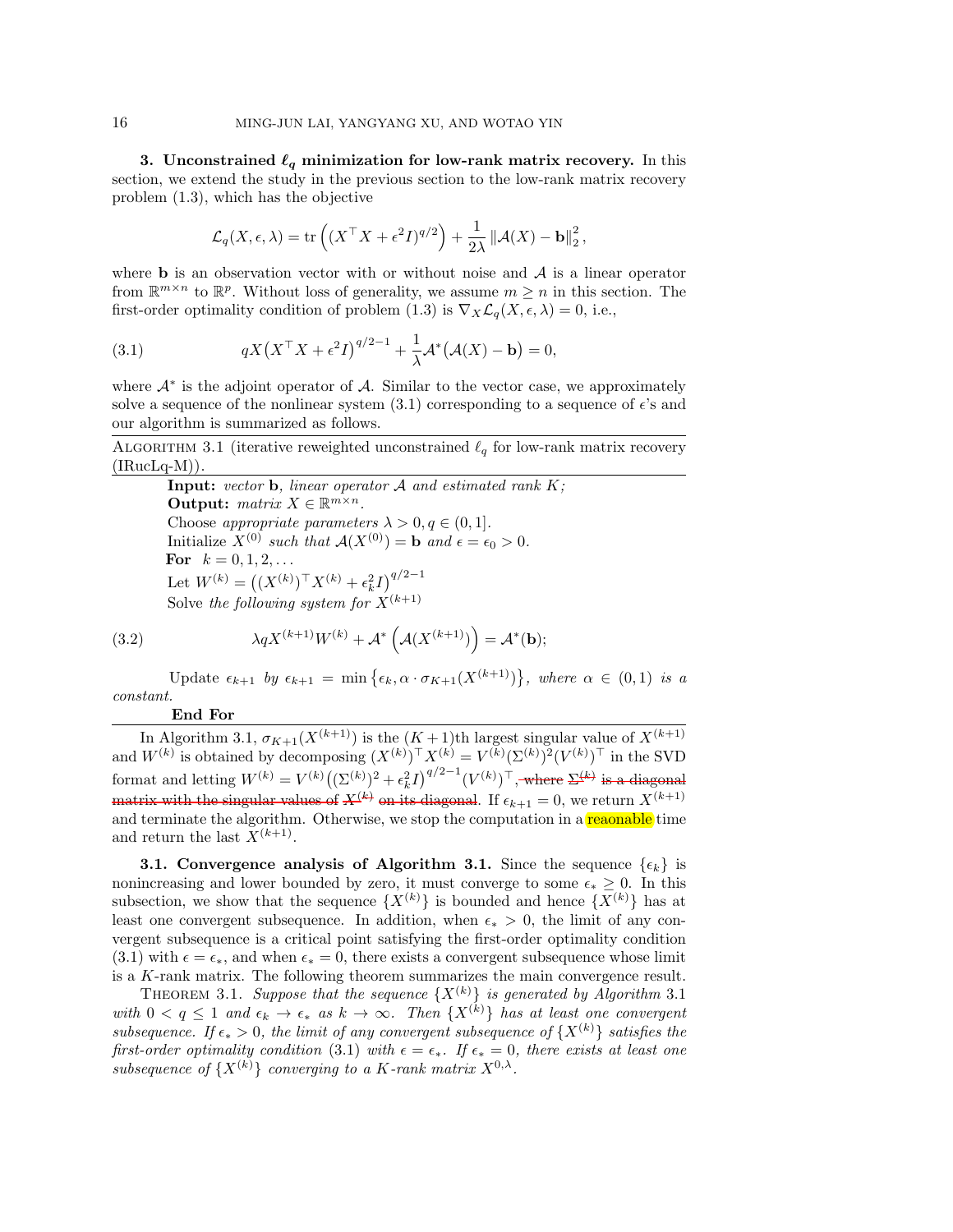*Remark* 3.1. Remark 2.2 also applies here, i.e., the assumption of finite critical points implies the convergence of Algorithm 3.1.

Before proving this theorem, let us recall the following reversed version of the von Neumann trace inequality.

Lemma 3.2. *Suppose that* A *and* B *are* n × n *symmetric positive semidefinite matrices.* Let  $\sigma_1(A) \geq \sigma_2(A) \geq \cdots \geq \sigma_n(A) \geq 0$  and  $\sigma_1(B) \geq \sigma_2(B) \geq \cdots \geq$  $\sigma_n(B) \geq 0$  *be singular values of A and B, respectively. Then* 

$$
tr(AB) \ge \sum_{i=1}^{n} \sigma_i(A)\sigma_{n-i+1}(B).
$$

The proof of this lemma can be found on p. 249 of [25]. Lemma 3.2 will be used a few times in this section. By Lemma 3.2, we can prove the following lemma, which is an extension of Lemma 2.3 in the matrix setting. It is standard in matrix analysis that for a symmetric positive semidefinite matrix  $A$  with eigen-decomposition  $UDU^{\top}$ , we define  $A^{\tau} := U D^{\tau} U^{\top}$ , where  $\tau \in \mathbb{R}$ .

LEMMA 3.3. Let  $0 \leq c \leq 1/2$ ,  $\epsilon > 0$ , and  $0 < q < 2$ . The inequalities

$$
\operatorname{tr}\left((\epsilon I + X^\top X)^{\frac{q}{2}} - (\epsilon I + Y^\top Y)^{\frac{q}{2}} - q(X - Y)^\top Y(\epsilon I + X^\top X)^{\frac{q}{2} - 1}\right)
$$
\n
$$
(3.3) \geq \operatorname{tr}\left(\operatorname{cq}(X - Y)^\top (X - Y)(\epsilon I + X^\top X)^{\frac{q}{2} - 1}\right)
$$
\n
$$
(3.4) \geq 0
$$

*hold for any matrices*  $X, Y \in \mathbb{R}^{m \times n}$ . Furthermore, we have

- (i) if  $c < 1/2$ , inequalities (3.3) and (3.4) hold with equality if and only if  $X = Y$ ;
- (ii) *if*  $c = 1/2$ *, inequality* (3.3) *holds with equality if and only if* X *and* Y *have the same singular value sequence and* right *singular vectors.*

*Proof.* For convenience, let  $[X] := \epsilon I + X^{\top} X$  and  $[Y] := \epsilon I + Y^{\top} Y$ . In addition, let  $[x]_i = \epsilon + \sigma_i^2(X)$  and  $[y]_i = \epsilon + \sigma_i^2(Y)$ . Since  $\text{tr } (q(X - Y)^{\top} (X - Y)[X]^{\frac{q}{2}-1}) \geq 0$ , if the result is proved for  $c = 1/2$ , it holds for all  $c \leq 1/2$ . Therefore, we let  $c = 1/2$ and derive

(3.5)

$$
\operatorname{tr}\left( [X]^{\frac{q}{2}} - [Y]^{\frac{q}{2}} - q(X-Y)^{\top}Y[X]^{\frac{q}{2}-1} \right) - \operatorname{tr}\left( \frac{q}{2}(X-Y)^{\top}(X-Y)[X]^{\frac{q}{2}-1} \right)
$$
\n
$$
= \operatorname{tr}\left( [X]^{\frac{q}{2}} - [Y]^{\frac{q}{2}} - \frac{q}{2}X^{\top}X[X]^{\frac{q}{2}-1} + \frac{q}{2}Y^{\top}Y[X]^{\frac{q}{2}-1} \right)
$$
\n
$$
\geq \sum_{i=1}^{n} \left( [x]_i^{\frac{q}{2}} - [y]_i^{\frac{q}{2}} - \frac{q}{2}\sigma_i(X)^2 [x]_i^{\frac{q}{2}-1} + \frac{q}{2}\sigma_i(Y)^2 [x]_i^{\frac{q}{2}-1} \right)
$$
\n
$$
= \sum_{i=1}^{n} \left( [x]_i^{\frac{q}{2}} - [y]_i^{\frac{q}{2}} - q(\sigma_i(X) - \sigma_i(Y))\sigma_i(Y)[x]_i^{\frac{q}{2}-1} - \frac{q}{2}(\sigma_i(X) - \sigma_i(Y))^2 [x]_i^{\frac{q}{2}-1} \right)
$$

where the last inequality follows from

1. tr  $([X]^{\frac{q}{2}}) = \sum_i \sigma_i ([X]^{\frac{q}{2}}) = \sum_i [x]_i^{\frac{q}{2}},$  tr  $([Y]^{\frac{q}{2}}) = \sum_i \sigma_i ([Y]^{\frac{q}{2}}) = \sum_i [y]_i^{\frac{q}{2}}$ 2. tr  $(X^{\top} X[X]^{\frac{q}{2}-1}) = \sum_i \sigma_i(X)^2 [x]_i^{\frac{q}{2}-1},$ 3. tr  $(Y^{\top}Y[X]^{\frac{q}{2}-1}) \geq \sum_i \sigma_i(Y^{\top}Y)\sigma_{n-i+1}([X]^{\frac{q}{2}-1}) = \sum_i \sigma_i(Y)^2[x]_i^{\frac{q}{2}-1}$  by Lemma 3.2.

,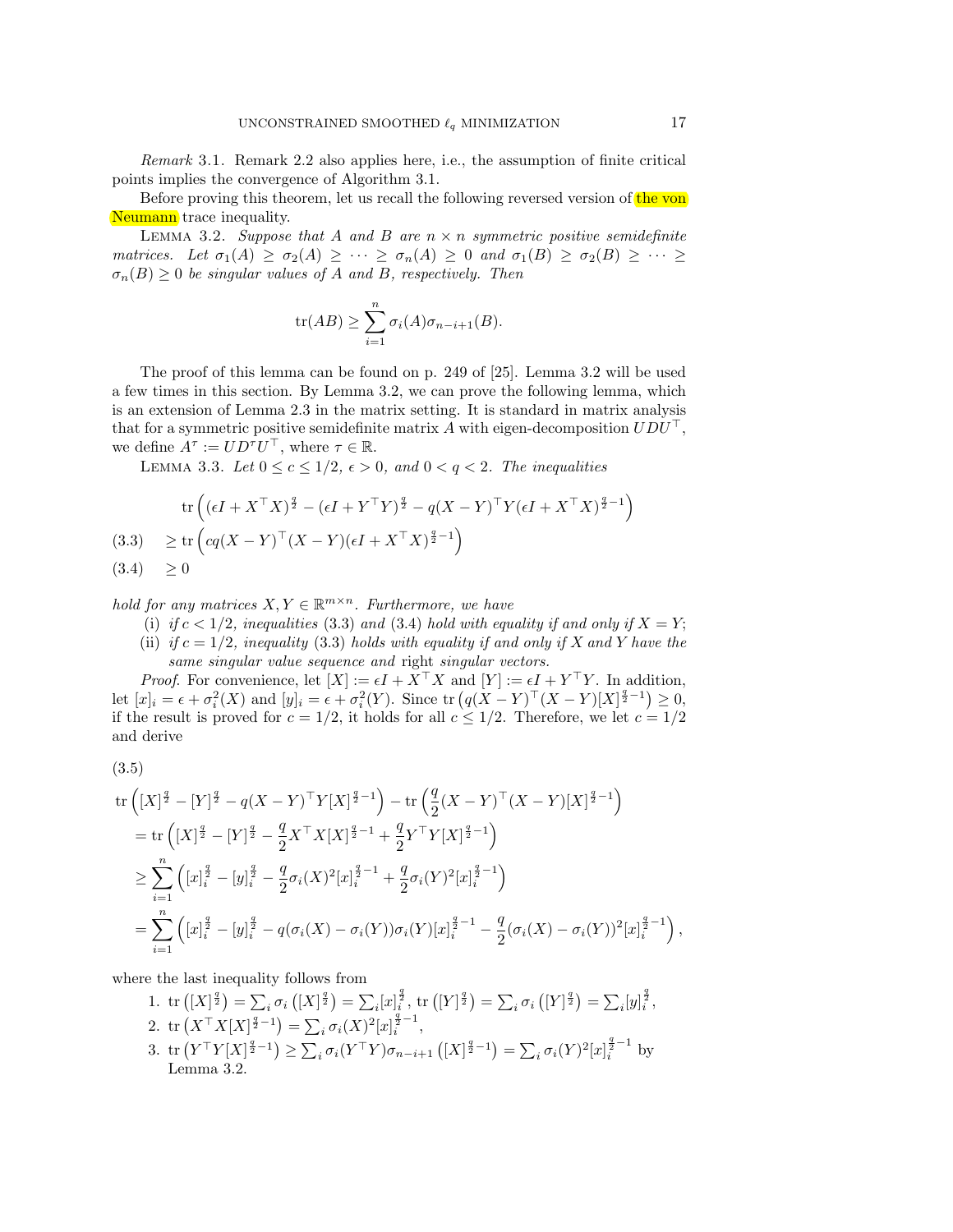Thus, the results in  $(3.3)$  and  $(3.4)$  now follow by using Lemma 2.3 in the previous section for each term in the right-hand side of  $(3.5)$ , specifically, with  $x = \sigma_i(X)$  and  $y = \sigma_i(Y)$  in (2.8). This inequality holds with equality if and only if  $Y^{\top}Y$  and  $[X]$ have the same set of eigenvectors.  $\Box$ 

Using Lemma 3.3, we can prove the next lemma.

LEMMA 3.4. Let the sequence  $\{X^{(k)}\}$  be generated from Algorithm 3.1 with  $0 <$  $q \leq 1$ *. Then there exists a constant*  $c > 0$  *such that for*  $k \geq 1$ *,* 

(3.6) 
$$
\frac{1}{2\lambda} \left\| \mathcal{A}(X^{(k+1)} - X^{(k)}) \right\|_{2}^{2} + qc \left\| X^{(k+1)} - X^{(k)} \right\|_{F}^{2}
$$

$$
\leq \mathcal{L}_{q}(X^{(k)}, \epsilon_{k}, \lambda) - \mathcal{L}_{q}(X^{(k+1)}, \epsilon_{k+1}, \lambda).
$$

*Proof*. The proof of this lemma is essentially the same as that of Lemma 2.4. However, several steps need to be carefully modified for the matrix setting. Similar to Lemma 2.4, we have

$$
\mathcal{L}_{q}(X^{(k)}, \epsilon_{k}, \lambda) - \mathcal{L}_{q}(X^{(k+1)}, \epsilon_{k+1}, \lambda)
$$
\n
$$
= \text{tr}\left(\left((X^{(k)})^{\top} X^{(k)} + \epsilon_{k}^{2} I\right)^{\frac{q}{2}}\right) - \text{tr}\left(\left((X^{(k+1)})^{\top} X^{(k+1)} + \epsilon_{k}^{2} I\right)^{\frac{q}{2}}\right) \\
+ \frac{1}{2\lambda} \left(\left\|\mathcal{A}(X^{(k)}) - \mathbf{b}\right\|_{2}^{2} - \left\|\mathcal{A}(X^{(k+1)}) - \mathbf{b}\right\|_{2}^{2}\right) \\
= \text{tr}\left(\left((X^{(k)})^{\top} X^{(k)} + \epsilon_{k}^{2} I\right)^{\frac{q}{2}}\right) - \text{tr}\left(\left((X^{(k+1)})^{\top} X^{(k+1)} + \epsilon_{k}^{2} I\right)^{\frac{q}{2}}\right) \\
+ \frac{1}{2\lambda} \left\|\mathcal{A}(X^{(k)} - X^{(k+1)})\right\|_{2}^{2} \\
- q \text{tr}\left(\left(X^{(k)} - X^{(k+1)}\right)^{\top} X^{(k+1)}\left((X^{(k)})^{\top} X^{(k)} + \epsilon_{k}^{2} I\right)^{\frac{q}{2}-1}\right),
$$

where we have used (3.2) in the last equality.

Now we can use Lemma 3.3 to get

$$
\mathcal{L}_{q}(X^{(k)}, \epsilon_{k}, \lambda) - \mathcal{L}_{q}(X^{(k+1)}, \epsilon_{k+1}, \lambda)
$$
\n
$$
\geq \frac{1}{2\lambda} \left\| \mathcal{A}(X^{(k)} - X^{(k+1)}) \right\|_{2}^{2}
$$
\n
$$
+ \frac{q}{2} \text{tr} \left( \left( X^{(k)} - X^{(k+1)} \right)^{\top} \left( X^{(k)} - X^{(k+1)} \right) \left( (X^{(k)})^{\top} X^{(k)} + \epsilon_{k}^{2} I \right)^{\frac{q}{2} - 1} \right)
$$
\n
$$
\geq \frac{1}{2\lambda} \left\| \mathcal{A}(X^{(k)} - X^{(k+1)}) \right\|_{2}^{2}
$$
\n
$$
+ \frac{q}{2} \sum_{i=1}^{n} \sigma_{i} \left( \left( X^{(k)} - X^{(k+1)} \right)^{\top} \left( X^{(k)} - X^{(k+1)} \right) \right) \left( \sigma_{i} (X^{(k)})^{2} + \epsilon_{k}^{2} \right)^{\frac{q}{2} - 1}
$$
\n
$$
\geq \frac{1}{2\lambda} \left\| \mathcal{A}(X^{(k)} - X^{(k+1)}) \right\|_{2}^{2} + q c \sum_{i=1}^{n} \sigma_{i} \left( \left( X^{(k)} - X^{(k+1)} \right)^{\top} \left( X^{(k)} - X^{(k+1)} \right) \right)
$$
\n
$$
= \frac{1}{2\lambda} \left\| \mathcal{A}(X^{(k)} - X^{(k+1)}) \right\|_{2}^{2} + q c \left\| X^{(k+1)} - X^{(k)} \right\|_{F}^{2}.
$$

Here, the second inequality follows from Lemma 3.2, and it implies

$$
\mathcal{L}_q(X^{(k+1)}, \epsilon_{k+1}, \lambda) \leq \mathcal{L}_q(X^{(k)}, \epsilon_k, \lambda).
$$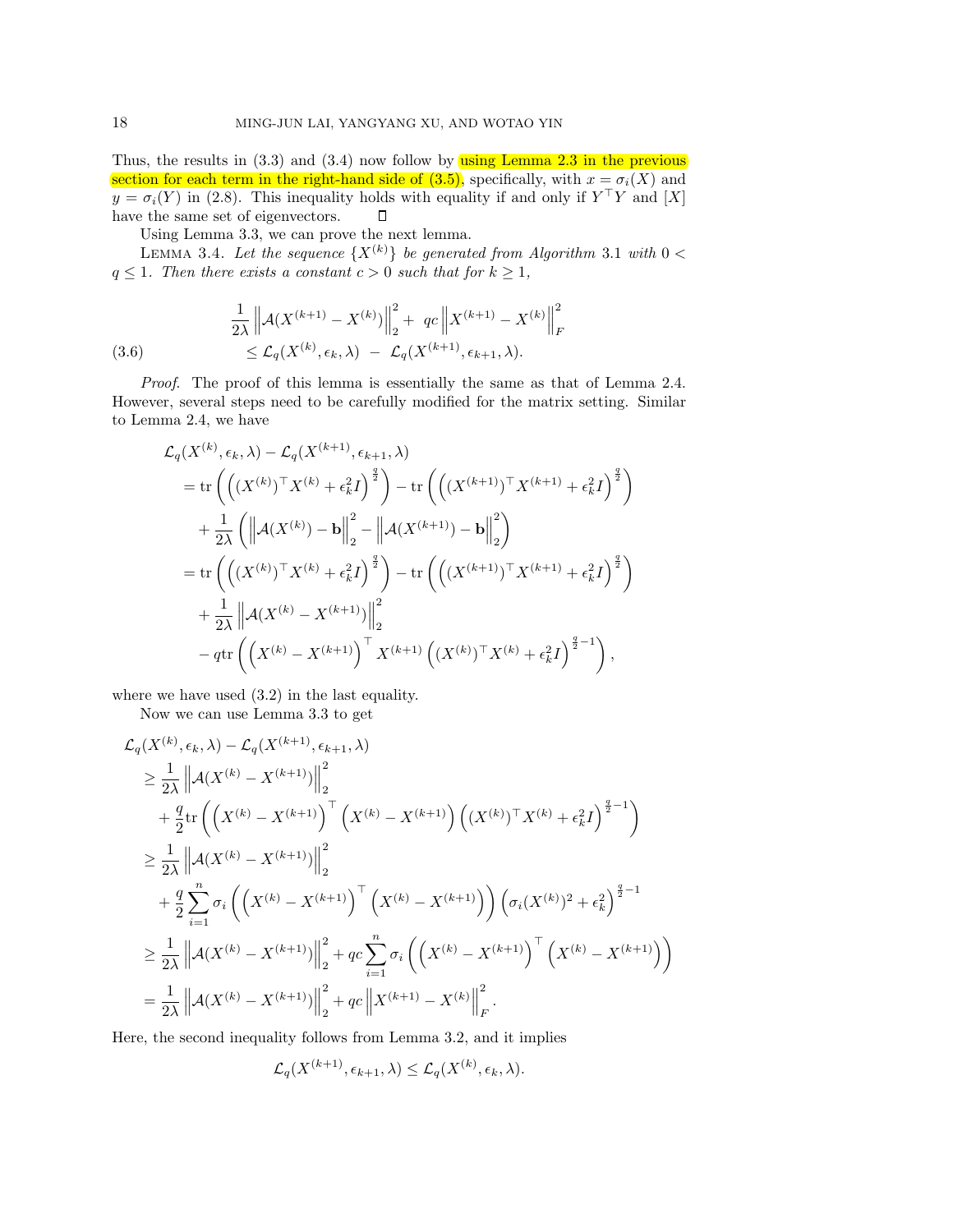Hence,

$$
(3.7) \left(\sigma_i(X^{(k)})^2 + \epsilon_k^2\right)^{\frac{q}{2}} \le \text{tr}\left(\left((X^{(k)})^\top X^{(k)} + \epsilon_k^2 I\right)^{\frac{q}{2}}\right) \le \mathcal{L}_q(X^{(k)}, \epsilon_k, \lambda) \le \cdots \le \mathcal{L}_q(X^{(0)}, \epsilon_0, \lambda)
$$

holds for any  $i = 1, ..., n$ . Namely,  $\sigma_i(X^{(k)})^2 + \epsilon_k^2$  is upper bounded so  $(\sigma_i(X^{(k)})^2 +$  $\left(\epsilon_k^2\right)^{q/2-1}$  is lower bounded by a positive constant c, from which the third inequality follows. This completes the proof.

Now, we are ready to prove Theorem 3.1.

*Proof of Theorem* 3.1. The inequalities in  $(3.7)$  imply that the sequence  $\{X^{(k)}\}$ is bounded. Hence, there is a subsequence  $\{X^{(k_j)}\}$  converging to some point  $\hat{X}$ . If  $\epsilon_* > 0$ , the weighting matrix  $W^{(k_j)}$  is always well defined since  $\epsilon_{k_j} \geq \epsilon_*$ . Note that  $X^{(k_j+1)}$  solves (3.2) with  $W = W^{(k_j)}$ , i.e.,

(3.8) 
$$
\lambda q X^{(k_j+1)} W^{(k_j)} + \mathcal{A}^* \big( \mathcal{A} (X^{(k_j+1)}) \big) = \mathcal{A}^* (\mathbf{b}).
$$

Then  $\{X^{(k_j+1)}\}$  must converge to some  $\bar{X}$ . Now it follows from (3.6) that  $||X^{(k)} - X^{(k+1)||}||$  $X^{(k+1)}\big\|_F \to 0$ , and thus

$$
\|\hat{X} - \bar{X}\|_F = \lim_{j \to \infty} \|X^{(k_j)} - X^{(k_j+1)}\|_F \to 0.
$$

Therefore,  $\hat{X} = \overline{X}$ . Letting  $j \to \infty$  in (3.8) gives

$$
\lambda q \hat{X} \hat{W} + \mathcal{A}^*(\mathcal{A}(\hat{X})) = \mathcal{A}^*(\mathbf{b})
$$

with  $\hat{W} = (\hat{X}^\top \hat{X} + \epsilon_*^2 I)^{q/2-1}$ , which implies that  $\hat{X}$  satisfies (3.1) with  $\epsilon = \epsilon_*$ .

If  $\epsilon_* = 0$ , then from the updating rule of  $\epsilon_k$ , it must hold that  $\epsilon_k = 0$  for some k or  $\epsilon_k = \alpha \cdot \sigma_{K+1}(X^{(m_k)})$  for some integer  $m_k \leq k$  when k is sufficiently large. In the first case, we have  $\sigma_{K+1}(X^{(k)})=0$ . Thus  $X^{(k)}$  is a K-rank matrix, and we let  $X^{0,\lambda} = X^{(k)}$ . In the second case, we let  $X^{0,\lambda}$  be the limit of a convergent subsequence of  $\{X^{(m_k)}\}$ . Without causing confusion, we still denote the subsequence as  $\{X^{(m_k)}\}$ . Then we have  $\sigma_{K+1}(X^{0,\lambda}) = \lim_{k \to \infty} \sigma_{K+1}(X^{(m_k)}) = \lim_{k \to \infty} \frac{\epsilon_k}{\alpha} = \frac{\epsilon_*}{\alpha} = 0$ . Thus, in both cases,  $X^{0,\lambda}$  is a K-rank matrix, and this completes the proof.

**3.2. Error analysis of Algorithm 3.1.** Under the matrix-RIP assumption, this subsection gives an error analysis of Algorithm 3.1.

DEFINITION 3.5 (matrix-RIP). For integer  $r = 1, 2, \ldots$ , the matrix-RIP constant δ<sup>r</sup> *of* A *is the smallest number such that*

(3.9) 
$$
(1 - \delta_r) \|X\|_F^2 \le \|\mathcal{A}(X)\|_2^2 \le (1 + \delta_r) \|X\|_F^2
$$

*holds for all* r*-rank matrices* X*. For simplicity, we say that* A *satisfies the matrix-RIP of order* r *with constant*  $\delta_r$ *.* 

Let  $e_r(X)$  be the error term of the best r-rank approximation of X in the Frobenius norm, i.e.,

(3.10) 
$$
e_r(X) = \min_{\text{rank}(Z) \le r} ||X - Z||_F.
$$

Similarly,  $\rho_r(X)$  is defined as the error term of the best r-rank approximation of X in nuclear norm, i.e.,

(3.11) 
$$
\rho_r(X) = \min_{\text{rank}(Z) \le r} ||X - Z||_*.
$$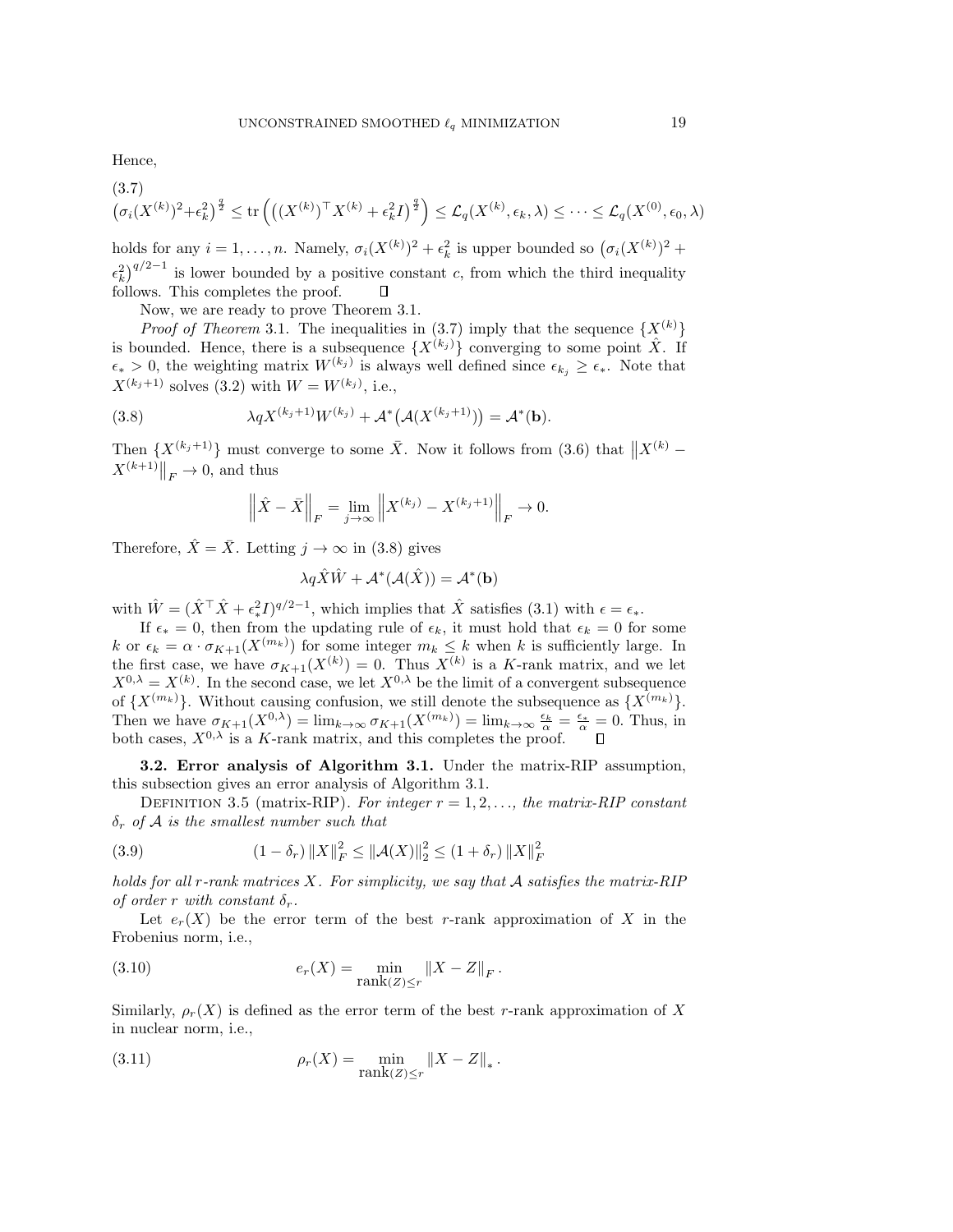In what follows, we assume that the underlying true matrix  $X^o$  satisfies  $\mathcal{A}(X^o)$  = **b**. In general, the vector **b** can be contaminated by noise. Therefore,  $X^o$  may not satisfy  $A(X^{\circ}) = \mathbf{b}$  any more. Hence, our analysis always assumes that **b** contains no noise. However, it is not difficult to extend our results to the noisy case. In the remaining part of this section, we analyze the recoverability of Algorithm 3.1. Theorem 3.6 considers the case of  $0 < q \le 1$  and Theorem 3.7 focuses on the case of  $q=1.$ 

THEOREM 3.6. Suppose that  $X^o$  is a K-rank matrix satisfying  $A(X^o) = \mathbf{b}$ . *Assume that* A *satisfies the matrix-RIP of order*  $2K < \min\{m, n\}$  *with*  $\delta_{2K} < 1$ *. Moreover, assume that*  $\epsilon_*$  *is the limit of sequence*  $\{\epsilon_k\}$ *. If*  $\epsilon_* > 0$ *, then any limit point*  $X^*$  *of the sequence*  $\{X^{(k)}\}$  *generated by Algorithm* 3.1 *with*  $0 < q \leq 1$  *satisfies* 

(3.12) 
$$
||X^* - X^o||_F \le C_1 \sqrt{\lambda} + C_2 e_K(X^*).
$$

*When*  $\epsilon_* = 0$ , there exists at least one subsequence converging to a K-rank matrix  $X^*$ *which satisfies*

(3.13) X<sup>∗</sup> <sup>−</sup> <sup>X</sup><sup>o</sup><sup>F</sup> <sup>≤</sup> <sup>C</sup><sup>1</sup> √ λ,

*where*  $C_1, C_2$  *are two positive constants and*  $e_K(X^*)$  *is defined in* (3.10)*.* 

*Proof.* Recall that we have proved that any limit point  $X^*$  of  $\{X^{(k)}\}$  is a critical point when  $\epsilon_* > 0$ , and when  $\epsilon_* = 0$ , there exists at least one subsequence  $\{X^{(k_j)}\}$ converging to a K-rank matrix  $X^*$ . Hence, we only need to prove inequalities (3.12) and (3.13) to complete the proof.

Let us consider the case of  $\epsilon_* = 0$  first. Note rank $(X^* - X^o) \leq \text{rank}(X^*)$  + rank $(X^o) \leq 2K$ . Since A satisfies the matrix-RIP of order  $2K$  with  $\delta_{2K} < 1$ , we have

$$
\begin{split} \|X^* - X^o\|_F &\leq \frac{1}{\sqrt{1 - \delta_{2K}}} \left\| \mathcal{A}(X^* - X^o) \right\|_2 \\ &= \frac{1}{\sqrt{1 - \delta_{2K}}} \lim_{j \to \infty} \left\| \mathcal{A}(X^{(k_j)}) - \mathbf{b} \right\|_2 \\ &\leq \frac{1}{\sqrt{1 - \delta_{2K}}} \lim_{j \to \infty} \left( 2\lambda \mathcal{L}_q(X^{(k_j)}, \epsilon_{k_j}, \lambda) \right)^{1/2} \\ &\leq \frac{1}{\sqrt{1 - \delta_{2K}}} \left( 2\lambda \mathcal{L}_q(X^{(0)}, \epsilon_0, \lambda) \right)^{1/2}, \end{split}
$$

where we have used the monotonicity of the sequence  $\{\mathcal{L}_q(X^{(k)}, \epsilon_k, \lambda)\}\$ in the last inequality. Note that  $\mathcal{L}_{q}(X^{(0)}, \epsilon_0, \lambda)$  is independent of  $\lambda$  since  $\mathcal{A}(X^{(0)}) = \mathbf{b}$ . Therefore, in the case of  $\epsilon_* = 0$ , the limit  $X^*$  is close to the low-rank solution  $X^o$  within an error in the case of  $\epsilon_* = 0$ <br>proportional to  $\sqrt{\lambda}$ .

Next we consider the case of  $\epsilon_* > 0$ . Again, by the monotonicity of  $\mathcal{L}_q(X^{(k)}, \epsilon_k, \lambda)$ , we have

$$
\mathcal{L}_q(X^*, \epsilon_*, \lambda) = \lim_{j \to \infty} \mathcal{L}_q(X^{(k_j)}, \epsilon_{k_j}, \lambda) \leq \mathcal{L}_q(X^{(0)}, \epsilon_0, \lambda),
$$

from which it follows that

(3.14) 
$$
\|\mathcal{A}(X^*) - \mathbf{b}\|_2 \le \sqrt{2\lambda \mathcal{L}_q(X^*, \epsilon_*, \lambda)} \le \sqrt{2\lambda \mathcal{L}_q(X^{(0)}, \epsilon_0, \lambda)}.
$$

Write  $X^*$  in full-SVD format:  $X^* = U_K \Sigma_K V_K^\top + \tilde{U}_K \tilde{\Sigma}_K \tilde{V}_K^\top$ . Here  $U_K$  and  $V_K$ consist of the K left and right singular vectors of  $X^*$  corresponding to the first K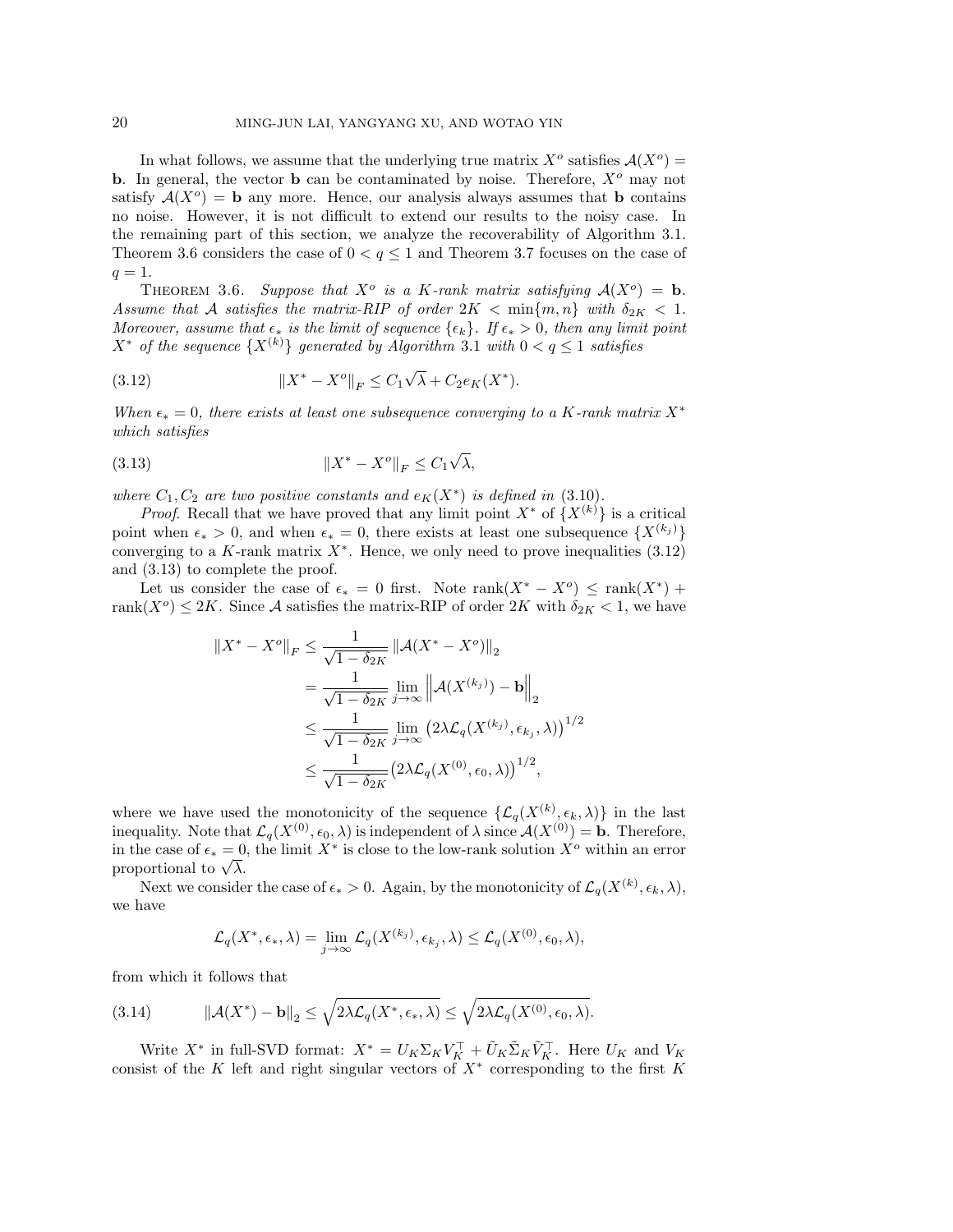largest singular values of  $X^*$ , respectively, and  $\tilde{U}_K$  and  $\tilde{V}_K$  consist of another  $m - K$ left singular vectors and another  $n - K$  right singular vectors of  $X^*$ , respectively. In addition, write  $X^o$  in economy-SVD format  $X^o = U_b \Sigma_b V_{b}^\top$ . If necessary, we add more orthogonal columns to make  $U_{\mathbf{b}} \in \mathbb{R}^{m \times K}$  and  $V_{\mathbf{b}} \in \mathbb{R}^{n \times K}$ . Since  $2K < \min\{m, n\}$ , we can always find a column orthogonal matrix  $U \in \mathbb{R}^{m \times (n-2K)}$  such that  $U^{\top}U_K = 0$ and  $U^{\top} U_{\mathbf{b}} = 0$ . Let  $\mathcal{P}_{2K} = I - U U^{\top}$  be a projection and its complementary projection  $\mathcal{P}_{2K}^c = U U^{\top}$ . Noting that  $\text{rank}(\mathcal{P}_{2K}(X)) \leq 2K$  for any  $X \in \mathbb{R}^{m \times n}$ , we have

$$
\begin{split} \|X^* - X^o\|_F &\leq \|\mathcal{P}_{2K}(X^* - X^o)\|_F + \|\mathcal{P}_{2K}^c(X^* - X^o)\|_F \\ &\leq \frac{1}{\sqrt{1 - \delta_{2K}}} \left\| \mathcal{A}(\mathcal{P}_{2K}(X^* - X^o)) \right\|_2 + \|\mathcal{P}_{2K}^c(X^* - X^o)\|_F \\ &= \frac{1}{\sqrt{1 - \delta_{2K}}} \left\| \mathcal{A}(X^* - X^o) - \mathcal{A}(\mathcal{P}_{2K}^c(X^* - X^o)) \right\|_2 + \|\mathcal{P}_{2K}^c(X^* - X^o)\|_F \\ &\leq \frac{1}{\sqrt{1 - \delta_{2K}}} \left\| \mathcal{A}(X^*) - \mathbf{b} \right\|_2 + \left(\frac{1}{\sqrt{1 - \delta_{2K}}} \|\mathcal{A}\| + 1\right) \left\| \mathcal{P}_{2K}^c(X^* - X^o) \right\|_F \\ &= \frac{1}{\sqrt{1 - \delta_{2K}}} \left\| \mathcal{A}(X^*) - \mathbf{b} \right\|_2 + \left(\frac{1}{\sqrt{1 - \delta_{2K}}} \|\mathcal{A}\| + 1\right) \left\| U^\top \tilde{U}_K \tilde{\Sigma}_K \right\|_F \\ &\leq \frac{1}{\sqrt{1 - \delta_{2K}}} \left\| \mathcal{A}(X^*) - \mathbf{b} \right\|_2 + \left(\frac{1}{\sqrt{1 - \delta_{2K}}} \|\mathcal{A}\| + 1\right) e_K(X^*), \end{split}
$$

where we have used the fact that  $||AB||_F \leq ||A||_2 ||B||_F$  for any matrices A, B of appropriate size in the last inequality, and  $||A||$  is the norm of operator. Applying (3.14) to the last inequality completes the proof. ▯

**Case of**  $q = 1$ . When  $q = 1$  and  $\epsilon_* > 0$ , the function  $\mathcal{L}_1(X, \epsilon_*, \lambda)$  is strictly convex with respect to X. Hence, the critical point  $X^*$  is the unique minimizer. In this case, we are able to get a stronger result described as follows.

THEOREM 3.7. Suppose that  $X^{\delta}$  is K-rank and  $\mathcal{A}(X^{\delta}) = \mathbf{b}$ . Assume that  $\{X^{(k)}\}$ *is a sequence generated by Algorithm* 3.1 *with*  $q = 1$  *and*  $\alpha \leq 1/n$ *, and assume that the limit of*  $\{\epsilon_k\}$  *is*  $\epsilon_* > 0$ . Suppose that A satisfies the matrix-RIP of order  $3K < \min\{m, n\}$  such that  $\gamma = \frac{\delta_{3K}}{1-\delta_{2K}} < 1$ . If  $\nu = \frac{1+\gamma}{(1-\gamma)(K-t+1)} < 1$  for some integer  $t < K$ , then  $\{X^{(k)}\}$  converges to the unique minimizer  $X^*$  of  $(1.3)$  with  $\epsilon = \epsilon_*$ , which *satisfies*

(3.15) 
$$
||X^{o} - X^{*}||_{*} \leq C_{1} \sqrt{K} \lambda + C_{2} \rho_{t}(X^{o}),
$$

*where*  $C_1, C_2$  *are two positive constants and*  $\rho_t(X^o)$  *is defined in* (3.11)*.* 

*Remark* 3.2. According to (3.15), if  $\text{rank}(X^o) \leq t < K$ , then  $X^*$  differs from the low-rank solution  $X^{\circ}$  by an amount proportional to  $\lambda$ . In addition, if  $\lambda = 0$ , which corresponds to the constrained problem with constraint  $\mathcal{A}(X) = \mathbf{b}$ , then Algorithm 3.1 will successfully recover the low-rank matrix  $X^o$ .

To prove the theorem, we first show some lemmas. Denote  $Y = X^* - X^o$ . Let  $U_{\bf{b}}\Sigma_{\bf{b}}V_{\bf{b}}^{\dagger}$  be the best rank-K approximation of  $X^o$  with  $U_{\bf{b}}$  and  $V_{\bf{b}}$  containing the left and right K singular vectors of  $X^o$  corresponding to the first K largest singular values, respectively, and  $\Sigma_{\mathbf{b}}$  being a diagonal matrix with the first K largest singular values on its diagonal. Define a projection  $\mathcal{P}_K = U_{\bf{b}} U_{\bf{b}}^\top$  and its complementary projection  $\mathcal{P}_{K}^{c} = I - \mathcal{P}_{K}$ . Split Y as  $Y = \mathcal{P}_{K}(Y) + \mathcal{P}_{K}^{c}(Y)$ . Suppose the SVD of  $\mathcal{P}_{K}^{c}(Y)$  is  $\mathcal{P}_K^c(Y) = \widetilde{U} \widetilde{\Sigma} \widetilde{V}^T$ . We further split  $\mathcal{P}_K^c(Y) = \sum_{i \geq 1} Y_i$  with  $Y_i = \widehat{U}_i \widehat{\Sigma}_i \widehat{V}_i^T$ , where  $\widehat{U}_1$ consists of the K columns of  $\tilde{U}$  corresponding to the first K largest singular values,  $U_2$  the next K columns of U corresponding to the next K largest singular values,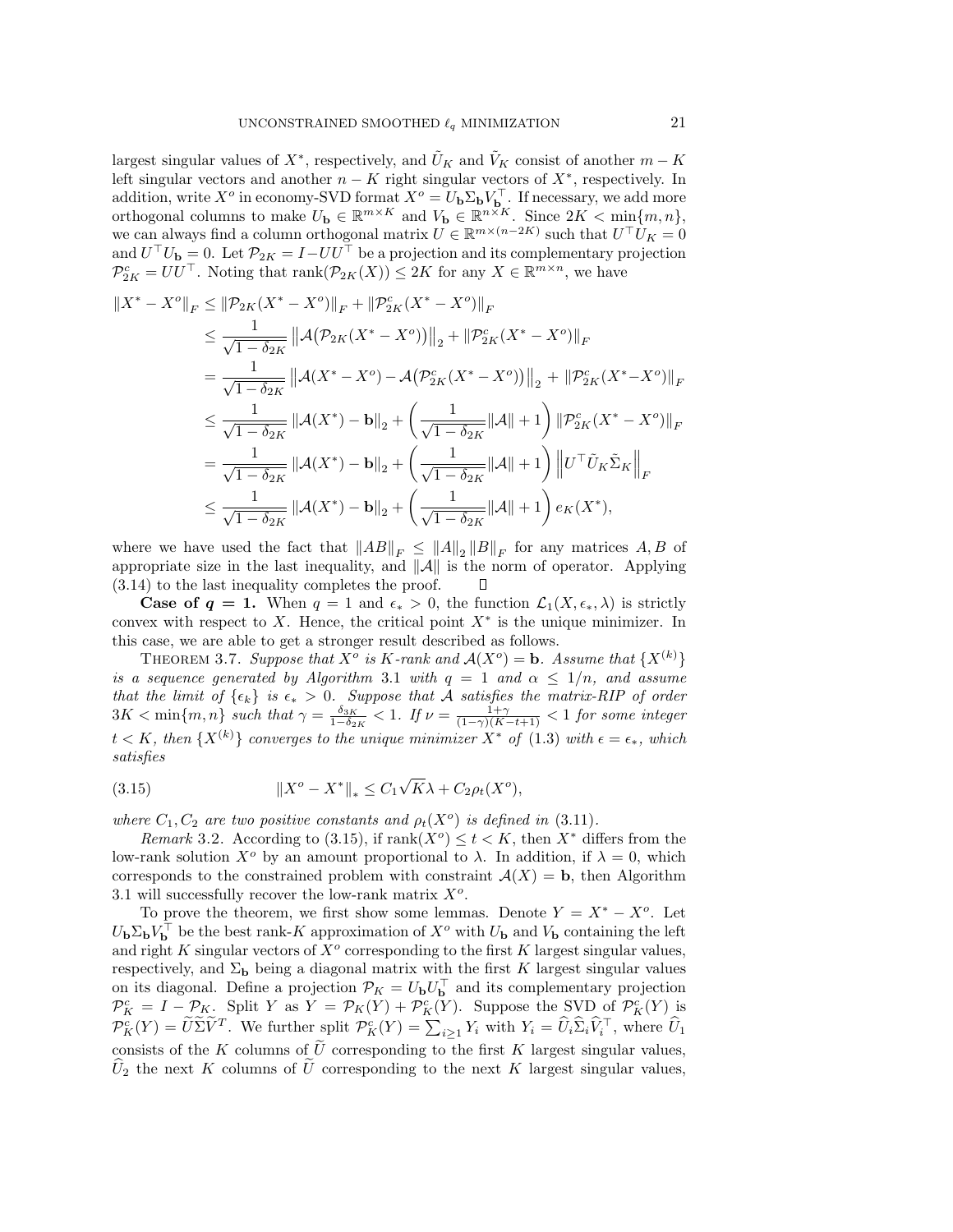and so on.  $\hat{V}_1, \hat{V}_2, \dots$  and  $\hat{\Sigma}_1, \hat{\Sigma}_2, \dots$  are obtained accordingly. For convenience, let  $\mathcal{P} = \mathcal{P}_K$ ,  $\mathcal{P}^c = \mathcal{P}_K^c$ , and  $\hat{Y} = \mathcal{P}(Y) + Y_1$  in the following analysis.<br>LEMMA 3.8. Suppose that A sat

with  $\delta_{2K} < 1$ . Let  $\gamma = \frac{\delta_{3K}}{1-\delta_{2K}}$  and  $C = \frac{\sqrt{n}}{1-\delta_{2K}}$ . Then

(3.16) 
$$
\left\|\widehat{Y}\right\|_F \leq \gamma \sum_{i\geq 2} \|Y_i\|_F + C\lambda.
$$

*Proof.* Note  $\left\|\hat{Y}\right\|$ 2  $\sum_{F}^{\sim} = \langle \widehat{Y}, Y \rangle$ . Hence,

$$
\left\|\widehat{Y}\right\|_{F}^{2} = \left\langle \widehat{Y}, X^{*} - X^{o} - \lambda X^{*} \left( (X^{*})^{\top} X^{*} + \epsilon_{*}^{2} I \right)^{-1/2} - \mathcal{A}^{*} \mathcal{A} (X^{*} - X^{o}) \right\rangle
$$
\n
$$
(3.17) \qquad \qquad = \left\langle \widehat{Y}, (I - \mathcal{A}^{*} \mathcal{A})(Y) \right\rangle - \lambda \left\langle \widehat{Y}, X^{*} \left( (X^{*})^{\top} X^{*} + \epsilon_{*}^{2} I \right)^{-1/2} \right\rangle,
$$

where we have used the fact that  $X^*$  is a critical point of  $\mathcal{L}_1(X, \epsilon_*, \lambda)$  in the first equality.

For the first term in (3.17), we have

$$
\left\langle \hat{Y}, (I - A^*A)(Y) \right\rangle = \left\langle (I - A^*A)^*(\hat{Y}), \hat{Y} + \sum_{i \ge 2} Y_i \right\rangle
$$
  
=  $\left\langle (I - A^*A)^*(\hat{Y}), \hat{Y} \right\rangle + \sum_{i \ge 2} \left\langle (I - A^*A)^*(\hat{Y}), Y_i \right\rangle$   
 $\le \delta_{2K} ||\hat{Y}||_F^2 + \sum_{i \ge 2} \delta_{3K} ||\hat{Y}||_F ||Y_i||_F,$ 

where we have used an alternative definition of matrix-RIP of  $A$ . This definition is similar to the vector case  $(2.5)$  and can be proved equivalent to  $(3.9)$  in essentially the same way as in [14] by noting that the operator  $\mathcal{I}-\mathcal{A}^*\mathcal{A}$  is self-adjoint. We leave the details to the interested reader.

For the second term in (3.17), note that  $||X^*((X^*)^\top X^* + \epsilon_*^2 I)^{-1/2}||_F \leq \sqrt{n}$  by straightforward calculations. Hence,

$$
-\lambda \left\langle \widehat{Y}, X^* \left( (X^*)^\top X^* + \epsilon_*^2 I \right)^{-1/2} \right\rangle \le \sqrt{n} \lambda \left\| \widehat{Y} \right\|_F.
$$

Now, we can summarize the above discussions to have

$$
\left\|\widehat{Y}\right\|_{F}^{2} \leq \delta_{2K} \left\|\widehat{Y}\right\|_{F}^{2} + \delta_{3K} \left\|\widehat{Y}\right\|_{F} \sum_{i \geq 2} \left\|Y_{i}\right\|_{F} + \sqrt{n}\lambda \left\|\widehat{Y}\right\|_{F}.
$$

Dividing both sides in the above inequality by  $\left\|\widehat{Y}\right\|_F$  and rearranging the terms yield (3.16).  $\Box$ 

Lemma 3.9. *Under the same assumptions as in Lemma* 3.8*, we have*

(3.18) 
$$
\|\mathcal{P}(Y)\|_* \leq \gamma \|\mathcal{P}^c(Y)\|_* + \sqrt{K}C\lambda,
$$

*where*  $\gamma = \frac{\delta_{3K}}{1-\delta_{2K}}$  *and*  $C = \frac{\sqrt{n}}{1-\delta_{2K}}$ *.*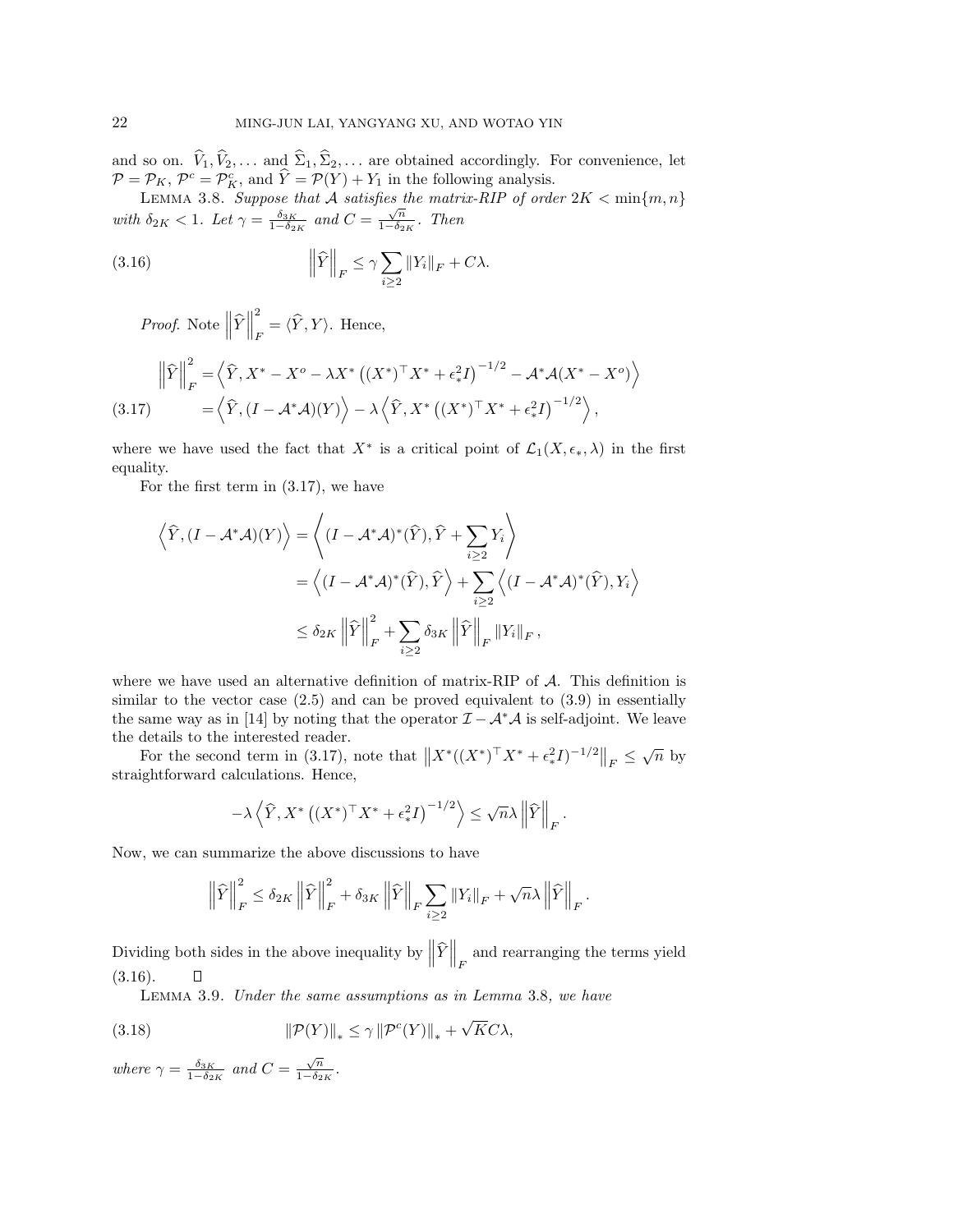*Proof.* Note  $||\mathcal{P}(Y)||_*^2 \leq K ||\mathcal{P}(Y)||_F^2 \leq K ||\hat{Y}||$ 2 2<br>F and  $||Y_i||_F ≤ ||Y_{i-1}||_* / \sqrt{K}$  for  $i > 2$ . Then from Lemma 3.8, we have

$$
\|\mathcal{P}(Y)\|_{*} \leq \sqrt{K} \left\|\widehat{Y}\right\|_{F} \leq \sqrt{K} \left(\gamma \sum_{i\geq 2} \|Y_{i}\|_{F} + C\lambda\right) \leq \gamma \sum_{i\geq 1} \|Y_{i}\|_{*} + \sqrt{K}C\lambda,
$$

which together with  $\sum_{i\geq 1} ||Y_i||_* = ||\mathcal{P}^c(Y)||_*$  completes the proof.

LEMMA 3.10. *Suppose the assumptions in Lemma* 3.8 *hold and assume*  $\gamma = \delta_{3K}$  < 1 *Then*  $\frac{\delta_{3K}}{1-\delta_{2K}}$  < 1*. Then* 

(3.19) 
$$
\|X^* - X^o\|_* \le \frac{1+\gamma}{1-\gamma} \left(\|X^*\|_* - \|X^o\|_* + 2\rho_K(X^o)\right) + \frac{2\sqrt{K}}{1-\gamma}C\lambda,
$$

*where*  $C = \frac{\sqrt{n}}{1-\delta_{2K}}$  *and*  $\rho_K(X^o)$  *is defined in* (3.11)*. Proof.* From Lemma 3.9, it follows that

(3.20) 
$$
||Y||_* \le ||\mathcal{P}(Y)||_* + ||\mathcal{P}^c(Y)||_* \le (1+\gamma) ||\mathcal{P}^c(Y)||_* + \sqrt{K}C\lambda.
$$

Moreover, we have

$$
\begin{aligned} \|\mathcal{P}^{c}(Y)\|_{*} &\leq \|\mathcal{P}^{c}(X^{*})\|_{*}+\|\mathcal{P}^{c}(X^{o})\|_{*} \\ &=\|X^{*}\|_{*}-\|\mathcal{P}(X^{*})\|_{*}+2\left\|\mathcal{P}^{c}(X^{o})\right\|_{*}-\left\|\mathcal{P}^{c}(X^{o})\right\|_{*} \\ &\leq \|X^{*}\|_{*}-\|X^{o}\|_{*}+\|\mathcal{P}(X^{o})\|_{*}-\|\mathcal{P}(X^{*})\|_{*}+2\left\|\mathcal{P}^{c}(X^{o})\right\|_{*} \\ &\leq \|X^{*}\|_{*}-\|X^{o}\|_{*}+\|\mathcal{P}(X^{o}-X^{*})\|_{*}+2\left\|\mathcal{P}^{c}(X^{o})\right\|_{*} \\ &\leq \|X^{*}\|_{*}-\|X^{o}\|_{*}+\gamma\left\|\mathcal{P}^{c}(Y)\right\|_{*}+\sqrt{KC}\lambda+2\left\|\mathcal{P}^{c}(X^{o})\right\|_{*}, \end{aligned}
$$

where we have used (3.18) in the last inequality. Rearranging the terms in the last inequality yields

(3.21) 
$$
\|\mathcal{P}^c(Y)\|_* \leq \frac{1}{1-\gamma} \left( \|X^*\|_* - \|X^o\|_* + \sqrt{K}C\lambda + 2\|\mathcal{P}^c(X^o)\|_* \right).
$$

Substituting (3.21) into (3.20) and rearranging the terms, we get the desired result.  $\Box$ 

Now, we are ready to prove Theorem 3.7.

*Proof of Theorem* 3.7. Since  $\mathcal{L}_1(X, \epsilon_*, \lambda)$  is strictly convex with respect to X, Remark 3.1 implies that the whole sequence  $\{X^{(k)}\}$  converges to the unique minimizer  $X^*$ .

Following the proof of Theorem 2.5 in the beginning, we have

$$
(3.22) \|X^*\|_* \leq \mathcal{L}_1(X^*, \epsilon_*, \lambda) \leq \mathcal{L}_1(X^o, \epsilon_*, \lambda) \leq \|X^o\|_* + n\epsilon_* \leq \|X^o\|_* + \sigma_{K+1}(X^*),
$$

which together with Lemma 3.10 indicates

$$
||X^* - X^o||_* \le \frac{1+\gamma}{1-\gamma} \left( ||X^*||_* - ||X^o||_* + 2\rho_K(X^o) \right) + \frac{2\sqrt{K}}{1-\gamma} C\lambda
$$
\n
$$
\le \frac{1+\gamma}{1-\gamma} \sigma_{K+1}(X^*) + \frac{2\sqrt{K}}{1-\gamma} C\lambda,
$$
\n(3.23)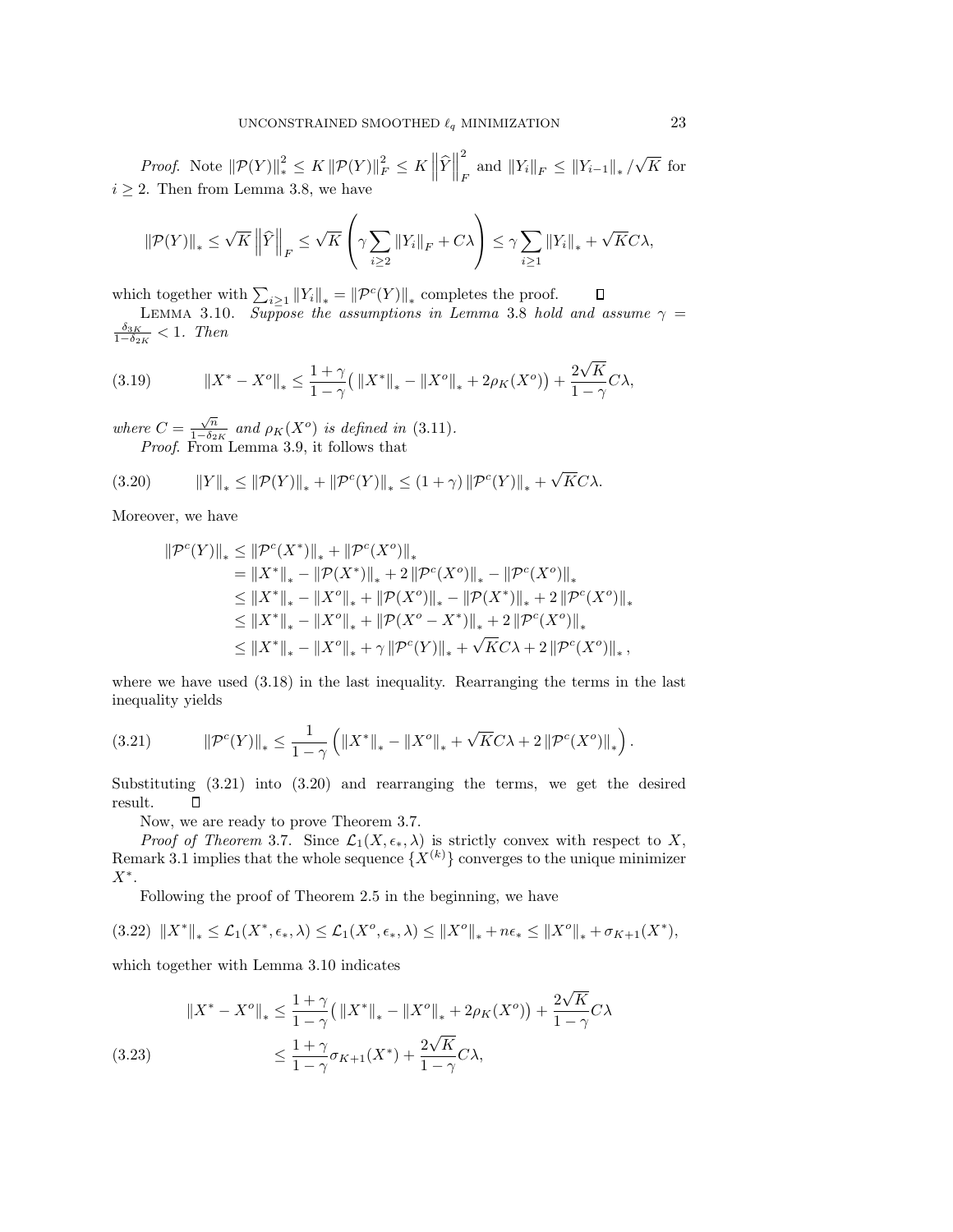where  $C = \frac{\sqrt{n}}{1-\delta_{2K}}$  and we have used the fact that  $X^o$  is K-rank. For  $t < K$ , we have

$$
(3.24) \quad (K - t + 1)\sigma_{K+1}(X^*) \le \sum_{i=t+1}^{K+1} \sigma_i(X^*) \le \rho_t(X^*) \le ||X^* - X^o||_* + \rho_t(X^o),
$$

where we have used the following argument: letting  $X_{[t]}^o = U_{\mathbf{b},t} \Sigma_{\mathbf{b},t} V_{\mathbf{b},t}^\top$  with  $U_{\mathbf{b},t}$ being the first t singular vectors of  $U_{\mathbf{b}}$ ,  $\Sigma_{\mathbf{b},t}$  is the diagonal matrix with the first t singular values on its diagonal, and  $V_{\mathbf{b},t}$  the first t singular vectors of  $V_{\mathbf{b}}$ , then

$$
\rho_t(X^*) \leq \left\| X^* - X_{[t]}^o \right\|_* \leq \left\| X^* - X^o \right\|_* + \left\| X^o - X_{[t]}^o \right\|_* = \left\| X^* - X^o \right\|_* + \rho_t(X^o).
$$

Substituting (3.24) into (3.23) yields

$$
\|X^* - X^o\|_* \le \frac{1+\gamma}{(1-\gamma)(K-t+1)} \left( \|X^* - X^o\|_* + \rho_t(X^o) \right) + \frac{2\sqrt{K}}{1-\gamma} C\lambda.
$$

Letting  $\nu = \frac{1+\gamma}{(1-\gamma)(K-t+1)}$ ,  $C_1 = \frac{2C}{(1-\gamma)(1-\nu)}$  and  $C_2 = \frac{\nu}{1-\nu}$ , we have

 $\Box$ 

$$
\left\|X^* - X^o\right\|_* \le C_1 \sqrt{K}\lambda + C_2 \rho_t(X^o),
$$

which completes the proof.

In a similar way, we can extend the discussion of local convergence behavior at the end of the previous section to the matrix recovery setting. We leave it to the interested reader.

**4. Computational results.** In this section, we present several numerical experiments to illustrate the effectiveness of Algorithms 2.1 and 3.1. For Algorithm 2.1, we compare it with several state-of-the-art solvers on recovering sparse vectors. For Algorithm 3.1, we compare it with two matrix completion solvers, i.e., we take  $\mathcal{A} = \mathcal{P}_{\Omega}$  in (1.3). All our tests were performed on a Lenovo D20 Workstation with 40 GB of RAM and two Intel Xeon E5506 processors, each of them with four cores.

**4.1. Sparse vector recovery.** In Algorithm 2.1, for given q and  $\lambda$ , the step size  $\alpha$  and the sparsity estimate s are most important. Due to the nonconvexity of the problem (for  $q < 1$ ), too small  $\alpha$  may cause the algorithm to stagnate at local minima. In our tests, we took  $\alpha = 0.9$ , which worked well for the tested sparse vectors. We did not assume prior information of the true sparsity level and simply took  $s = \lfloor \frac{m}{2} \rfloor$ , where  $m$  is the row number of matrix  $A$ . For all the tests, we used zero vectors as the starting points as we determined that using a zero vector or a pseudoinverse solution of  $A\mathbf{x}^{(0)} = \mathbf{b}$  as an initial point for Algorithm 2.1 leads to a similar performance of sparse vector recovery.

**Choice of** *q***.** First, we tested Algorithm 2.1 on recovering sparse vectors with q varying among  $\{0.1, 0.5, 0.7, 1\}$ . In this test, A was generated by MATLAB's command randn(64,256). The true vector  $x^{\circ}$  had t nonzeros with each one entry generated according to the standard Gaussian distribution and  $t$  varying among  $\{8, 10, 12, \ldots, 32\}$ . The location of nonzeros was uniformly randomly generated. The parameter  $\lambda$  was set to 10<sup>-6</sup> for all q's. Although the best  $\lambda$  should be dependent on q in general, we considered the noiseless case, and  $\lambda = 10^{-6}$  is small enough to approximately enforce  $A\mathbf{x} = A\mathbf{x}^o$ . We let the algorithm run to 1,000 iterations. The recovery was regarded successful if  $\frac{\|\mathbf{x}^r - \mathbf{x}^o\|_2}{\|\mathbf{x}^o\|_2} \le 10^{-3}$ , where  $\mathbf{x}^r$  stands for a recovered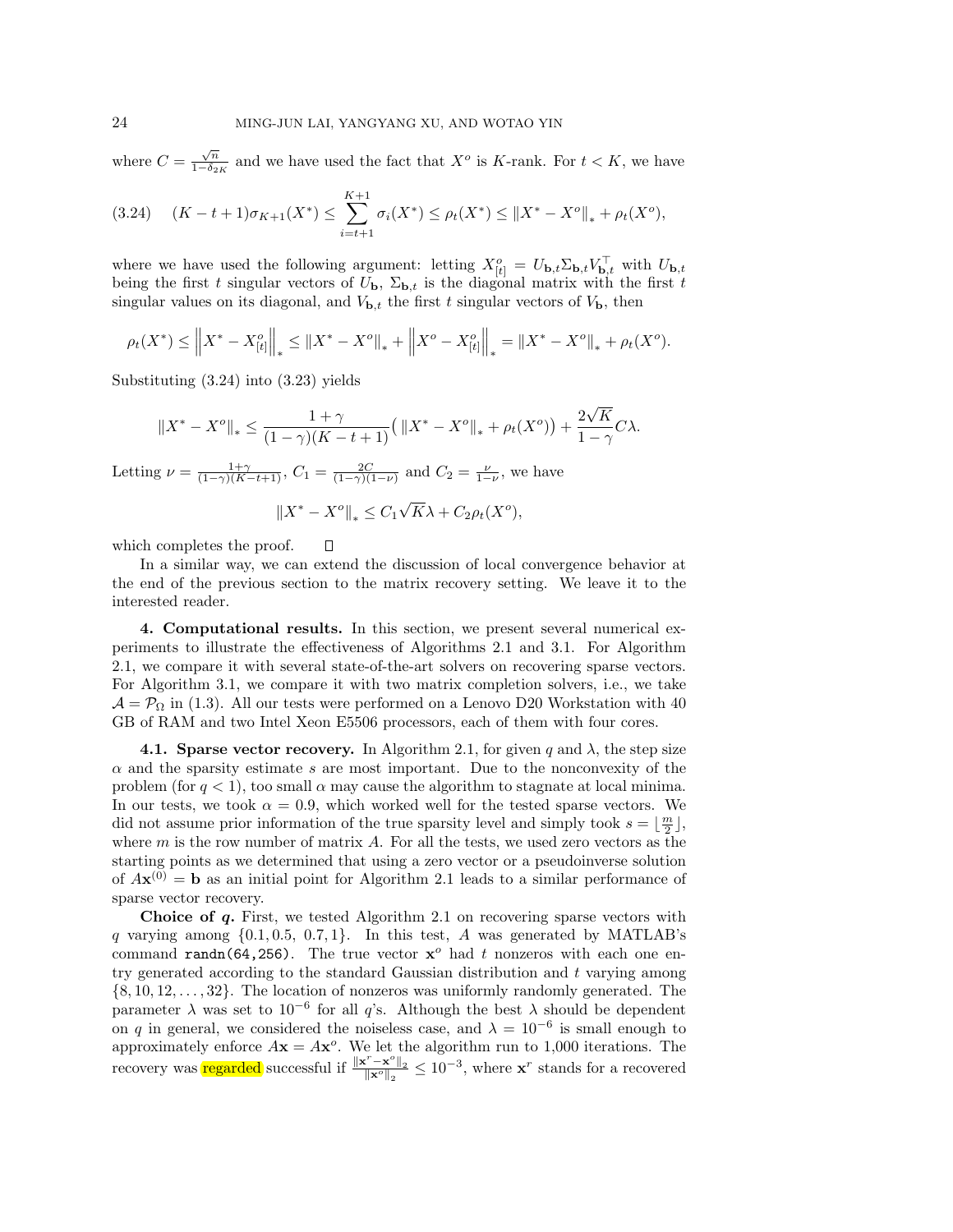vector. The left picture in Figure 4.1 shows the frequency of successful recovery using Algorithm 2.1 over 100 independent trials for various  $q$ 's and  $t$ 's. From the figure, we can see that Algorithm 2.1 with  $q = 0.1, 0.5$  performed better than  $q = 0.7$  and much better than  $q = 1$ . In addition,  $q = 0.5$  gave slightly higher success frequency than  $q = 0.1$ . We emphasize that our results do not counter the intuition that a smaller q should recover more sparse vectors. This is because a smaller q makes the minimizing functional more nonconvex and thus more difficult to solve. We found that if we decreased  $\epsilon$  more slowly, the performance of Algorithm 2.1 with  $q = 0.1$ could be further improved. However, the running time also became much longer.

**Comparison with other solvers.** Second, we compared Algorithm 2.1 (IRucLq-v) with three existing  $\ell_1$  solvers,  $\ell_1$  magic [5], reweighted  $\ell_1$  [7], and the homotopy method [1], and one  $\ell_q$  solver (Lq-FL) [15].  $\ell_1$  magic and reweighted  $\ell_1$ solve the constrained  $\ell_1$  minimization

$$
\min_{\mathbf{x}} \|\mathbf{x}\|_1 \text{ subject to } A\mathbf{x} = A\mathbf{x}^o.
$$

The homotopy method solves the unconstrained  $\ell_1$  minimization

(4.1) 
$$
\min_{\mathbf{x}} \|\mathbf{x}\|_{1} + \frac{1}{2\tau} \|A\mathbf{x} - A\mathbf{x}^{\circ}\|_{2}^{2}.
$$

The  $\ell_q$  method in [15] solves the constrained  $\ell_q$  minimization

$$
\min_{\mathbf{x}} \|\mathbf{x}\|_q^q \text{ subject to } A\mathbf{x} = A\mathbf{x}^o.
$$

Note that the  $\ell_q$  method in [15] uses the output of  $\ell_1$  magic as the initial vector, and a sequence of q's are used during the iterations to produce the sparsest solution. In this test, A had the size of  $50 \times 250$ , and each element was generated according to the Gaussian distribution  $\mathcal{N}(0, \frac{1}{50})$ . This kind of matrix was also tested in [10]. The true vector  $\mathbf{x}^o$  was generated in the same way as in the previous test. For Algorithm 2.1, we used  $\lambda = 10^{-6}$  and  $q = 0.5$ , and for the homotopy method, we took  $\tau = 10^{-6}$  in (4.1). We let each algorithm run to the maximum number of iterations  $maxit = 1000$ , which is sufficiently large for all of them. All other settings of the compared algorithms were left to their default ones. If  $\frac{\|\mathbf{x}^r - \mathbf{x}^o\|_2}{\|\mathbf{x}^o\|_2} \leq 10^{-3}$ , the recovery was regarded as successful. The right picture in Figure 4.1 plots the success frequency of each method over 500 independent trials. From the figure, we can see that our method gives the highest successful rate.

**4.2. Matrix completion.** This section reports some numerical results on solving matrix completion problems using Algorithm 3.1. For all the numerical tests, we used  $X^{(0)} = \mathcal{P}_{\Omega}(M)$  as the starting point.

**Rank estimation.** In Algorithm 3.1, K is one of the most important parameters. Since the true rank  $r$  is generally unknown, we deliberately used the overestimate  $K = |1.5r|$  throughout our tests, unless otherwise specified. During the iterations of our algorithm, K was updated dynamically as did in [34]. Specifically, suppose that X was the current iterate and  $\lambda_{K_{\min}} \geq \lambda_{K_{\min}+1} \geq \ldots \geq \lambda_{K+1} > 0$  were the  $(K_{\min})$ th through  $(K + 1)$ th largest eigenvalues of  $X^{\top} X$ , where  $K_{\text{min}}$  was the user-specified minimum rank estimate. Let  $\bar{\lambda}_i = \lambda_i / \lambda_{i+1}$  for  $i = K_{\min}, \ldots, K$ , and suppose

$$
\widehat{K} = \operatorname*{argmin}_{K_{\min} \le i \le K} \bar{\lambda}_i.
$$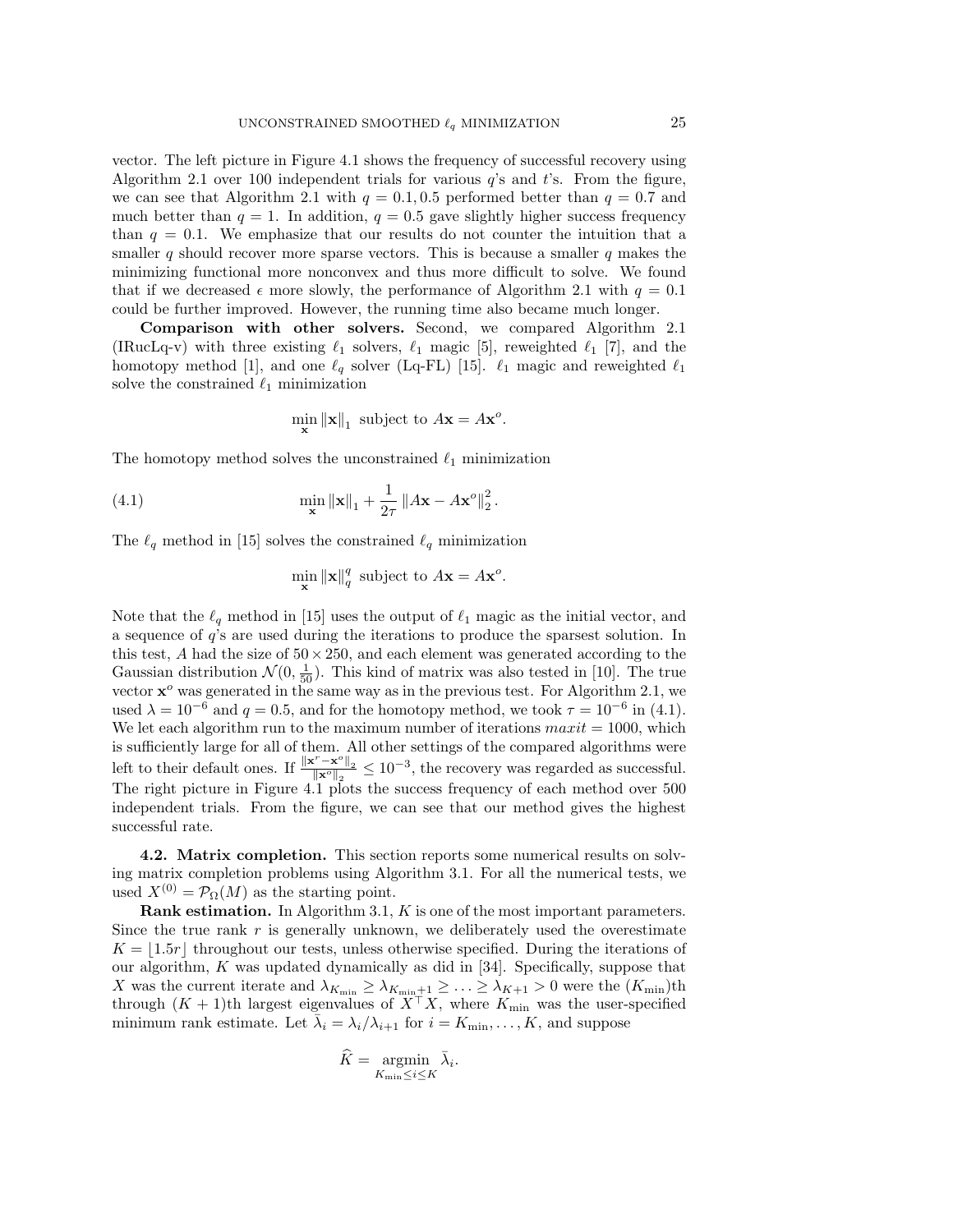

Fig. 4.1. Comparison results of recoverability. Left: Algorithm 2.1 with different q's. Right: Algorithm 2.1 with  $q = 0.5$  compares with three  $\ell_1$  solvers and one  $\ell_q$  solver on recovering sparse vectors.

If the condition

$$
\frac{(K - K_{\min} + 1)\bar{\lambda}_{\hat{K}}}{\sum_{i \neq \hat{K}} \bar{\lambda}_i} > 10,
$$

 $\sum_{i \neq \hat{K}} \lambda_i$ <br>was satisfied, which means there is a "big" jump between  $\lambda_{\hat{K}}$  and  $\lambda_{\hat{K}+1}$ , then we reduced K to  $\hat{K}$ . We found from our numerical experiments that whenever this adjustment was applied,  $\tilde{K}$  became equal to the true rank r, so there was no need to repeat this adjustment on each problem.

**Choice of** *q***.** As in sparse vector recovery, we first numerically compared the solutions of Algorithm 3.1 with different values of q on  $100 \times 100$  matrices to identify a good value of  $q$  for the remaining tests. In this test, each matrix was exactly low-rank and had the form  $M = M_L M_R$ , where  $M_L$  and  $M_R$  were generated by MATLAB's commands  $\text{randn}(m,r)$  and  $\text{randn}(r,n)$ , respectively. The maximum number of iterations was set to 1000, and the parameters  $\lambda$  and  $\alpha$  were set to 10<sup>-6</sup> and 0.9, respectively. A fixed sampling ratio  $SR = 0.5$  was used in this test, where  $SR \triangleq \#(\Omega)/(mn)$ . We compared four different values of  $q = 0.1, 0.5, 0.7, 1$  with initial rank estimate  $K = \lfloor 1.5r \rfloor$  and minimum rank estimate  $K_{\min} = 5$ . We regarded the recovery successful if  $\frac{\|M^{\tilde{r}}-M\|_F}{\|M\|_F} \leq 10^{-3}$ , where M<sup>r</sup> stands for a recovered solution. The left picture in Figure 4.2 depicts the success frequency over 100 independent trials for each q and r. From the figure, we can see that Algorithm 3.1 with  $q = 1$  performed



Fig. 4.2. Comparison results of recoverability. Left: Algorithm 3.1 with different q's. Right: Algorithm 3.1 with  $q = 0.5$  compares with APGL and LMaFit on recovering low-rank matrices.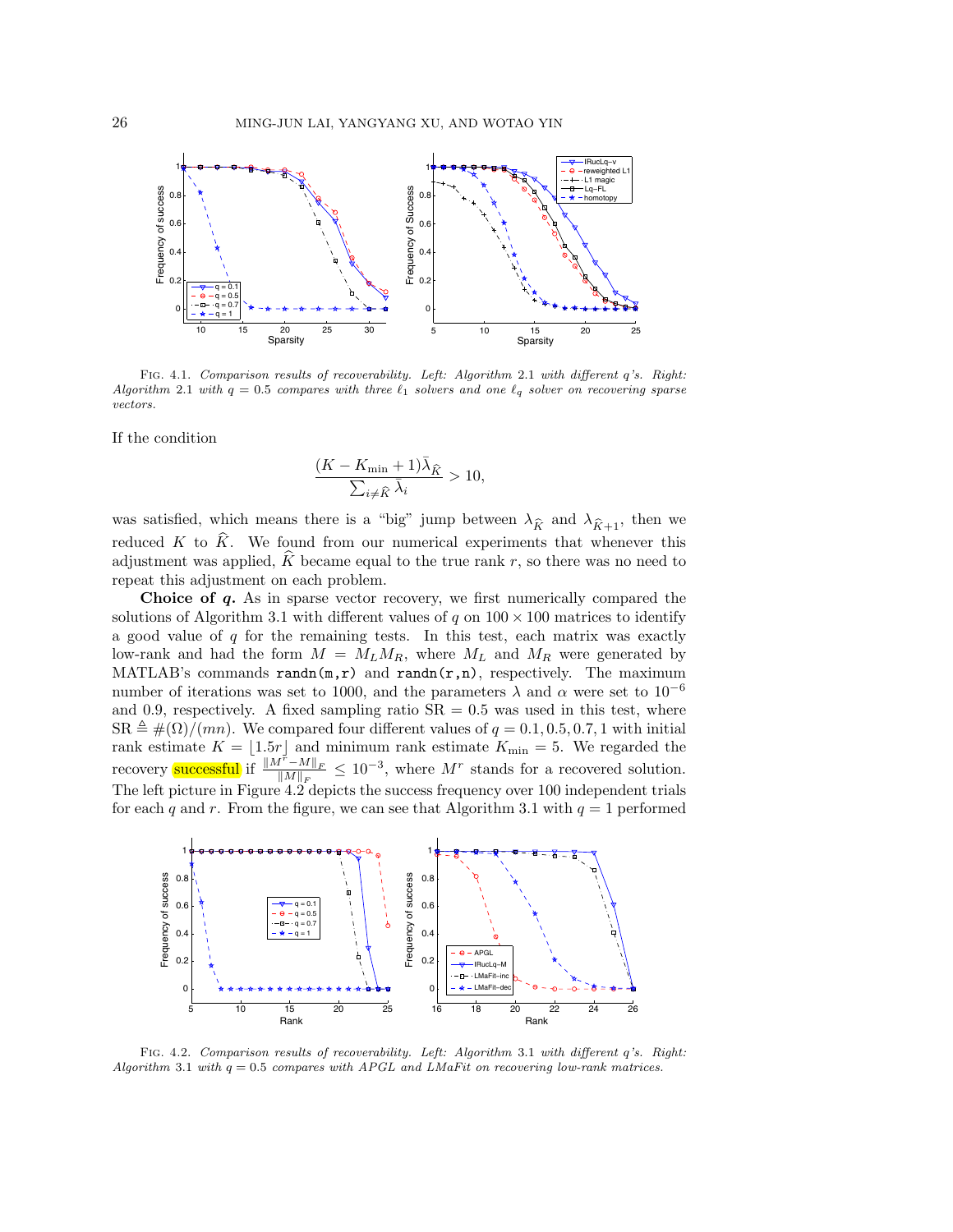much worse than  $q = 0.1, 0.5, 0.7$ . Again,  $q = 0.5$  gives the best performance. The reason for the relatively lower success frequency of  $q = 0.1$  over  $q = 0.5$  is similar to that for the vector case. Thus, in the remaining tests, we used  $q = 0.5$ .

**Comparison on synthetic data.** Second, we compared Algorithm 3.1 (IRucLq-M) with two recent matrix completion solvers APGL [32] and LMaFit [34]. These two algorithms compare favorably with a number of other methods including FPCA [24] and OptSpace [20] on many types of matrices. APGL solves

$$
\min_{X} \|X\|_{*} + \frac{1}{2\mu} \|\mathcal{P}_{\Omega}(X - M)\|_{F}^{2},
$$

and LMaFit solves

$$
\min_{X,Y} \|\mathcal{P}_{\Omega}(XY - M)\|_{F}^{2} \text{ subject to } X \in \mathbb{R}^{m \times K}, Y \in \mathbb{R}^{K \times n},
$$

where  $K$  is an estimated rank and can be fixed or dynamically updated. In this test, each matrix was exactly low-rank and had the form  $M = M_L M_R$ , where  $M_L$  and  $M_R$  were generated by MATLAB's commands rand(m,r)-0.5 and rand(r,n)-0.5, respectively. It is worth mentioning that matrices with uniformly random entries are usually more difficult to recover than those with Gaussian random entries. We let IRucLq-M and APGL run to a maximum number of iterations  $maxit = 1000$  and LMaFit to  $maxit = 5000$  since LMaFit converges relatively slowly and takes less time per iteration. For IRucLq-M, we set  $\alpha = 0.9$  and  $\lambda = 10^{-6}$ . Initial rank estimate  $K =$  $|1.5r|$  was used and the minimum rank estimate was set to  $K_{\text{min}} = 5$ . For LMaFit, both increasing-rank (LMaFit-inc) and decreasing-rank strategies (LMaFit-dec) were compared corresponding to its parameter est\_rank set to 2 and 1, respectively. Initial rank estimate  $K = 5$  was used for LMaFit-inc and the value of maximum rank estimate parameter rank\_max set to  $|1.5r|$ . The increase step parameter rk\_inc was set to 1. For LMaFit-dec, the initial rank estimate was set to  $K = |1.5r|$  and the value of minimum rank estimate parameter rank\_min set to 5. For APGL, we set its parameters truncation = 1 and truncation\_gap = 10. The initial value of  $\mu$  was  $\mu_0 = 10^{-2} ||P_{\Omega}(M)||_2$ , where  $||P_{\Omega}(M)||_2$  equals the largest singular value of  $P_{\Omega}(M)$ . It was dynamically updated by the continuation technique  $\mu_k = \max(0.7\mu_{k-1}, \mu_{\min}),$ where  $\mu_{\min} = 10^{-6} ||P_{\Omega}(M)||_2$  was used. All other parameters related to LMaFit and APGL were set to their default values. Similar to the previous test, if  $\frac{\|M^r - M\|_F}{\|M\|_F}$  $10^{-3}$ ,  $M<sup>r</sup>$  is regarded as a successful recovery. The right picture in Figure 4.2 plots the success frequency of each algorithm for different ranks over 500 independent trials. From the figure, we can see that IRucLq-M gave the best recoverability.

**Algorithm acceleration.** We notice that (3.2) with  $\mathcal{A} = \mathcal{P}_{\Omega}$  is expensive to solve with large-scale data since we need to solve  $m$  linear equations

(4.2) 
$$
\lambda q X^{i \to} W^{(k-1)} + (\mathcal{P}_{\Omega}(X))^{i \to} = (\mathcal{P}_{\Omega}(M))^{i \to}, \ i = 1, \dots, m,
$$

where  $X^{i\rightarrow}$  denotes the *i*th row of X. To tackle this difficulty, we follow [13] and keep the best rank-K approximation of  $X^{\top}X$ , which is formed by the K largest eigenvalues and their corresponding eigenvectors, while updating the weighting matrix  $W$ . Then, we can exploit the *Woodbury matrix identity* to solve (4.2). More precisely, suppose that X is the current iterate and  $X^{\top} X = V \Sigma^2 V^{\top}$  is the eigen-decomposition of  $X^{\top} X$ . We approximate  $X^{\top}X$  by  $V\Sigma_t^2V^{\top}$ , where  $\Sigma_t$  is a diagonal matrix with diagonal entries  $(\Sigma_t)_{ij} = \sigma_j(X)$  if  $j \leq K$  and zero otherwise. Now suppose  $\epsilon$  and W are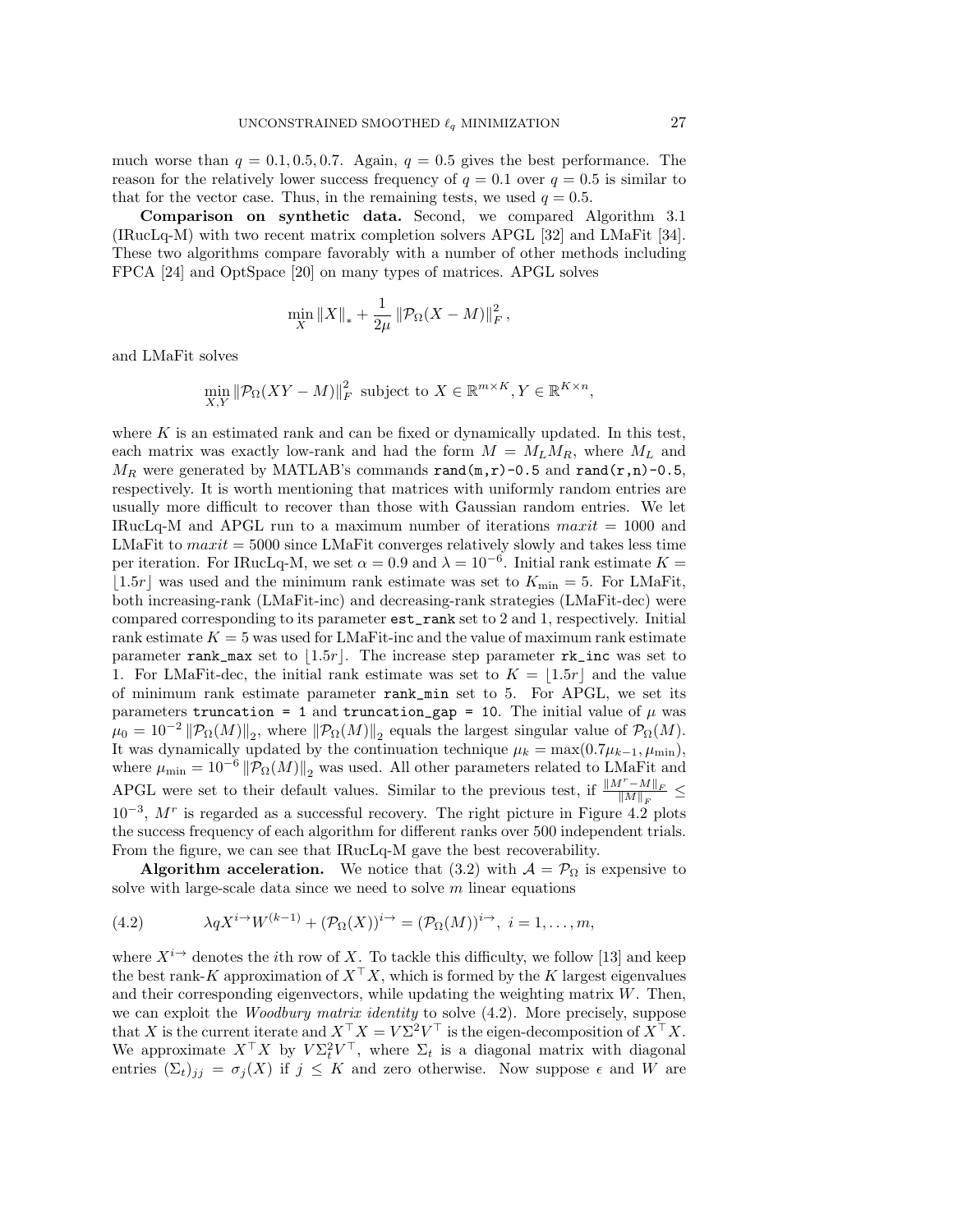updated to  $\epsilon_+ = \min{\{\epsilon, \alpha \cdot \sigma_{K+1}(X)\}}$  and  $W_+ = V(\Sigma_t^2 + \epsilon_+^2 I)^{q/2-1} V^\top$ , respectively. Let  $V_K \in \mathbb{R}^{n \times K}$  be the matrix consisting of the K columns of V corresponding to the first K largest eigenvalues, and let  $D_K$  be the  $K \times K$  diagonal matrix with diagonal elements  $(D_K)_{jj} = (\sigma_j^2 + \epsilon_+^2)^{q/2-1} - \epsilon_+^{q-2}$  for  $j = 1, \ldots, K$ . Then, we can write  $W_+ = V_K D_K V_K^{\top} + \epsilon_+^{q-2} I$ . Moreover, note that  $(\mathcal{P}_{\Omega}(X))^{i \to} = X^{i \to} E_i$ , where  $E_i \in \mathbb{R}^{n \times n}$  is the diagonal matrix with diagonal elements  $(E_i)_{ij} = 1$  if  $(i, j) \in \Omega$  and zero otherwise. Replacing  $W^{(k-1)}$  in (4.2) by the updated weighting matrix  $W_{+}$ , we need to solve

(4.3) 
$$
X^{i\to}(\lambda q V_K D_K V_K^\top + \lambda q \epsilon_+^{q-2} I + E_i) = M^{i\to} E_i, \ i = 1, \dots, m.
$$

For convenience, letting  $\bar{D}_K = \lambda q D_K$ ,  $\bar{E}_i = \lambda q \epsilon_+^{q-2} I + E_i$  and using the *Woodbury matrix identity*, we find the explicit solutions of (4.3) as

$$
X^{i\to} = M^{i\to} E_i(\bar{E}_i^{-1} - \bar{E}_i^{-1} V_K(\bar{D}_K^{-1} + V_K^{\top} \bar{E}_i^{-1} V_K)^{-1} V_K^{\top} \bar{E}_i^{-1}), \ i = 1, \dots, m.
$$

Since  $\bar{D}_K^{-1} + V_K^{\top} \bar{E}_i V_K$  is  $K \times K$ , its inverse is less expensive to compute. This leads to an accelerated algorithm which is called *truncated*-IRucLq-M, or t-IRucLq-M.

Next, we compared IRucLq-M and t-IRucLq-M on recovering low-rank matrices of size 200 × 200. Each matrix had the form of  $M = M_L M_R$ , where  $M_L$  and  $M_R$  were generated by MATLAB's commands randn(m,r) and randn(r,n), respectively. We fixed  $K = r$ , i.e., we used the correct rank estimate, and r varied among  $\{41, 44, 47, 50, 53\}$ . The parameters  $\alpha$  and  $\lambda$  were set to  $\alpha = 0.9$  and  $\lambda = 10^{-6}$  for both IRucLq-M and t-IRucLq-M. We terminated the algorithms if

(4.4) 
$$
\sigma_{K+1}(X^{(k)}) \leq tol \text{ for some } k
$$

$$
\text{or} \quad \frac{|\sigma_{K+1}(X^{(k)}) - \sigma_{K+1}(X^{(k-1)})|}{\max\{1, \sigma_{K+1}(X^{(k-1)})\}} \leq tol \text{ for three consecutive } k\text{'s},
$$

where  $tol = 10^{-5}$  was used in this test. In addition, we set  $maxit = 1000$  for both IRucLq-M and t-IRucLq-M. Figure 4.3 plots the success frequency and average running time over 100 independent trials. From the results, we can see that in general t-IRucLq-M is faster than IRucLq-M with no quality loss. For this reason, only t-IRucLq-M is used in the remaining experiments.

**Comparison on a real image.** Finally, we applied Algorithm 3.1 to grayscale image recovery from partial observations. The original image (in Figure 4.4) has a



Fig. 4.3. Comparison of IRucLq-M and t-IRucLq-M. Left: success frequency. Right: average running time.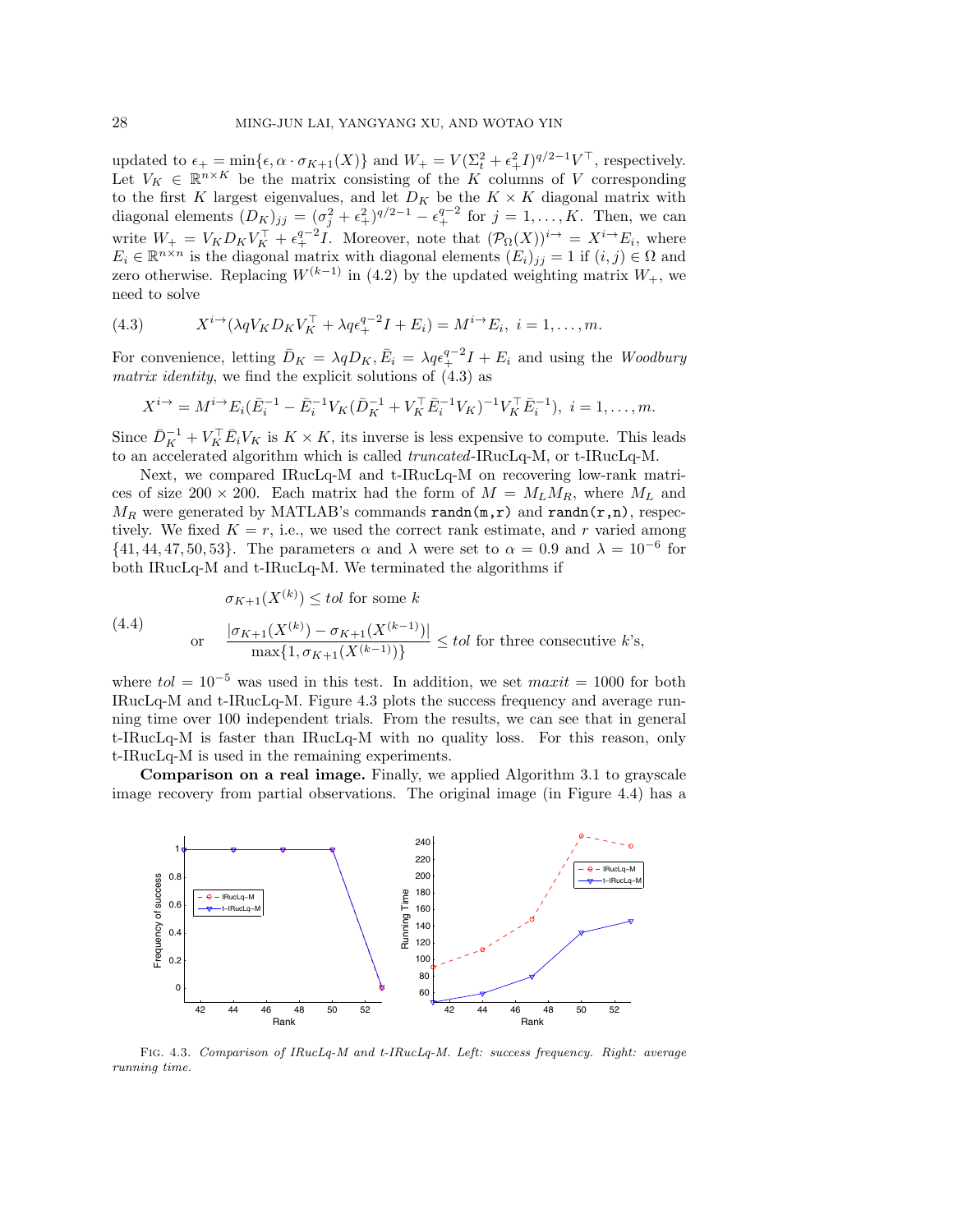

FIG. 4.4. Grayscale image of  $512 \times 512$  pixels

resolution of  $512\times512$ . In this test, the underlying matrix M was not exactly low-rank and had the form of

$$
M = M^o + \sigma \frac{\|M^o\|_F}{\|\Xi\|_F} \Xi,
$$

where  $M^{\circ}$  is the matrix representation of the image (not contaminated),  $\sigma$  varied among  $\{0.01, 0.05, 0.10\}$ , and  $\Xi$  was white noise generated by MATLAB command randn(m,n).

For t-IRucLq-M, we used  $\alpha = 0.9$  and heuristically set  $\lambda = 10^{-2}\sigma$ . The rank estimate was fixed to  $K = 40$ . For LMaFit, both fixing-rank (LMaFit-fix) and increasing-rank (LMaFit-inc) strategies were compared corresponding to the parameter est\_rank set to 0 and 2, respectively. For LMaFit-fix, the rank estimate was fixed to  $K = 40$ . For LMaFit-inc, the initial rank estimate was set to  $K = 5$  and the maximum rank estimate was set to rank\_max=50. Actually, we also tested both t-IRucLq-M and LMaFit with the decreasing-rank (LMaFit-dec) strategy. We observe that t-IRucLq-M would never decrease the initial rank estimate  $K$ . Hence, it was the same as that with a rank fixing strategy. In addition, t-IRucLq-M made better recovery for larger  $K$ . However, LMaFit-dec gave a worse solution than that by LMaFit-fix or LMaFit-inc. For APGL, the continuation technique  $\mu_k = \max(0.7\mu_{k-1}, \mu_{\min})$  was used with  $\mu_0 = 0.1 \|\mathcal{P}_{\Omega}(M)\|_2$  and  $\mu_{\min} = 10^{-3} \|\mathcal{P}_{\Omega}(M)\|_2$ . The stopping tolerance was set to  $10^{-3}$  for both t-IRucLq-M (see (4.4)) and APGL and  $10^{-4}$  for LMaFit since we saw that 10−<sup>3</sup> was too loose for LMaFit. The maximum number of iterations was set to 2000 for all three algorithms. All other parameters for LMaFit and APGL were set to the same values as in the previous test.

CPU time (sec), peak-signal noise ratio (PSNR), and mean square error (MSE) were employed to measure the performance of the algorithms. Table 4.1 lists the average results of 100 independent trials corresponding to different sampling ratios  $SR = 0.3, 0.4, 0.5$ . From the table, we see that in most cases t-IRucLq-M obtains better solutions than those by APGL with comparable speed. LMaFit is faster than t-IRucLq-M, but it gives worse solutions with both fixing-rank and increasing-rank strategies in all cases. We found that LMaFit could not improve the solution much, even we let it run more iterations, say, to 5000.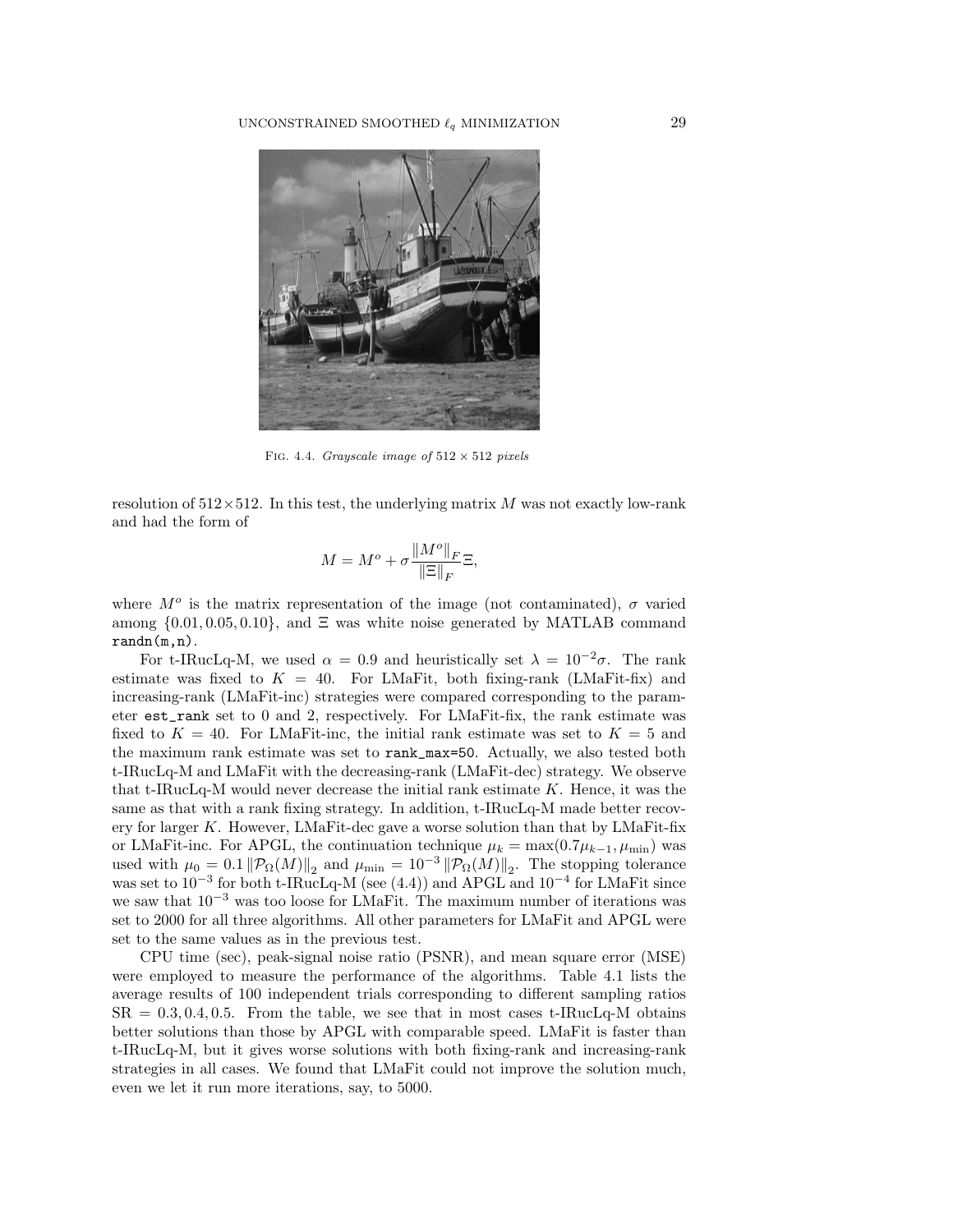Table 4.1 Results of image recovery by t-IRucLq-M, APGL, and LMaFit. Best solutions are in boldface.

| $P_{\text{roblem}}$      |  | APGL  |  |  |                                                                                                                               | $LMaFit$ -fix |  |                                           | $LMaFit$ -inc $t$ -IRucLq-M |  |  |  |  |  |
|--------------------------|--|-------|--|--|-------------------------------------------------------------------------------------------------------------------------------|---------------|--|-------------------------------------------|-----------------------------|--|--|--|--|--|
| $ {\rm SR} \quad \sigma$ |  | $\mu$ |  |  | Time PSNR MSE                                                                                                                 |               |  | Time PSNR MSE Time PSNR MSE Time PSNR MSE |                             |  |  |  |  |  |
|                          |  |       |  |  | $(0.3, 0.01, 8.06e-2, 16.9, 24.45, 3.59e-3, 6.84, 17.26, 1.90e-2, 9.99, 18.73, 1.34e-2, 24.7, 24.64, 3.44e-3$                 |               |  |                                           |                             |  |  |  |  |  |
|                          |  |       |  |  | $(0.3, 0.05)8.06e-2$ 16.6 23.35 4.62e-3 5.32 16.98 2.02e-2 8.76 17.99 1.59e-2 23.9 23.92 4.06e-3                              |               |  |                                           |                             |  |  |  |  |  |
|                          |  |       |  |  | $(0.3 \t0.10 \t\t8.06e-2 \t23.6 \t21.34 \t7.35e-3 \t5.60 \t16.19 \t2.42e-2 \t10.3 \t16.54 \t2.22e-2 \t23.6 \t22.33 \t5.85e-3$ |               |  |                                           |                             |  |  |  |  |  |
|                          |  |       |  |  |                                                                                                                               |               |  |                                           |                             |  |  |  |  |  |
|                          |  |       |  |  |                                                                                                                               |               |  |                                           |                             |  |  |  |  |  |
|                          |  |       |  |  | $(0.4 \ 0.10 \ 1.07$ e-1 24.9 22.12 6.13e-3 3.03 20.71 8.50e-3 9.91 19.89 1.03e-2 15.9 23.68 4.29e-3                          |               |  |                                           |                             |  |  |  |  |  |
|                          |  |       |  |  |                                                                                                                               |               |  |                                           |                             |  |  |  |  |  |
|                          |  |       |  |  | $(0.5, 0.05)$ 1.34e-1 22.8 25.84 2.60e-3   1.41 24.92 3.22e-3   8.36 24.85 3.28e-3   10.9 26.48 2.25e-3                       |               |  |                                           |                             |  |  |  |  |  |
|                          |  |       |  |  | $(0.5 \t0.10 \t1.34e-1 \t26.3 \t22.39 \t5.77e-3 \t1.37 \t23.26 \t4.72e-3 \t8.41 \t22.86 \t5.18e-3 \t10.3 \t24.33 \t3.69e-3$   |               |  |                                           |                             |  |  |  |  |  |

**Acknowledgments.** The authors want to thank Professor Zaiwen Wen for valuable discussions and two anonymous referees for their helpful comments.

## REFERENCES

- [1] M. S. ASIF AND J. ROMBERG, *Dantzig selector homotopy with dynamic measurements*, Proc. SPIE Computational Imaging VII, 7246 (2009).
- [2] A. BECK AND M. TEBOULLE, A fast iterative shrinkage-thresholding algorithm for linear inverse problems, SIAM J. Imaging Sci., 2 (2009), pp. 183–202.
- [3] J. F. CAI, E. J. CANDÈS, AND Z. SHEN, A singular value thresholding algorithm for matrix completion, SIAM J. Optim., 20 (2010) pp. 1956–1982.
- [4] E. J. CANDÈS AND B. RECHT, Exact matrix completion via convex optimization, Found. Comput. Math., 9 (2009) pp. 717–772.
- [5] E. J. Candes, J. Romberg, and S. Becker ` , <sup>l</sup>1-magic, http://users.ece.gatech.edu/∼justin/ l1magic (2007).
- [6] E. J. CANDÈS AND T. TAO, The power of convex relaxation: Near-optimal matrix completion, IEEE Trans. Inform. Theory, 56 (2010), pp. 2053–2080.
- [7] E. J. CANDÈS, M. B. WAKIN, AND S. P. BOYD, *Enhancing sparsity by reweighted*  $\ell_1$  minimization, J. Fourier Anal. Appl., 14 (2008), pp. 877–905.
- [8] R. Chartrand and V. Staneva, Restricted isometry properties and nonconvex compressive sensing, Inverse Problems, 24 (2008), 035020.
- [9] R. Chartrand and W. Yin, Iteratively reweighted algorithms for compressive sensing, in Proceedings of International Conference on Acoustics, Speech, and Signal Processing (ICASSP'08), 2008, pp. 3869–3872.
- [10] I. DAUBECHIES, R. DEVORE, M. FORNASIER, AND C. S. GÜNTÜK, Iteratively reweighted least squares minimization for sparse recovery, Commun. Pure Appl. Math., 63 (2010), pp. 1–38.
- [11] L. ELDÉN, Matrix Methods in Data Mining and Pattern Recognition: Fundamentals of Algorithms, SIAM, Philadelphia, 2007.
- [12] M. FAZEL, H. HINDI, AND S. P. BOYD, A rank minimization heuristic with application to minimum order system approximation, in Proceedings of the American Control Conference, vol. 6, IEEE, Arlington, VA, 2001, pp. 4734–4739.
- [13] M. FORNASIER, H. RAUHUT, AND R. WARD, Low-rank matrix recovery via iteratively reweighted least squares minimization, SIAM J. Optim., 21 (2011) pp. 1614–1640.
- [14] S. FOUCART, Sparse recovery algorithms: Sufficient conditions in terms of restricted isometry constants, in Proceedings of the 13th International Conference on Approximation Theory, 2010.
- [15] S. FOUCART AND M. J. LAI, Sparsest solutions of underdetermined linear systems via  $\ell_q$ minimization for  $0 < q \le 1$ , Appl. Comput. Harmon. Anal., 26 (2009), 395-407.
- [16] D. GABAY AND B. MERCIER, A dual algorithm for the solution of nonlinear variational problems via finite element approximation, Comput. Math. Appl., 2 (1976), pp. 17–40.
- [17] D. Ge, X. Jiang, and Y. Ye, A Note on Complexity of L*<sup>p</sup>* Minimization, Technical report, Stanford University, Stanford, CA, 2010.
- [18] E. T. HALE, W. YIN, AND Y. ZHANG, Fixed-point continuation for  $\ell_1$ -minimization: Methodology and convergence, SIAM J. Optim., 19 (2008), pp. 1107–1130.